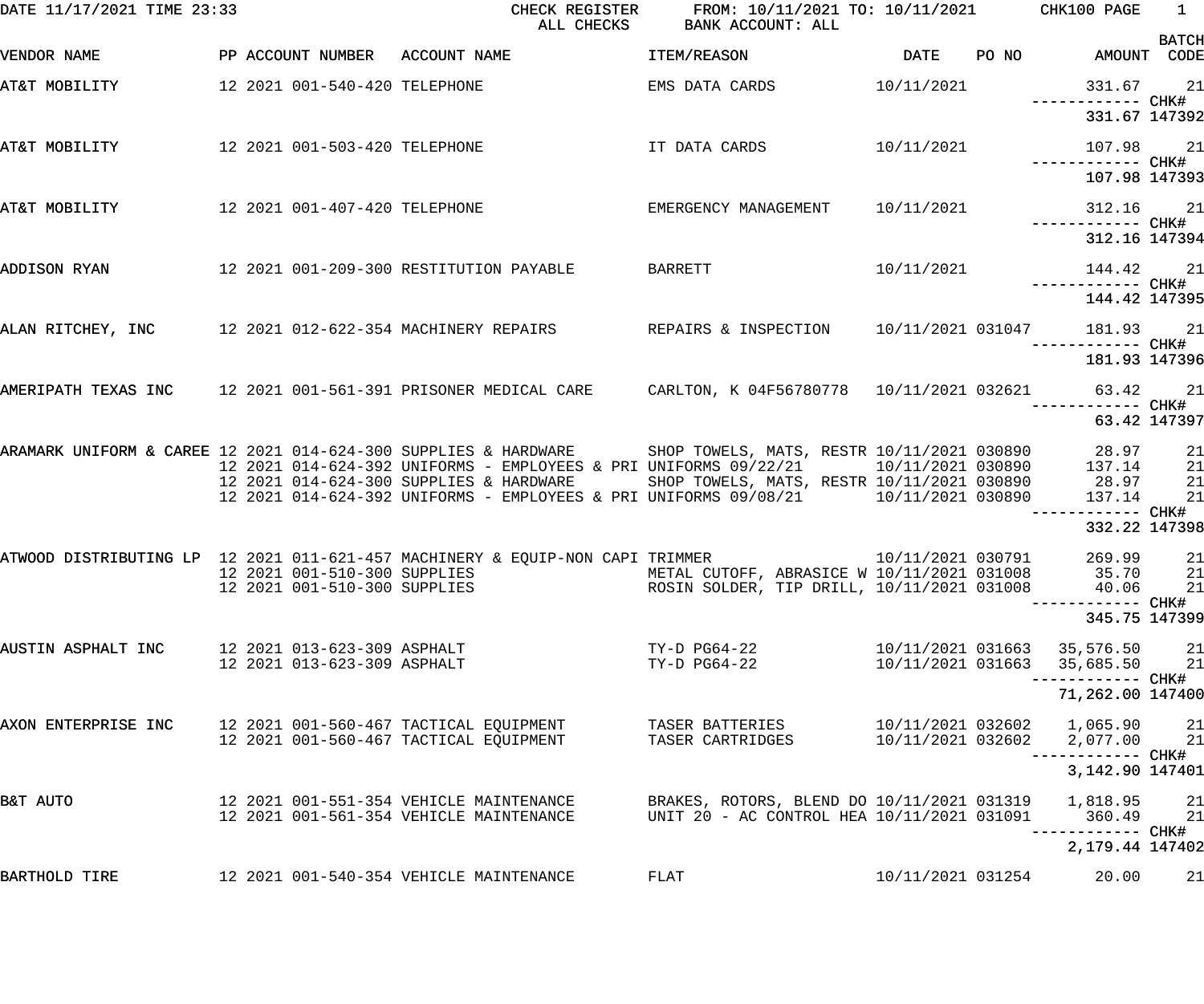| DATE 11/17/2021 TIME 23:33                                      |                                                              | CHECK REGISTER<br>ALL CHECKS                                                                                                                               | FROM: 10/11/2021 TO: 10/11/2021<br>BANK ACCOUNT: ALL                  |                                                                                  |       | CHK100 PAGE                                       | $2^{\circ}$          |
|-----------------------------------------------------------------|--------------------------------------------------------------|------------------------------------------------------------------------------------------------------------------------------------------------------------|-----------------------------------------------------------------------|----------------------------------------------------------------------------------|-------|---------------------------------------------------|----------------------|
| VENDOR NAME                                                     | PP ACCOUNT NUMBER                                            | ACCOUNT NAME                                                                                                                                               | ITEM/REASON                                                           | <b>DATE</b>                                                                      | PO NO | AMOUNT CODE                                       | <b>BATCH</b>         |
|                                                                 |                                                              | 12 2021 001-540-354 VEHICLE MAINTENANCE<br>12 2021 001-540-354 VEHICLE MAINTENANCE                                                                         | TIRES<br>TIRES                                                        | 10/11/2021 031254<br>10/11/2021 031254                                           |       | 554.00<br>1,662.00                                | 21<br>21             |
|                                                                 |                                                              |                                                                                                                                                            |                                                                       |                                                                                  |       | —————————— CHK#<br>2,236.00 147403                |                      |
| BCBS TEXAS TOWER A2-212 12 2021 001-209-300 RESTITUTION PAYABLE |                                                              |                                                                                                                                                            | CR16-00100                                                            | 10/11/2021                                                                       |       | 2,494.00<br>------------ CHK#                     | 21                   |
|                                                                 |                                                              |                                                                                                                                                            |                                                                       |                                                                                  |       | 2,494.00 147404                                   |                      |
| BIG M AUTO SUPPLY LIMIT 12 2021 011-621-354 MACHINERY REPAIRS   |                                                              | 12 2021 011-621-354 MACHINERY REPAIRS                                                                                                                      | CREDIT<br>PARTS                                                       | 10/11/2021<br>10/11/2021 030796                                                  |       | $1.20-$<br>61.96                                  | 21<br>21             |
|                                                                 |                                                              |                                                                                                                                                            |                                                                       |                                                                                  |       | 60.76 147405                                      |                      |
| <b>BORDEN DAIRY</b>                                             |                                                              | 12 2021 001-561-333 FOOD FOR JAIL<br>12 2021 001-561-333 FOOD FOR JAIL<br>12 2021 001-561-333 FOOD FOR JAIL                                                | CREDIT<br>MILK<br>MILK                                                | 10/11/2021<br>10/11/2021 031396<br>10/11/2021 031396                             |       | 13.43-<br>201.38<br>201.38                        | 21<br>21<br>21       |
|                                                                 |                                                              |                                                                                                                                                            |                                                                       |                                                                                  |       | ------------ CHK#<br>389.33 147406                |                      |
| BOUND TREE MEDICAL LLC 12 2021 001-540-391 MEDICAL SUPPLIES     | 12 2021 001-540-392 UNIFORMS<br>12 2021 001-540-392 UNIFORMS | 12 2021 001-540-391 MEDICAL SUPPLIES                                                                                                                       | MEDICAL SUPPLIES<br>MEDICAL SUPPLIES<br>5.11 PANTS<br>5.11 PANTS      | 10/11/2021 031253<br>10/11/2021 031253<br>10/11/2021 031253<br>10/11/2021 031253 |       | 3.08<br>115.32<br>128.37<br>128.37                | 21<br>21<br>21<br>21 |
|                                                                 |                                                              |                                                                                                                                                            |                                                                       |                                                                                  |       | ------------ CHK#<br>375.14 147407                |                      |
| BRANNAN QUIENCY                                                 |                                                              | 12 2021 001-409-400 COURT APPOINTED ATTORNEYS ITIO E S M<br>12 2021 001-409-400 COURT APPOINTED ATTORNEYS<br>12 2021 001-409-400 COURT APPOINTED ATTORNEYS | ITIO SR, GR, & AR<br>ITIO MAG, & CMG                                  | 10/11/2021<br>10/11/2021<br>10/11/2021<br>VOID DATE: 10/15/2021                  |       | 900.00<br>260.00<br>1,400.00<br>$---------*VOLD*$ | 21<br>21<br>21       |
|                                                                 |                                                              |                                                                                                                                                            |                                                                       |                                                                                  |       | 2,560.00 147408                                   |                      |
| BROWN TRANSPORTATION 12 2021 012-622-306 CONTRACT SERVICES      |                                                              |                                                                                                                                                            | HAULING GRAVEL                                                        |                                                                                  |       | 10/11/2021 031593 15,087.92 21                    |                      |
|                                                                 |                                                              |                                                                                                                                                            |                                                                       |                                                                                  |       | 15,087.92 147409                                  |                      |
| BRYANT DEBBIE                                                   | 12 2021 001-495-425 MILEAGE<br>12 2021 001-495-425 MILEAGE   |                                                                                                                                                            | MILEAGE NOV & DEC 2020 10/11/2021<br>MILEAGE JAN-SEPT 2021 10/11/2021 |                                                                                  |       | 26.45 21<br>77.61 21                              |                      |
|                                                                 |                                                              |                                                                                                                                                            |                                                                       |                                                                                  |       | ------------ CHK#<br>104.06 147410                |                      |
| BULLETPROOF ZONE 12 2021 001-560-467 TACTICAL EQUIPMENT         |                                                              |                                                                                                                                                            | HELMETS                                                               |                                                                                  |       | 10/11/2021 032604 2,835.95 21                     |                      |
|                                                                 |                                                              |                                                                                                                                                            |                                                                       |                                                                                  |       | 2,835.95 147411                                   |                      |
|                                                                 |                                                              |                                                                                                                                                            |                                                                       | 10/11/2021                                                                       |       | 200.00 21                                         |                      |
|                                                                 |                                                              |                                                                                                                                                            |                                                                       |                                                                                  |       | 200.00 147412                                     |                      |
|                                                                 |                                                              | C&L MACHINE SHOP 12 2021 012-622-354 MACHINERY REPAIRS SEAL KIT                                                                                            |                                                                       | 10/11/2021 032650                                                                |       | 260.00 21                                         |                      |
|                                                                 |                                                              |                                                                                                                                                            |                                                                       |                                                                                  |       | 260.00 147413                                     |                      |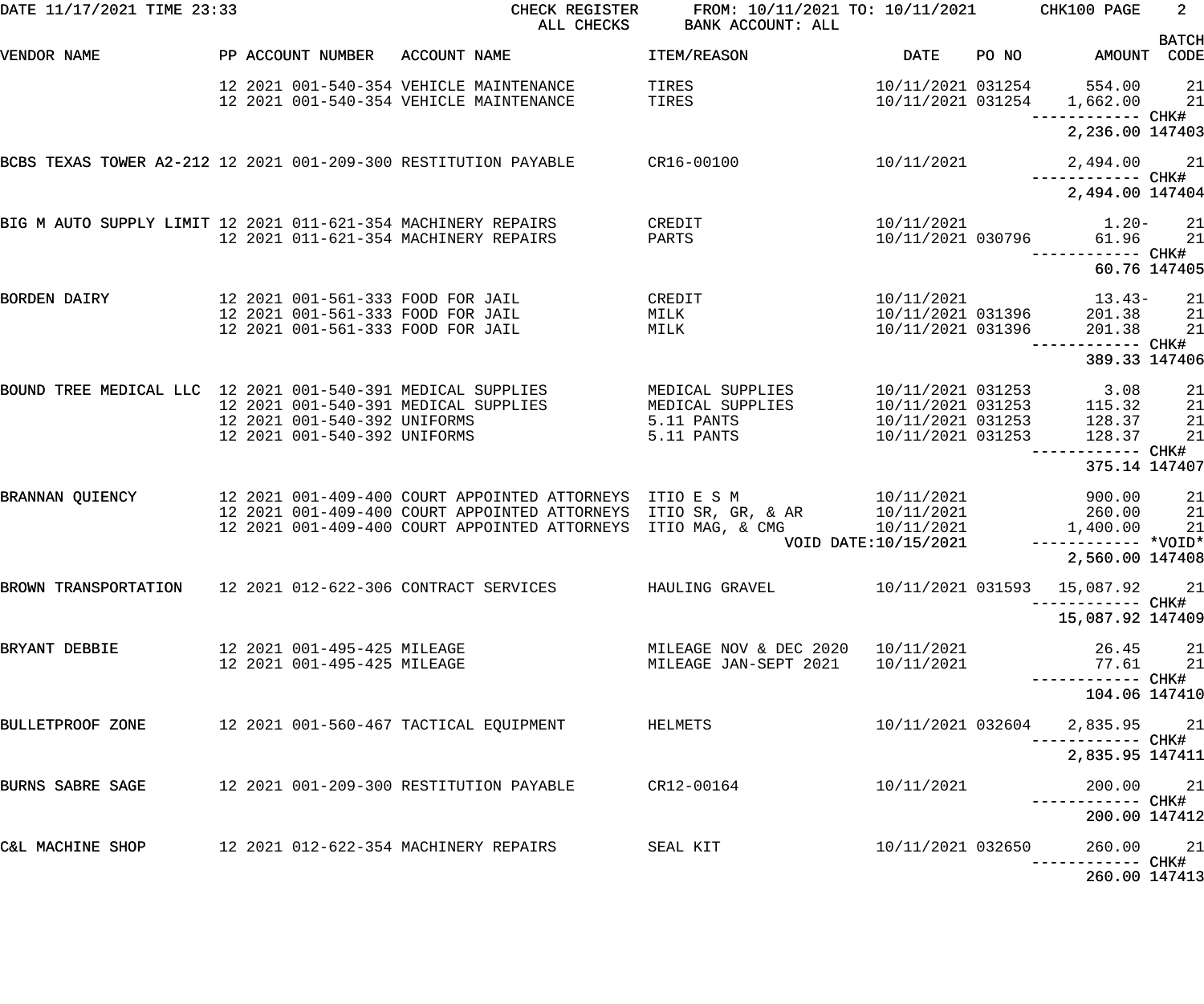| DATE 11/17/2021 TIME 23:33                                       |                              | CHECK REGISTER<br>ALL CHECKS                                                                                 | FROM: 10/11/2021 TO: 10/11/2021 CHK100 PAGE<br>BANK ACCOUNT: ALL |                   |       |                                 | $\overline{\mathbf{3}}$<br><b>BATCH</b> |
|------------------------------------------------------------------|------------------------------|--------------------------------------------------------------------------------------------------------------|------------------------------------------------------------------|-------------------|-------|---------------------------------|-----------------------------------------|
| VENDOR NAME                                                      |                              | PP ACCOUNT NUMBER ACCOUNT NAME                                                                               | ITEM/REASON                                                      | <b>DATE</b>       | PO NO |                                 | AMOUNT CODE                             |
| CALLISBURG ISD                                                   |                              | 12 2021 001-209-300 RESTITUTION PAYABLE                                                                      | RESTITUTION                                                      | 10/11/2021        |       |                                 | 20.00 21                                |
|                                                                  |                              |                                                                                                              |                                                                  |                   |       |                                 | 20.00 147414                            |
| CARNEY AARON                                                     |                              | 12  2021  001-476-427  CONFERENCE EXPENSE                                                                    | TDCAA CONFERENCE                                                 | 10/11/2021        |       | 150.00 21                       |                                         |
|                                                                  |                              |                                                                                                              |                                                                  |                   |       | 150.00 147415                   |                                         |
| CARR BRANDY                                                      | 12 2021 001-499-425 MILEAGE  |                                                                                                              | MILEAGE JULY, AUG, SEPT 10/11/2021                               |                   |       |                                 | 7.84 21                                 |
|                                                                  |                              |                                                                                                              |                                                                  |                   |       |                                 | 7.84 147416                             |
|                                                                  |                              | CAVENDERS BOOT CITY $12\ 2021\ 001-560-392$ UNIFORMS -EMPLOYEES & PRI HATS                                   |                                                                  |                   |       | 10/11/2021 032649  1,967.46  21 |                                         |
|                                                                  |                              |                                                                                                              |                                                                  |                   |       | 1,967.46 147417                 |                                         |
| CBJ TIRE & ALIGNMENT NR 12 2021 011-621-303 TIRES & TIRE REPAIRS |                              |                                                                                                              | TIRE DISPOSAL FEE                                                |                   |       | 10/11/2021 030793 230.00        | 21                                      |
|                                                                  |                              | 12 2021 011-621-303 TIRES & TIRE REPAIRS                                                                     | TIRES                                                            |                   |       | 10/11/2021 030793 2,130.00      | 21                                      |
|                                                                  |                              | 12 2021 012-622-303 TIRES & TIRE REPAIRS                                                                     |                                                                  |                   |       | 10/11/2021 031126   1,460.00    | 21                                      |
|                                                                  |                              | 12 2021 001-560-354 VEHICLE MAINTENANCE                                                                      | ------<br>TIRES<br>UNIT 19 - FLAT<br>UNIT 22 - FLAT              | 10/11/2021 031082 |       | 20.00                           | 21                                      |
|                                                                  |                              | 12 2021 001-560-354 VEHICLE MAINTENANCE                                                                      |                                                                  | 10/11/2021 031082 |       | 20.00                           | 21                                      |
|                                                                  |                              |                                                                                                              |                                                                  |                   |       | 3,860.00 147418                 |                                         |
| CERTIFIED LABORATORIES 12 2021 014-624-300 SUPPLIES & HARDWARE   |                              |                                                                                                              | PREMALUBE                                                        | 10/11/2021 030904 |       | 386.00 21                       |                                         |
|                                                                  |                              |                                                                                                              |                                                                  |                   |       | 386.00 147419                   |                                         |
| CHAUNCEY TRACY                                                   |                              | 12  2021  001-476-427  CONFERENCE EXPENSE                                                                    | TDCAA CONFERENCE                                                 | 10/11/2021        |       | 150.00 21<br>------------ CHK#  |                                         |
|                                                                  |                              |                                                                                                              |                                                                  |                   |       | 150.00 147420                   |                                         |
|                                                                  |                              | CINTAS CORPORATION 12 2021 012-622-300 SUPPLIES & HARDWARE SHOP TOWELS & MATS 10/11/2021 031050 9.32 21      |                                                                  |                   |       |                                 |                                         |
|                                                                  |                              | 12 2021 012-622-392 UNIFORMS - EMPLOYEES & PRI UNIFORMS                                                      |                                                                  | 10/11/2021 031050 |       | 118.23                          | 21                                      |
|                                                                  |                              | 12 2021 012-622-300 SUPPLIES & HARDWARE                                                                      | SHOP TOWELS & MATS                                               | 10/11/2021 031050 |       | 9.32                            | 21                                      |
|                                                                  |                              | 12 2021 012-622-392 UNIFORMS - EMPLOYEES & PRI UNIFORMS                                                      |                                                                  | 10/11/2021 031050 |       | 118.23                          | 21                                      |
|                                                                  |                              | 12 2021 012-622-300 SUPPLIES & HARDWARE                                                                      | SHOP TOWELS & MATS                                               | 10/11/2021 031050 |       | 9.32                            | 21                                      |
|                                                                  |                              | 12 2021 012-622-392 UNIFORMS - EMPLOYEES & PRI UNIFORMS                                                      |                                                                  | 10/11/2021 031050 |       | 118.23                          | 21                                      |
|                                                                  |                              | 12 2021 012-622-300 SUPPLIES & HARDWARE                                                                      | SHOP TOWELS & MATS                                               | 10/11/2021 031050 |       | 9.32                            | 21                                      |
|                                                                  |                              | 12 2021 012-622-392 UNIFORMS - EMPLOYEES & PRI UNIFORMS                                                      |                                                                  | 10/11/2021 031050 |       | 118.23                          | 21                                      |
|                                                                  |                              | 12 2021 011-621-300 SUPPLIES & HARDWARE                                                                      | SHOP TOWELS & MATS                                               | 10/11/2021 030795 |       | 7.25                            | 21                                      |
|                                                                  |                              | 12 2021 011-621-392 UNIFORMS - EMPLOYEES & PRI UNIFORMS                                                      |                                                                  | 10/11/2021 030795 |       | 150.15                          | 21                                      |
|                                                                  |                              | 12 2021 011-621-300 SUPPLIES & HARDWARE                                                                      | SHOP TOWELS & MATS                                               | 10/11/2021 030795 |       | 7.25                            | 21                                      |
|                                                                  |                              | 12 2021 011-621-392 UNIFORMS - EMPLOYEES & PRI UNIFORMS                                                      |                                                                  | 10/11/2021 030795 |       | 150.15                          | 21                                      |
|                                                                  |                              | 12 2021 011-621-300 SUPPLIES & HARDWARE                                                                      | SHOP TOWELS & MATS                                               | 10/11/2021 030795 |       | 7.25                            | 21                                      |
|                                                                  |                              | 12 2021 011-621-392 UNIFORMS - EMPLOYEES & PRI UNIFORMS                                                      |                                                                  | 10/11/2021 030795 |       | 151.73                          | 21                                      |
|                                                                  |                              | 12 2021 011-621-300 SUPPLIES & HARDWARE                                                                      | SHOP TOWELS & MATS                                               | 10/11/2021 030795 |       | 7.25                            | 21                                      |
|                                                                  |                              | 12 2021 011-621-392 UNIFORMS - EMPLOYEES & PRI UNIFORMS                                                      |                                                                  | 10/11/2021 030795 |       | 154.90                          | 21                                      |
|                                                                  |                              | 12 2021 013-623-300 SUPPLIES & HARDWARE                                                                      | SHOP TOWELS & MATS                                               | 10/11/2021 030821 |       | 5.20                            | 21                                      |
|                                                                  | 12 2021 013-623-392 UNIFORMS |                                                                                                              | UNIFORMS                                                         | 10/11/2021 030821 |       | 93.60                           | 21                                      |
|                                                                  |                              |                                                                                                              |                                                                  | 10/11/2021 030821 |       | 5.20                            | 21                                      |
|                                                                  |                              | 12 2021 013-623-300 SUPPLIES & HARDWARE SHOP TOWELS & MATS<br>12 2021 013-623-392 UNIFORMS UNIFORMS UNIFORMS |                                                                  | 10/11/2021 030821 |       | 93.60                           | 21                                      |
|                                                                  |                              | 12 2021 013-623-300 SUPPLIES & HARDWARE SHOP TOWELS & MATS                                                   |                                                                  | 10/11/2021 030821 |       | 5.20                            | 21                                      |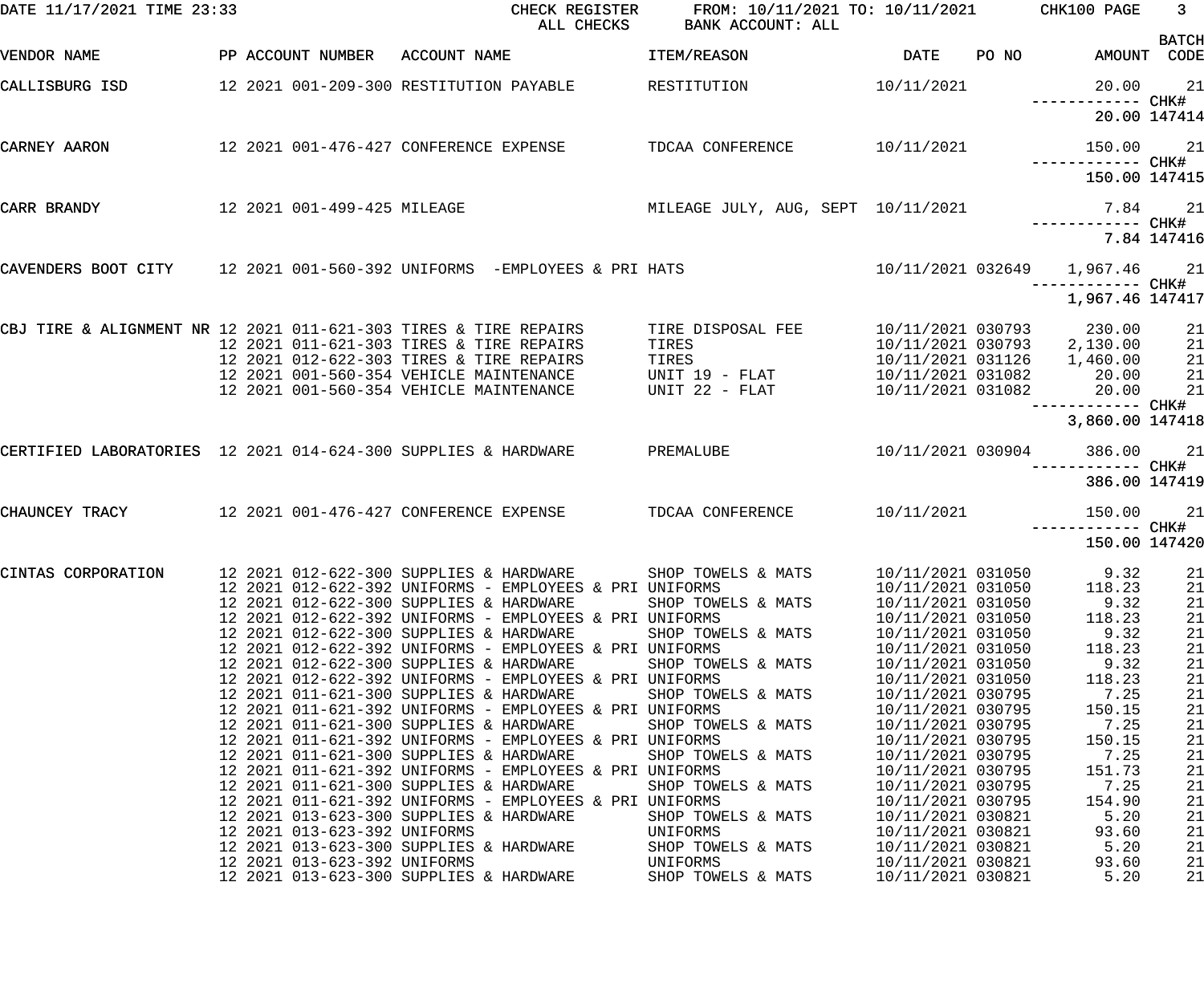| DATE 11/17/2021 TIME 23:33                           |  |                                                              | CHECK REGISTER<br>ALL CHECKS                                                                                                                                                                | FROM: 10/11/2021 TO: 10/11/2021 CHK100 PAGE<br>BANK ACCOUNT: ALL                                                                                                                 |                                                                                                                                                 |       |                                                                                 | 4                                      |
|------------------------------------------------------|--|--------------------------------------------------------------|---------------------------------------------------------------------------------------------------------------------------------------------------------------------------------------------|----------------------------------------------------------------------------------------------------------------------------------------------------------------------------------|-------------------------------------------------------------------------------------------------------------------------------------------------|-------|---------------------------------------------------------------------------------|----------------------------------------|
| VENDOR NAME                                          |  |                                                              | PP ACCOUNT NUMBER ACCOUNT NAME                                                                                                                                                              | ITEM/REASON                                                                                                                                                                      | <b>DATE</b>                                                                                                                                     | PO NO | AMOUNT CODE                                                                     | <b>BATCH</b>                           |
|                                                      |  | 12 2021 013-623-392 UNIFORMS<br>12 2021 013-623-392 UNIFORMS | 12 2021 013-623-300 SUPPLIES & HARDWARE<br>12 2021 001-409-499 MISCELLANEOUS<br>12 2021 001-409-499 MISCELLANEOUS<br>12 2021 001-409-499 MISCELLANEOUS<br>12 2021 001-409-499 MISCELLANEOUS | UNIFORMS<br>SHOP TOWELS & MATS<br>UNIFORMS<br>STANDS 09/03<br>STANDS 09/10<br>STANDS 09/17<br>STANDS 09/24                                                                       | 10/11/2021 030821<br>10/11/2021 030821<br>10/11/2021 030821<br>10/11/2021 031438<br>10/11/2021 031438<br>10/11/2021 031438<br>10/11/2021 031438 |       | 93.60<br>5.20<br>95.18<br>43.59<br>43.59<br>43.59<br>43.59<br>------------ CHK# | 21<br>21<br>21<br>21<br>21<br>21<br>21 |
|                                                      |  |                                                              |                                                                                                                                                                                             |                                                                                                                                                                                  |                                                                                                                                                 |       | 1,717.27 147421                                                                 |                                        |
| CITY OF GAINESVILLE 12 2021 001-510-442 WATER        |  | 12 2021 001-510-442 WATER                                    |                                                                                                                                                                                             | ROLL OFF RENTAL<br>CARDBOARD                                                                                                                                                     | 10/11/2021<br>10/11/2021                                                                                                                        |       | 1,792.44 21<br>140.65 21                                                        |                                        |
|                                                      |  |                                                              |                                                                                                                                                                                             |                                                                                                                                                                                  |                                                                                                                                                 |       | 1,933.09 147422                                                                 |                                        |
|                                                      |  |                                                              | CITY OF GAINESVILLE RES 12 2021 001-209-300 RESTITUTION PAYABLE CR19-00867                                                                                                                  |                                                                                                                                                                                  | 10/11/2021                                                                                                                                      |       | 57.32 21                                                                        |                                        |
|                                                      |  |                                                              |                                                                                                                                                                                             |                                                                                                                                                                                  |                                                                                                                                                 |       | 57.32 147423                                                                    |                                        |
|                                                      |  |                                                              | 21<br>COLLIN CO COMMUNITY COL 12 2021 001-133-000 PREPAID ACCOUNTS TRAINING FOR OTTO 10/11/2021 032630 495.00 21<br>*VOID -------------- *VOID                                              |                                                                                                                                                                                  |                                                                                                                                                 |       |                                                                                 |                                        |
|                                                      |  |                                                              |                                                                                                                                                                                             |                                                                                                                                                                                  |                                                                                                                                                 |       | 495.00 147424                                                                   |                                        |
| COMMUNITY LUMBER CO                                  |  |                                                              | 12 2021 014-624-300 SUPPLIES & HARDWARE<br>12 2021 013-623-300 SUPPLIES & HARDWARE                                                                                                          | TEXAS FLAG<br>CONCRETE MIX, SACRETE E- 10/11/2021 030823                                                                                                                         | 10/11/2021 030907                                                                                                                               |       | 49.95<br>24.96                                                                  | 21<br>21                               |
|                                                      |  |                                                              |                                                                                                                                                                                             |                                                                                                                                                                                  |                                                                                                                                                 |       | 74.91 147425                                                                    |                                        |
| COMPLETE SUPPLY INC                                  |  | 12 2021 001-561-300 SUPPLIES                                 | 12 2021 001-561-338 KITCHEN SUPPLIES<br>12 2021 001-561-337 CLEANING SUPPLIES                                                                                                               | PLATES/BOWLS<br>GLOVES JAIL<br>GLOVES                                                                                                                                            | 10/11/2021 032128<br>10/11/2021 032128<br>10/11/2021 032128                                                                                     |       | 450.60<br>720.00<br>960.00<br>------------ CHK#                                 | 21<br>21<br>21                         |
|                                                      |  |                                                              |                                                                                                                                                                                             |                                                                                                                                                                                  |                                                                                                                                                 |       | 2,130.60 147426                                                                 |                                        |
|                                                      |  |                                                              | COMPREHENSIVE GASTROENT 12 2021 001-561-391 PRISONER MEDICAL CARE HENLEY, M 22067Z52233 10/11/2021 032663                                                                                   |                                                                                                                                                                                  |                                                                                                                                                 |       | 485.45 21<br>--------- CHK#                                                     |                                        |
|                                                      |  |                                                              |                                                                                                                                                                                             |                                                                                                                                                                                  |                                                                                                                                                 |       | 485.45 147427                                                                   |                                        |
| CONTECH CONSTRUCTION PR 12 2021 014-624-304 CULVERTS |  |                                                              |                                                                                                                                                                                             | CULVERTS                                                                                                                                                                         | 10/11/2021 030908                                                                                                                               |       | 7,727.10<br>----------- CHK#                                                    | 21                                     |
|                                                      |  |                                                              |                                                                                                                                                                                             |                                                                                                                                                                                  |                                                                                                                                                 |       | 7,727.10 147428                                                                 |                                        |
| COOKE CO TAX A/C                                     |  |                                                              | 12 2021 001-560-354 VEHICLE MAINTENANCE<br>12 2021 001-560-354 VEHICLE MAINTENANCE<br>12 2021 001-503-354 VEHICLE MAINTENANCE<br>12 2021 001-560-354 VEHICLE MAINTENANCE                    | 2135 - 2015 CHEVY TAHOE 10/11/2021 031406<br>$4558 - 2020$ CHEVY TAHOE $10/11/2021$ 031406<br>6991 - 2006 CHEVY $10/11/2021$ 032643<br>3740 - 2020 CHEVY TAHOE 10/11/2021 031406 |                                                                                                                                                 |       | 7.50<br>7.50<br>7.50<br>7.50<br>------ CHK <b>#</b>                             | 21<br>21<br>21<br>21                   |
|                                                      |  |                                                              |                                                                                                                                                                                             |                                                                                                                                                                                  |                                                                                                                                                 |       | 30.00 147429                                                                    |                                        |
|                                                      |  |                                                              | CORPORATE BILLING LLC $12\,2021\,013-623-354$ MACHINERY REPAIRS (EPAIRS & ROAD SERVICE C $10/11/2021\,030822$                                                                               |                                                                                                                                                                                  |                                                                                                                                                 |       | 1,163.36 21<br>----------- CHK#                                                 |                                        |
|                                                      |  |                                                              |                                                                                                                                                                                             |                                                                                                                                                                                  |                                                                                                                                                 |       | 1,163.36 147430                                                                 |                                        |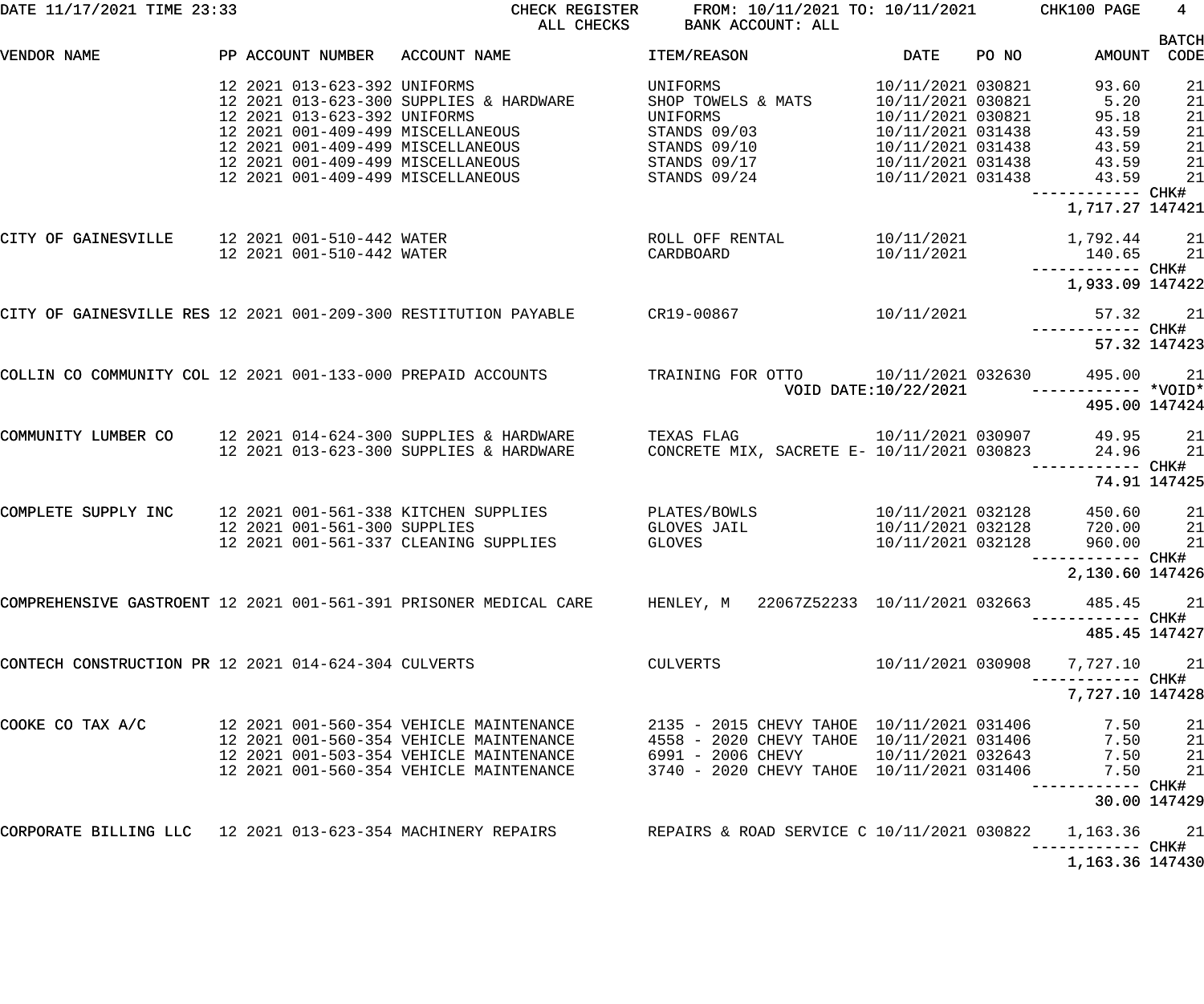| DATE 11/17/2021 TIME 23:33                               |                                | CHECK REGISTER<br>ALL CHECKS                                                                                                                                                     | FROM: 10/11/2021 TO: 10/11/2021 CHK100 PAGE<br>BANK ACCOUNT: ALL  |                                                                                  |                                                                                       | $5 -$                |
|----------------------------------------------------------|--------------------------------|----------------------------------------------------------------------------------------------------------------------------------------------------------------------------------|-------------------------------------------------------------------|----------------------------------------------------------------------------------|---------------------------------------------------------------------------------------|----------------------|
| VENDOR NAME                                              | PP ACCOUNT NUMBER ACCOUNT NAME |                                                                                                                                                                                  | ITEM/REASON                                                       | DATE                                                                             | PO NO AMOUNT CODE                                                                     | <b>BATCH</b>         |
|                                                          |                                | CREATIVE SOLUTIONS IN H 12 2021 001-209-300 RESTITUTION PAYABLE CR17-00405                                                                                                       |                                                                   | 10/11/2021                                                                       | 598.00                                                                                | 21                   |
|                                                          |                                |                                                                                                                                                                                  |                                                                   |                                                                                  | ------------ CHK#<br>598.00 147431                                                    |                      |
| CUNA MUTUAL GROUP                                        |                                | 12 2021 001-209-300 RESTITUTION PAYABLE                                                                                                                                          | $CR07 - 290$                                                      | 10/11/2021                                                                       | 111.37 21<br>------------ CHK#                                                        |                      |
|                                                          |                                |                                                                                                                                                                                  |                                                                   |                                                                                  | 111.37 147432                                                                         |                      |
| DELL MARKETING LP                                        |                                | 12 2021 038-455-452 COMPUTER EXPENSE<br>MONITOR                                                                                                                                  |                                                                   |                                                                                  | 10/11/2021 032108 449.98 21                                                           |                      |
|                                                          |                                |                                                                                                                                                                                  |                                                                   |                                                                                  | 449.98 147433                                                                         |                      |
| DOLESE BROS CO                                           | 12 2021 014-624-302 GRAVEL     |                                                                                                                                                                                  | $5/8$ " #8 COVER                                                  |                                                                                  | 10/11/2021 030910 4,204.59 21<br>------------ CHK#                                    |                      |
|                                                          |                                |                                                                                                                                                                                  |                                                                   |                                                                                  | 4,204.59 147434                                                                       |                      |
| DOUGLASS DISTRIBUTING C 12 2021 011-621-330 FUEL & OIL   | 12 2021 012-622-330 FUEL & OIL |                                                                                                                                                                                  | CLR DSL<br>CLR DSL                                                |                                                                                  | 10/11/2021 030740  4,700.85  21<br>10/11/2021 031105 5,184.07 21<br>------------ CHK# |                      |
|                                                          |                                |                                                                                                                                                                                  |                                                                   |                                                                                  | 9,884.92 147435                                                                       |                      |
| DRAKE ROY PHD                                            |                                | 12 2021 001-561-490 PHYSICAL                                                                                                                                                     | STICKLEY, LASHIRL - PSYC 10/11/2021 031982 125.00 21              |                                                                                  |                                                                                       |                      |
|                                                          |                                |                                                                                                                                                                                  |                                                                   |                                                                                  | 125.00 147436                                                                         |                      |
|                                                          |                                | EBERHARDT AND ASSOCIATE 01 2022 001-495-457 MACHINERY & EQUIP - NON CA SHREDDER                                                                                                  |                                                                   |                                                                                  | 10/11/2021 032595   1,520.00<br>------- CHK#                                          | 21                   |
|                                                          |                                |                                                                                                                                                                                  |                                                                   |                                                                                  | 1,520.00 147437                                                                       |                      |
|                                                          |                                | ELECTIONS SYSTEMS & SOF 12 2021 001-403-410 ELECTION EXPENSE THE PCT KITS EARLY VOTING<br>12 2021 001-403-410 ELECTION EXPENSE<br>12 2021 001-403-410 ELECTION EXPENSE           | ABSENTEE BALLOT<br>ABSENTEE BALLOT                                | 10/11/2021 032426                                                                | 10/11/2021 032426 84.48<br>24.30<br>10/11/2021 032426 3,040.08                        | 21<br>21<br>21       |
|                                                          |                                |                                                                                                                                                                                  |                                                                   |                                                                                  | 3,148.86 147438                                                                       |                      |
| ERLANDSON ERIC                                           |                                | 12 2021 001-476-427 CONFERENCE EXPENSE                                                                                                                                           | TDCAA CONFERENCE                                                  | 10/11/2021                                                                       | 492.08                                                                                | 21                   |
|                                                          |                                |                                                                                                                                                                                  |                                                                   |                                                                                  | 492.08 147439                                                                         |                      |
| EVIDENT INC                                              |                                | 12 2021 001-560-493 INVESTIGATION EXPENSE<br>12 2021 001-560-493 INVESTIGATION EXPENSE<br>12 2021 001-560-493 INVESTIGATION EXPENSE<br>12 2021 001-560-493 INVESTIGATION EXPENSE | PROJECTORY RODS<br>PROJECTORY RODS<br>SHIPPING<br>PROJECTORY RODS | 10/11/2021 032609<br>10/11/2021 032609<br>10/11/2021 032609<br>10/11/2021 032609 | 49.00<br>98.00<br>31.19<br>49.00                                                      | 21<br>21<br>21<br>21 |
|                                                          |                                |                                                                                                                                                                                  |                                                                   |                                                                                  | 227.19 147440                                                                         |                      |
| FARMER BROTHERS COFFEE 12 2021 001-561-333 FOOD FOR JAIL |                                |                                                                                                                                                                                  | COFFEE, MELLO CUP, CREAM 10/11/2021 031109                        |                                                                                  | 1,370.88                                                                              | 21                   |
|                                                          |                                |                                                                                                                                                                                  |                                                                   |                                                                                  | 1,370.88 147441                                                                       |                      |
| FASTENAL COMPANY                                         |                                | 12 2021 001-510-450 BUILDING MAINTENANCE<br>12 2021 001-510-450 BUILDING MAINTENANCE<br>12 2021 001-510-450 BUILDING MAINTENANCE                                                 | SUPPLIES<br>SUPPLIES<br>SUPPLIES                                  | 10/11/2021 031022<br>10/11/2021 031022<br>10/11/2021 031022                      | 58.01<br>73.00<br>38.78                                                               | 21<br>21<br>21       |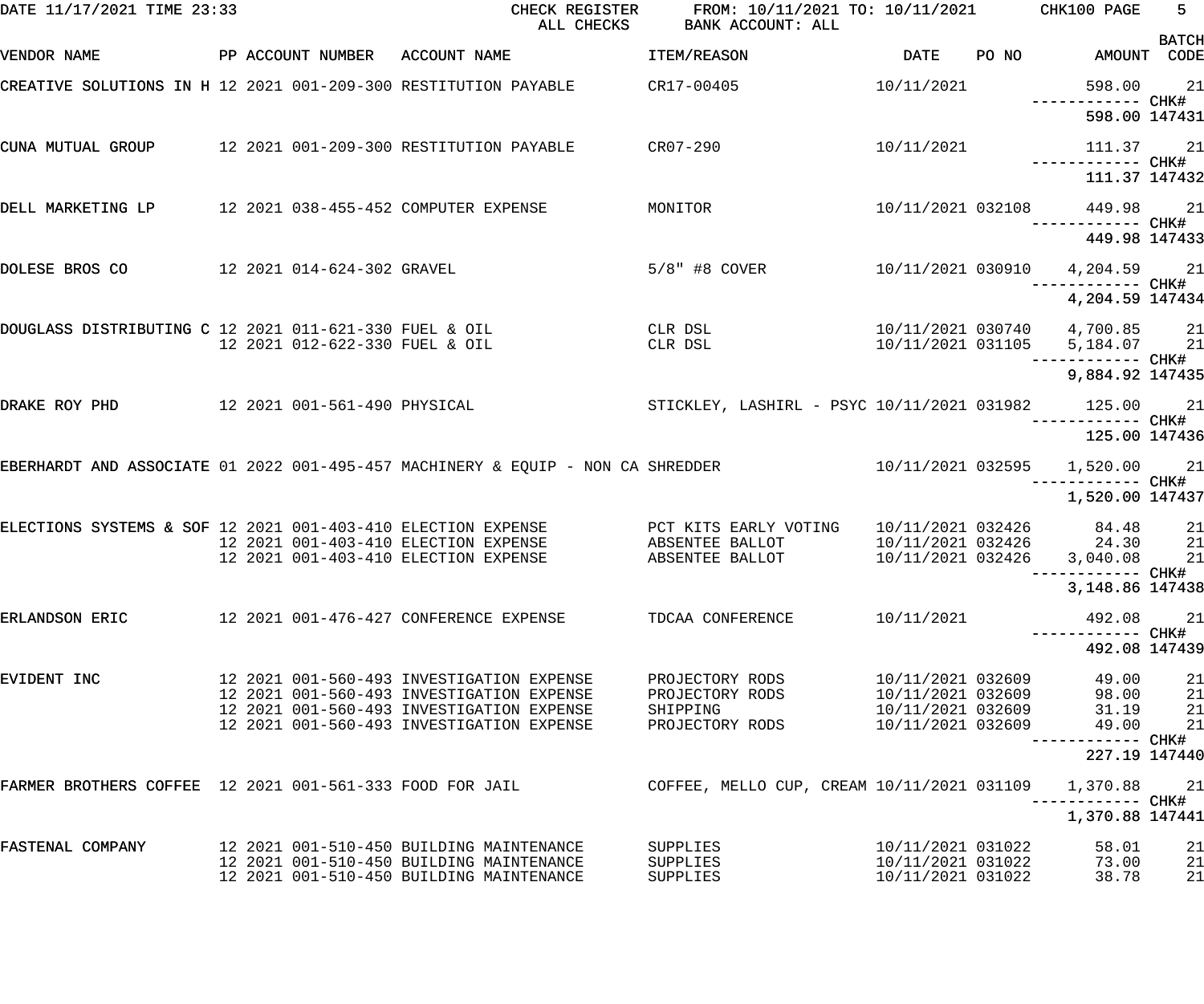| DATE 11/17/2021 TIME 23:33                                       |  |                                                                                            | CHECK REGISTER<br>ALL CHECKS                             | FROM: 10/11/2021 TO: 10/11/2021<br>BANK ACCOUNT: ALL                                                                   |                                        |       | CHK100 PAGE                      | 6            |
|------------------------------------------------------------------|--|--------------------------------------------------------------------------------------------|----------------------------------------------------------|------------------------------------------------------------------------------------------------------------------------|----------------------------------------|-------|----------------------------------|--------------|
| VENDOR NAME                                                      |  | PP ACCOUNT NUMBER ACCOUNT NAME                                                             |                                                          | <b>ITEM/REASON</b>                                                                                                     | DATE                                   | PO NO | AMOUNT CODE                      | <b>BATCH</b> |
|                                                                  |  |                                                                                            |                                                          |                                                                                                                        |                                        |       | —————————— CHK#<br>169.79 147442 |              |
| FEDERAL EXPRESS CORPORA 12 2021 001-540-311 POSTAGE              |  |                                                                                            |                                                          | SHIPPING                                                                                                               | 10/11/2021 031243                      |       | 77.82                            | 21           |
|                                                                  |  |                                                                                            |                                                          |                                                                                                                        |                                        |       |                                  | 77.82 147443 |
| FIRE STATION OUTFITTERS 12 2021 001-540-355 FURNITURE & FIXTURES |  |                                                                                            |                                                          | STATION LOCKERS                                                                                                        |                                        |       |                                  | 21           |
|                                                                  |  | 12 2021 001-540-355 FURNITURE & FIXTURES<br>12 2021 001-540-355 FURNITURE & FIXTURES       |                                                          | STATION LOCKERS<br>SHIPPING                                                                                            | 10/11/2021 032502                      |       | 10/11/2021 032502 2,584.00       | 21<br>21     |
|                                                                  |  |                                                                                            |                                                          |                                                                                                                        |                                        |       | 489.00                           |              |
|                                                                  |  |                                                                                            |                                                          |                                                                                                                        |                                        |       | 4,365.00 147444                  |              |
| FIRST STATE BANK                                                 |  |                                                                                            | 12  2021  001-209-300  RESTITUTION  PAYABLE   CR11-00126 |                                                                                                                        | 10/11/2021                             |       | 38.00                            | 21           |
|                                                                  |  |                                                                                            |                                                          |                                                                                                                        |                                        |       |                                  | 38.00 147445 |
| FRANKLIN LOREN                                                   |  |                                                                                            |                                                          |                                                                                                                        | 10/11/2021                             |       | 148.00                           | 21           |
|                                                                  |  |                                                                                            |                                                          |                                                                                                                        |                                        |       | 148.00 147446                    |              |
| FRAZER LTD                                                       |  |                                                                                            |                                                          | 12 2021 001-540-354 VEHICLE MAINTENANCE SHORE POWER RECEPTACLE                                                         | 10/11/2021 031242                      |       | 1,487.54                         | 21           |
|                                                                  |  |                                                                                            |                                                          |                                                                                                                        |                                        |       | 1,487.54 147447                  |              |
| <b>FSSOLUTIONS</b>                                               |  | 12 2021 013-623-490 PHYSICALS & CDL TESTING                                                |                                                          | C MELSON                                                                                                               | 10/11/2021 032026                      |       | 49.18                            | 21           |
|                                                                  |  | 12 2021 014-624-490 PHYSICALS & CDL TESTING<br>12 2021 014-624-490 PHYSICALS & CDL TESTING |                                                          | A SCHROEDER                                                                                                            | 10/11/2021 032027<br>10/11/2021 032027 |       | 98.36<br>49.18                   | 21           |
|                                                                  |  |                                                                                            | 12 2021 011-621-490 PRE-EMPLOYMENT PHYSICALS             | E JOHNSON<br>R HOBBS 11/10 & 08/21                                                                                     | 10/11/2021 032024                      |       | 77.86                            | 21<br>21     |
|                                                                  |  |                                                                                            | 12 2021 011-621-490 PRE-EMPLOYMENT PHYSICALS             | M DILLARD                                                                                                              | 10/11/2021 032024                      |       | 98.36                            | 21           |
|                                                                  |  | 12 2021 012-622-490 PHYSICALS & CDL TESTING                                                |                                                          | <b>B BENNETT</b>                                                                                                       | 10/11/2021 032025                      |       | 38.93                            | 21           |
|                                                                  |  | 12 2021 012-622-490 PHYSICALS & CDL TESTING                                                |                                                          | B BENNETT                                                                                                              | 10/11/2021 032025                      |       | 98.36                            | 21           |
|                                                                  |  |                                                                                            |                                                          |                                                                                                                        |                                        |       |                                  |              |
|                                                                  |  |                                                                                            |                                                          |                                                                                                                        |                                        |       | 510.23 147448                    |              |
| FULTON SUPPLY AND RECYC 12 2021 001-510-450 BUILDING MAINTENANCE |  |                                                                                            |                                                          | 7" BULLET HINGES 10/11/2021 031900                                                                                     |                                        |       | 305.90 21<br>------------ CHK#   |              |
|                                                                  |  |                                                                                            |                                                          |                                                                                                                        |                                        |       | 305.90 147449                    |              |
| G&H BACKHOE INC 12 2021 013-623-306 CONTRACT SERVICES            |  |                                                                                            |                                                          | CONTRACT SERVICES $10/11/2021$ 032658 8,400.00 21                                                                      |                                        |       | ------------ CHK#                |              |
|                                                                  |  |                                                                                            |                                                          |                                                                                                                        |                                        |       | 8,400.00 147450                  |              |
|                                                                  |  |                                                                                            |                                                          | GABRIEL ROEDER SMITH & 12 2021 001-409-413 PROFESSIONAL SERVICES FY 21 GASB 75 VALUATION 10/11/2021 031788 3,232.50 21 |                                        |       |                                  |              |
|                                                                  |  |                                                                                            |                                                          |                                                                                                                        |                                        |       | 3,232.50 147451                  |              |
| GAINESVILLE AUTO PARTS 12 2021 001-510-450 BUILDING MAINTENANCE  |  |                                                                                            |                                                          | POWERATED BLT                                                                                                          |                                        |       | 10/11/2021 031042 16.19 21       |              |
|                                                                  |  |                                                                                            |                                                          |                                                                                                                        |                                        |       | ------------ CHK#                | 16.19 147452 |
| GAINESVILLE PRINTING CO 12 2021 001-435-310 OFFICE SUPPLIES      |  |                                                                                            |                                                          | 2022 COURT CALENDARS 10/11/2021 032635 200.98 21<br>----------- CHK#                                                   |                                        |       |                                  |              |
|                                                                  |  |                                                                                            |                                                          |                                                                                                                        |                                        |       | 200.98 147453                    |              |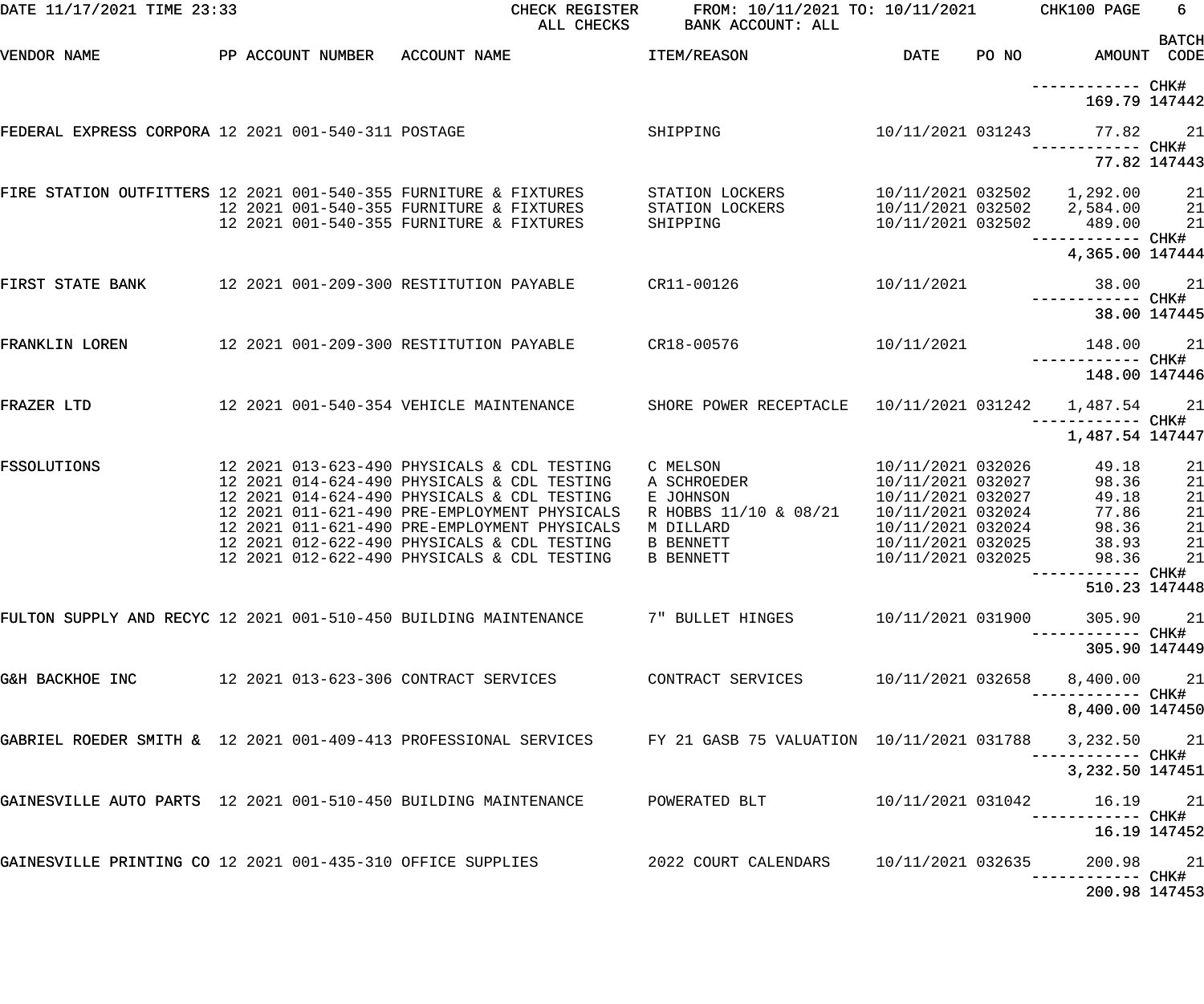| DATE 11/17/2021 TIME 23:33                                      |                                         | ALL CHECKS                                                                                                                                                                                       | CHECK REGISTER FROM: 10/11/2021 TO: 10/11/2021 CHK100 PAGE<br>BANK ACCOUNT: ALL                                                                                           |                                                      |                                                  | $7^{\circ}$                |
|-----------------------------------------------------------------|-----------------------------------------|--------------------------------------------------------------------------------------------------------------------------------------------------------------------------------------------------|---------------------------------------------------------------------------------------------------------------------------------------------------------------------------|------------------------------------------------------|--------------------------------------------------|----------------------------|
| VENDOR NAME                                                     |                                         | PP ACCOUNT NUMBER ACCOUNT NAME                                                                                                                                                                   | <b>ITEM/REASON</b>                                                                                                                                                        | <b>DATE</b>                                          | PO NO AMOUNT CODE                                | <b>BATCH</b>               |
| GALLS LLC                                                       | 12 2021 001-561-300 SUPPLIES            |                                                                                                                                                                                                  | CUFFS, CUFF KEYS, SPIT M 10/11/2021 031357 1,598.87 21                                                                                                                    |                                                      | 50.75 21                                         |                            |
|                                                                 |                                         |                                                                                                                                                                                                  |                                                                                                                                                                           |                                                      | 1,649.62 147454                                  |                            |
| GALVAN MEGAN                                                    |                                         |                                                                                                                                                                                                  | 12 2021 001-209-300 RESTITUTION PAYABLE CR15-00162 10/11/2021                                                                                                             |                                                      | 52.00 21<br>------------ CHK#                    |                            |
|                                                                 |                                         |                                                                                                                                                                                                  |                                                                                                                                                                           |                                                      | 52.00 147455                                     |                            |
| GAO HONGYO                                                      | 12 2021 001-209-300 RESTITUTION PAYABLE |                                                                                                                                                                                                  | $CR18-00567$                                                                                                                                                              | 10/11/2021                                           | 380.00 21<br>------------ CHK#                   |                            |
|                                                                 |                                         |                                                                                                                                                                                                  |                                                                                                                                                                           |                                                      | 380.00 147456                                    |                            |
| GENE'S PHOTOS                                                   | 12 2021 013-623-499 MISCELLANEOUS       |                                                                                                                                                                                                  | PROFESSIONAL PHOTO                                                                                                                                                        |                                                      | 10/11/2021 032530 60.00 21<br>------------ CHK#  |                            |
|                                                                 |                                         |                                                                                                                                                                                                  |                                                                                                                                                                           |                                                      | 60.00 147457                                     |                            |
| GEO J CARROLL & SON FUN 12 2021 001-409-418 AUTOPSY EXPENSE     |                                         |                                                                                                                                                                                                  | TAYLOR JOHNSON                                                                                                                                                            | 10/11/2021 031142                                    | 400.00 21<br>------------ CHK#                   |                            |
|                                                                 |                                         |                                                                                                                                                                                                  |                                                                                                                                                                           |                                                      | 400.00 147458                                    |                            |
|                                                                 |                                         |                                                                                                                                                                                                  | GEO MED WASTE OF TEXAS 12 2021 001-540-391 MEDICAL SUPPLIES SEPT MEDICAL WASTE DISPO 10/11/2021 031239 49.45 21<br>MEDICAL WASTE                                          |                                                      | 10/11/2021 031103 49.45 21<br>------------ CHK#  |                            |
|                                                                 |                                         |                                                                                                                                                                                                  |                                                                                                                                                                           |                                                      | 98.90 147459                                     |                            |
|                                                                 |                                         | 12 2021 001-409-400 COURT APPOINTED ATTORNEYS CV20-00339                                                                                                                                         | GONZALES JAMIE E ATTORN 12 2021 001-409-400 COURT APPOINTED ATTORNEYS ST VS BRANDY L WAGGONER 10/11/2021 200.00 21                                                        | 10/11/2021                                           | $1,400.00$ 21                                    |                            |
|                                                                 |                                         |                                                                                                                                                                                                  |                                                                                                                                                                           |                                                      | 1,600.00 147460                                  |                            |
|                                                                 |                                         | 12 2021 001-409-400 COURT APPOINTED ATTORNEYS ST VS HUGHES                                                                                                                                       | GOODWIN J STANLEY ATTY 12 2021 001-409-400 COURT APPOINTED ATTORNEYS ST VS VANDERGRIFF 10/11/2021                                                                         | 10/11/2021                                           | 750.00<br>760.00 21                              | 21                         |
|                                                                 |                                         |                                                                                                                                                                                                  |                                                                                                                                                                           |                                                      | 1,510.00 147461                                  |                            |
| GRIFFIN PHYLLIS                                                 |                                         |                                                                                                                                                                                                  | MILEAGE                                                                                                                                                                   | 10/11/2021                                           | 158.48                                           | 21                         |
|                                                                 |                                         |                                                                                                                                                                                                  |                                                                                                                                                                           |                                                      | 158.48 147462                                    |                            |
| GUARDIAN PEST & TERMITE 12 2021 001-510-332 PEST & BIRD CONTROL | 12 2021 001-510-332 PEST & BIRD CONTROL |                                                                                                                                                                                                  | SEPT 2021 - EMS RICE AVE 10/11/2021 031019 35.00<br>SEPT 2021 - COURTHOUSE 10/11/2021 031019                                                                              |                                                      | 205.00                                           | 21<br>21                   |
|                                                                 |                                         |                                                                                                                                                                                                  |                                                                                                                                                                           |                                                      | 240.00 147463                                    |                            |
| HARRIS BELVIN R PC                                              |                                         | 12 2021 001-409-400 COURT APPOINTED ATTORNEYS<br>12 2021 001-409-400 COURT APPOINTED ATTORNEYS<br>12 2021 001-409-400 COURT APPOINTED ATTORNEYS<br>12 2021 001-409-400 COURT APPOINTED ATTORNEYS | 12 2021 001-409-400 COURT APPOINTED ATTORNEYS ST VS DAVID W MOHRMANN<br>ITIO G & D CHILDREN<br>ST VS KEVIN D ROBERTSON 10/11/2021<br>ST VS RANDY K DAVIS<br>ST VS LANTRIP | 10/11/2021<br>10/11/2021<br>10/11/2021<br>10/11/2021 | 475.00<br>5,650.00<br>600.00<br>725.00<br>200.00 | 21<br>21<br>21<br>21<br>21 |
|                                                                 |                                         |                                                                                                                                                                                                  |                                                                                                                                                                           |                                                      | 7,650.00 147464                                  |                            |
|                                                                 |                                         |                                                                                                                                                                                                  |                                                                                                                                                                           |                                                      |                                                  |                            |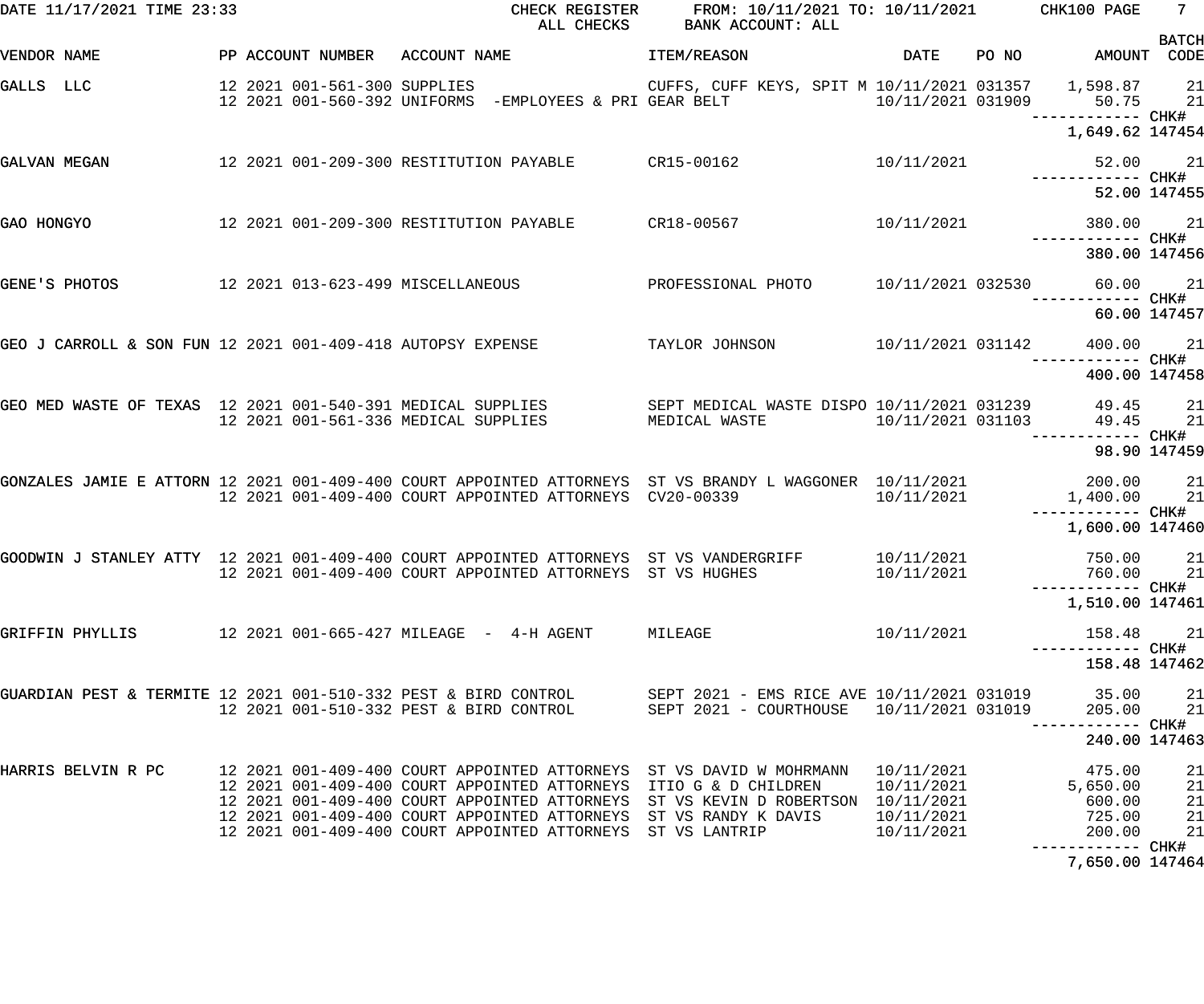| DATE 11/17/2021 TIME 23:33                                    |                                                                                                                  |                                                                                                                                                                  | CHECK REGISTER FROM: 10/11/2021 TO: 10/11/2021 CHK100 PAGE<br>ALL CHECKS BANK ACCOUNT: ALL                                                                                                                                            |                                                                                                       |                                                                         | $8 -$                      |
|---------------------------------------------------------------|------------------------------------------------------------------------------------------------------------------|------------------------------------------------------------------------------------------------------------------------------------------------------------------|---------------------------------------------------------------------------------------------------------------------------------------------------------------------------------------------------------------------------------------|-------------------------------------------------------------------------------------------------------|-------------------------------------------------------------------------|----------------------------|
| VENDOR NAME                                                   |                                                                                                                  | PP ACCOUNT NUMBER ACCOUNT NAME                                                                                                                                   | <b>ITEM/REASON</b>                                                                                                                                                                                                                    | DATE PO NO                                                                                            | AMOUNT CODE                                                             | <b>BATCH</b>               |
|                                                               |                                                                                                                  | HEALTHLINE MEDICAL EQUI 12 2021 001-561-391 PRISONER MEDICAL CARE      MCNAMARA, A   4290990<br>12  2021  001-561-391  PRISONER MEDICAL CARE RUSSELL, M          | 5488029                                                                                                                                                                                                                               |                                                                                                       | 10/11/2021 032651 94.40<br>10/11/2021 032651 55.03<br>------------ CHK# | 21<br>21                   |
|                                                               |                                                                                                                  |                                                                                                                                                                  |                                                                                                                                                                                                                                       |                                                                                                       | 149.43 147465                                                           |                            |
| HENNIGAN AUTO PARTS, IN 12 2021 014-624-354 MACHINERY REPAIRS |                                                                                                                  | 12 2021 013-623-354 MACHINERY REPAIRS<br>12 2021 013-623-354 MACHINERY REPAIRS<br>12 2021 013-623-354 MACHINERY REPAIRS<br>12 2021 013-623-354 MACHINERY REPAIRS | <b>PARTS</b><br>TUBING, FITTINGS 10/11/2021 030839 26.25<br>POWER INVERTER<br>TORX BIT, BOOST CABLES  10/11/2021 030839  102.38<br>CREDIT                                                                                             | 10/11/2021                                                                                            | 10/11/2021 030839 72.96<br>$22.19-$                                     | 21<br>21<br>21<br>21<br>21 |
|                                                               |                                                                                                                  |                                                                                                                                                                  |                                                                                                                                                                                                                                       |                                                                                                       | ------------ CHK#<br>2,371.47 147466                                    |                            |
| HERNANDEZ HECTOR                                              |                                                                                                                  | 12 2021 001-209-300 RESTITUTION PAYABLE  CR18-00326  10/11/2021  248.00  21                                                                                      |                                                                                                                                                                                                                                       |                                                                                                       |                                                                         |                            |
|                                                               |                                                                                                                  |                                                                                                                                                                  |                                                                                                                                                                                                                                       |                                                                                                       | 248.00 147467                                                           |                            |
| <b>HESS AARON</b>                                             |                                                                                                                  | 12  2021  001-209-300  RESTITUTION PAYABLE   CR17-004988                                                                                                         |                                                                                                                                                                                                                                       | 10/11/2021                                                                                            | 138.00                                                                  | 21                         |
|                                                               |                                                                                                                  |                                                                                                                                                                  |                                                                                                                                                                                                                                       |                                                                                                       | 138.00 147468                                                           |                            |
|                                                               |                                                                                                                  | 12 2021 001-540-354 VEHICLE MAINTENANCE                                                                                                                          | OIL CHANGE                                                                                                                                                                                                                            |                                                                                                       | 10/11/2021 031231 58.95 21<br>10/11/2021 031227 279.85                  | 21                         |
|                                                               |                                                                                                                  |                                                                                                                                                                  |                                                                                                                                                                                                                                       |                                                                                                       | 338.80 147469                                                           |                            |
| 12 2021 014-624-309 ASPHALT<br>HOME DEPOT                     | 12 2021 001-510-300 SUPPLIES                                                                                     | 12 2021 001-510-450 BUILDING MAINTENANCE<br>12 2021 001-510-450 BUILDING MAINTENANCE<br>12 2021 001-510-450 BUILDING MAINTENANCE                                 | 10/11/2021 030945<br>POTHOLE MIX<br>TRITUBE, VANITY LIGHT, H 10/11/2021 031045 136.91<br>TAPE MEASURE, SCREWDRIVE 10/11/2021 031045 19.38<br>MAK 18V BATTERIES 10/11/2021 031045 199.00<br>DIABLO 9", FEIT 32W PL T 10/11/2021 031045 |                                                                                                       | 411.80<br>78.79                                                         | 21<br>21<br>21<br>21<br>21 |
|                                                               |                                                                                                                  |                                                                                                                                                                  |                                                                                                                                                                                                                                       |                                                                                                       | 845.88 147470                                                           |                            |
| HOOD JOE DARRION                                              |                                                                                                                  | 12 2021 001-209-300 RESTITUTION PAYABLE                                                                                                                          | CR18-63959                                                                                                                                                                                                                            | 10/11/2021                                                                                            | 100.00<br>------------ CHK#                                             | 21                         |
|                                                               |                                                                                                                  |                                                                                                                                                                  |                                                                                                                                                                                                                                       |                                                                                                       | 100.00 147471                                                           |                            |
| HUNTERS OIL DEPOT                                             |                                                                                                                  | 12 2021 001-503-354 VEHICLE MAINTENANCE<br>12 2021 001-552-354 VEHICLE MAINTENANCE<br>12 2021 001-561-354 VEHICLE MAINTENANCE                                    | INSPECTION<br>REPAIRS<br>UNIT 19 - OIL CHNAGE                                                                                                                                                                                         | 10/11/2021 031805<br>10/11/2021 031090                                                                | 10/11/2021 031309 7.00<br>664.94<br>81.55                               | 21<br>21<br>21             |
|                                                               |                                                                                                                  |                                                                                                                                                                  |                                                                                                                                                                                                                                       |                                                                                                       | 753.49 147472                                                           |                            |
| HUSTON KELLY                                                  | 12 2021 001-455-425 MILEAGE                                                                                      |                                                                                                                                                                  | MILEAGE                                                                                                                                                                                                                               | 10/11/2021                                                                                            | 76.00                                                                   | 21                         |
|                                                               |                                                                                                                  |                                                                                                                                                                  |                                                                                                                                                                                                                                       |                                                                                                       | 76.00 147473                                                            |                            |
| INGRAM LIBRARY SERVICE 12 2021 001-650-590 BOOKS              | 12 2021 001-650-590 BOOKS<br>12 2021 001-650-590 BOOKS<br>12 2021 001-650-590 BOOKS<br>12 2021 001-650-590 BOOKS |                                                                                                                                                                  | <b>BOOKS</b><br>BOOKS<br>BOOKS<br>BOOK<br>BOOK                                                                                                                                                                                        | 10/11/2021 031192<br>10/11/2021 031192<br>10/11/2021 031192<br>10/11/2021 031192<br>10/11/2021 031192 | 164.22<br>19.06<br>33.66<br>5.29<br>10.06                               | 21<br>21<br>21<br>21<br>21 |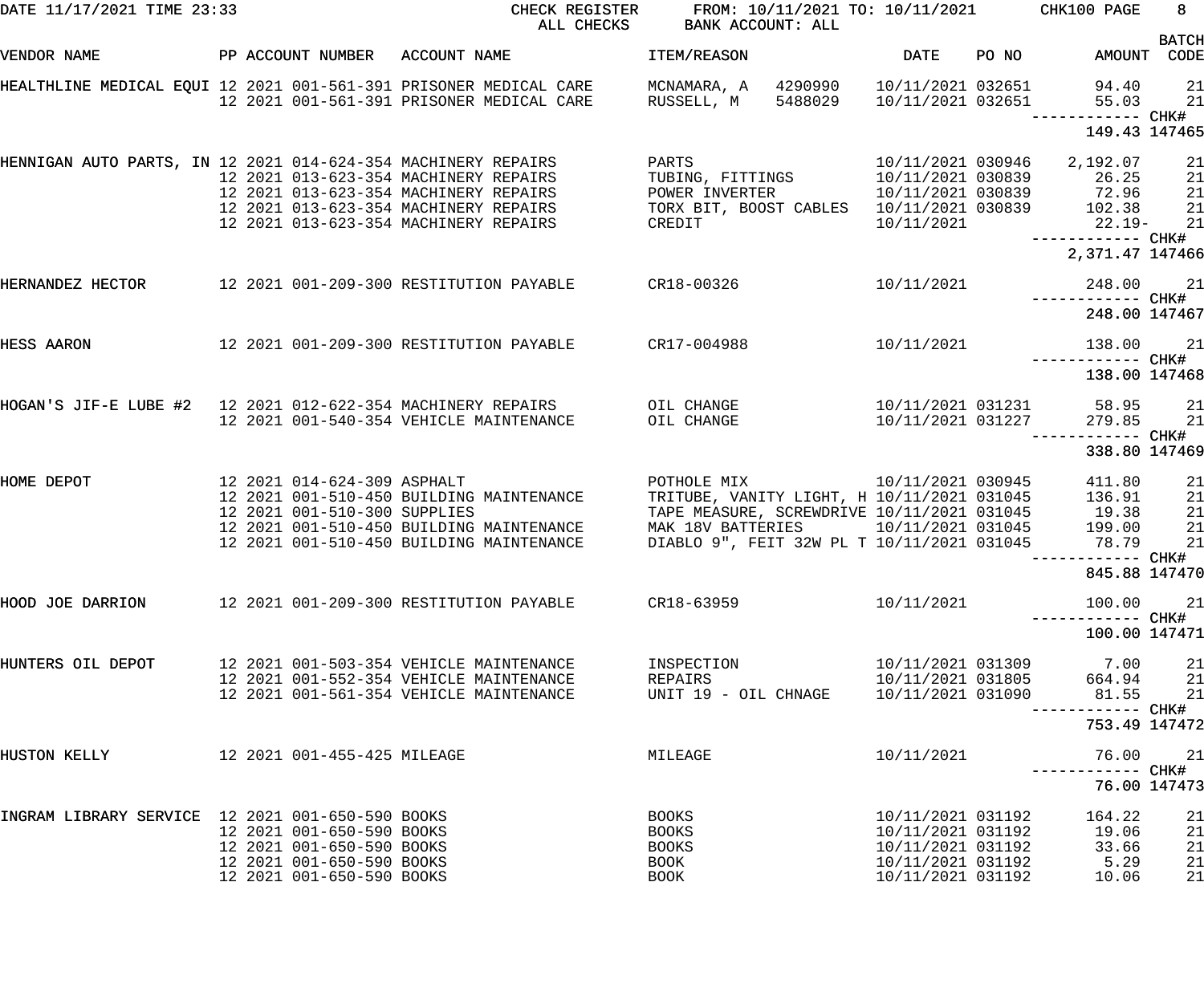|                                                               |  |                           |                                                                                                          |                                    |                   |       |                                    | <b>BATCH</b>                            |
|---------------------------------------------------------------|--|---------------------------|----------------------------------------------------------------------------------------------------------|------------------------------------|-------------------|-------|------------------------------------|-----------------------------------------|
| VENDOR NAME                                                   |  |                           | PP ACCOUNT NUMBER ACCOUNT NAME                                                                           | ITEM/REASON                        | DATE              | PO NO |                                    | AMOUNT CODE                             |
|                                                               |  | 12 2021 001-650-590 BOOKS |                                                                                                          | BOOK                               | 10/11/2021 031192 |       | 7.94                               |                                         |
|                                                               |  | 12 2021 001-650-590 BOOKS |                                                                                                          | <b>BOOKS</b>                       | 10/11/2021 031192 |       | 34.75                              |                                         |
|                                                               |  | 12 2021 001-650-590 BOOKS |                                                                                                          | BOOK                               | 10/11/2021 031192 |       | 15.36                              |                                         |
|                                                               |  | 12 2021 001-650-590 BOOKS |                                                                                                          | <b>BOOKS</b>                       | 10/11/2021 031192 |       | 18.88                              |                                         |
|                                                               |  | 12 2021 001-650-590 BOOKS |                                                                                                          | BOOK                               | 10/11/2021 031192 |       | 15.90                              |                                         |
|                                                               |  | 12 2021 001-650-590 BOOKS |                                                                                                          | BOOK                               | 10/11/2021 031192 |       | 10.59                              |                                         |
|                                                               |  | 12 2021 001-650-590 BOOKS |                                                                                                          | BOOK                               | 10/11/2021 031192 |       | 14.84                              |                                         |
|                                                               |  | 12 2021 001-650-590 BOOKS |                                                                                                          | BOOK                               | 10/11/2021 031192 |       | 8.98                               |                                         |
|                                                               |  | 12 2021 001-650-590 BOOKS |                                                                                                          | <b>BOOKS</b>                       | 10/11/2021 031192 |       | 15.88                              |                                         |
|                                                               |  | 12 2021 001-650-590 BOOKS |                                                                                                          | BOOKS                              | 10/11/2021 031192 |       | 47.08                              |                                         |
|                                                               |  | 12 2021 001-650-590 BOOKS |                                                                                                          | BOOKS                              | 10/11/2021 031192 |       | 149.06                             |                                         |
|                                                               |  | 12 2021 001-650-590 BOOKS |                                                                                                          | BOOK                               | 10/11/2021 031192 |       | 13.78                              |                                         |
|                                                               |  | 12 2021 001-650-590 BOOKS |                                                                                                          | BOOK                               | 10/11/2021 031192 |       | 7.64                               |                                         |
|                                                               |  | 12 2021 001-650-590 BOOKS |                                                                                                          | BOOK                               | 10/11/2021 031192 |       | 15.36                              |                                         |
|                                                               |  | 12 2021 001-650-590 BOOKS |                                                                                                          | BOOK                               | 10/11/2021 031192 |       | 9.53                               |                                         |
|                                                               |  | 12 2021 001-650-590 BOOKS |                                                                                                          | <b>BOOKS</b>                       | 10/11/2021 031192 |       | 43.44                              |                                         |
|                                                               |  | 12 2021 001-650-590 BOOKS |                                                                                                          | BOOKS                              | 10/11/2021 031192 |       | 43.93                              |                                         |
|                                                               |  | 12 2021 001-650-590 BOOKS |                                                                                                          | BOOKS                              | 10/11/2021 031192 |       | 53.52                              |                                         |
|                                                               |  | 12 2021 001-650-590 BOOKS |                                                                                                          | BOOK                               | 10/11/2021 031192 |       | 26.99                              |                                         |
|                                                               |  | 12 2021 001-650-590 BOOKS |                                                                                                          | BOOKS                              | 10/11/2021 031192 |       | 53.29                              |                                         |
|                                                               |  | 12 2021 001-650-590 BOOKS |                                                                                                          | BOOKS                              | 10/11/2021 031192 |       | 30.19                              |                                         |
|                                                               |  | 12 2021 001-650-590 BOOKS |                                                                                                          | BOOK                               | 10/11/2021 031192 |       | 6.88                               | 21                                      |
|                                                               |  |                           |                                                                                                          |                                    |                   |       | ----------- CHK#                   |                                         |
|                                                               |  |                           |                                                                                                          |                                    |                   |       | 876.10 147474                      |                                         |
|                                                               |  |                           | JOE WALTER LUMBER CO 12 2021 001-510-450 BUILDING MAINTENANCE PHOTO CONTROL, STEM MOUN 10/11/2021 031044 |                                    |                   |       | 21.98                              | 21                                      |
|                                                               |  |                           | 12 2021 012-622-300 SUPPLIES & HARDWARE LOCK                                                             |                                    | 10/11/2021 032447 |       | 20.89                              | 21                                      |
|                                                               |  |                           |                                                                                                          |                                    |                   |       | ----------- CHK#                   |                                         |
|                                                               |  |                           |                                                                                                          |                                    |                   |       |                                    | 42.87 147475                            |
|                                                               |  |                           |                                                                                                          |                                    |                   |       |                                    |                                         |
| JOHNSON-SPENCE JENNIFER 12 2021 001-650-425 MILEAGE           |  |                           |                                                                                                          | MILEAGE SEPTEMBER 2021             | 10/11/2021        |       | 61.60                              | 21                                      |
|                                                               |  |                           |                                                                                                          |                                    |                   |       | ------------ CHK#                  |                                         |
|                                                               |  |                           |                                                                                                          |                                    |                   |       |                                    | 61.60 147476                            |
| JORDAN RODNEY                                                 |  |                           | 12 2021 001-209-300 RESTITUTION PAYABLE                                                                  | CR18-00543                         | 10/11/2021        |       |                                    |                                         |
|                                                               |  |                           |                                                                                                          |                                    |                   |       | 303.78 21                          |                                         |
|                                                               |  |                           |                                                                                                          |                                    |                   |       | 303.78 147477                      |                                         |
|                                                               |  |                           |                                                                                                          |                                    |                   |       |                                    |                                         |
| KISER ARENA SPECIALISTS 12 2021 011-621-354 MACHINERY REPAIRS |  |                           |                                                                                                          | PARTS                              | 10/11/2021 032511 |       | 734.62                             | 21                                      |
|                                                               |  |                           |                                                                                                          |                                    |                   |       |                                    |                                         |
|                                                               |  |                           |                                                                                                          |                                    |                   |       | 734.62 147478                      |                                         |
|                                                               |  |                           |                                                                                                          |                                    |                   |       |                                    |                                         |
| KREBS MICHAEL                                                 |  |                           | 12 2021 001-475-427 CONFERENCE EXPENSE                                                                   | ANNUAL CRIMINAL & CIVIL 10/11/2021 |                   |       | 572.08                             | 21                                      |
|                                                               |  |                           |                                                                                                          |                                    |                   |       | ------------ CHK#<br>572.08 147479 |                                         |
|                                                               |  |                           |                                                                                                          |                                    |                   |       |                                    |                                         |
| LABATT FOOD SERVICE LLC 12 2021 001-561-333 FOOD FOR JAIL     |  |                           |                                                                                                          | CREDIT                             | 10/11/2021        |       | $35.94-$                           | 21                                      |
|                                                               |  |                           | 12 2021 001-561-333 FOOD FOR JAIL                                                                        | JAIL FOOD                          | 10/11/2021 031094 |       | 2,760.58                           |                                         |
|                                                               |  |                           | 12 2021 001-561-333 FOOD FOR JAIL                                                                        | JAIL FOOD                          | 10/11/2021 031094 |       | 86.76                              | $\begin{array}{c} 21 \\ 21 \end{array}$ |
|                                                               |  |                           | 12 2021 001-561-333 FOOD FOR JAIL                                                                        | JAIL FOOD                          | 10/11/2021 031094 |       | 3,523.77                           | 21                                      |
|                                                               |  |                           |                                                                                                          |                                    |                   |       |                                    |                                         |
|                                                               |  |                           |                                                                                                          |                                    |                   |       |                                    |                                         |

6,335.17 147480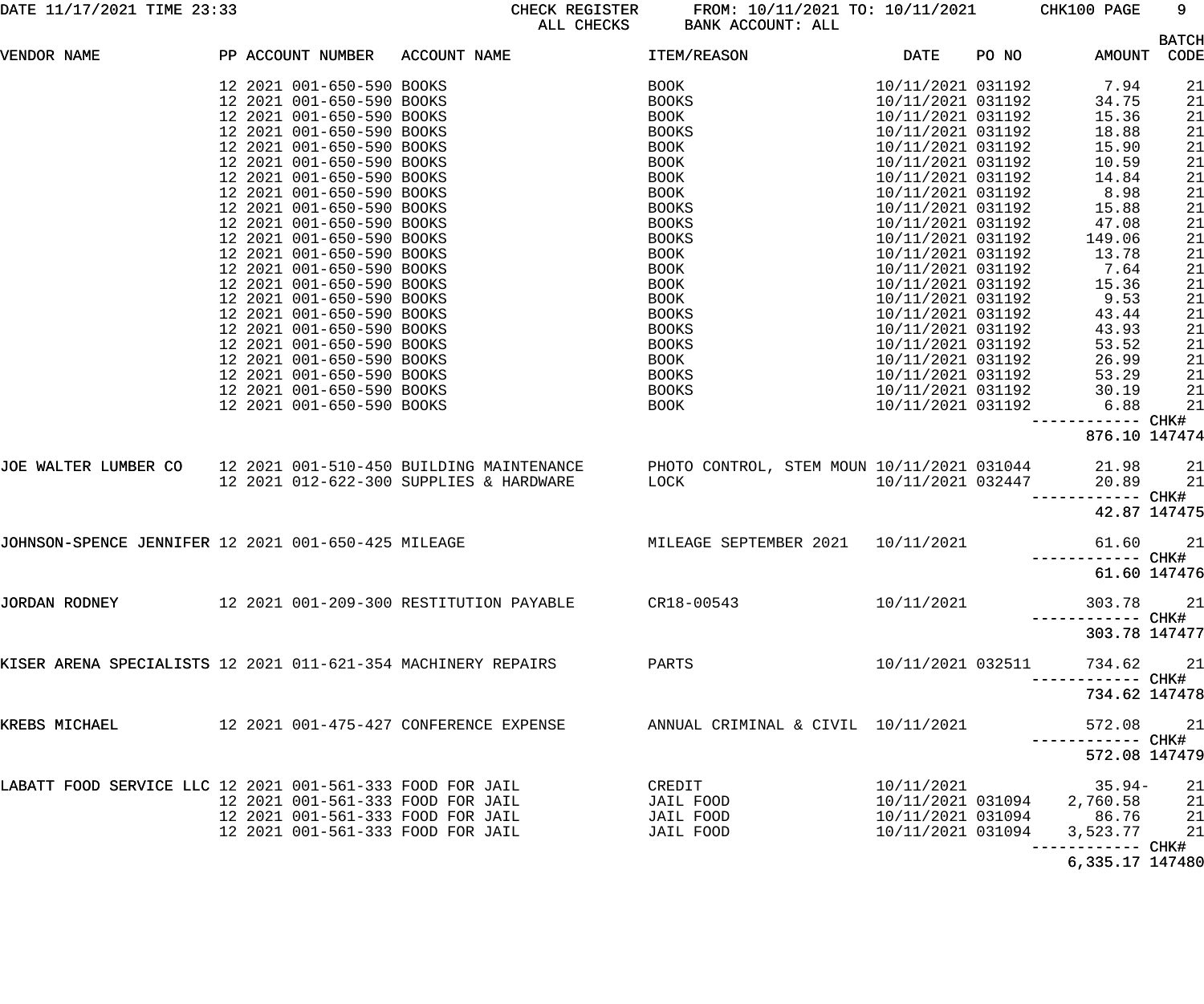| DATE 11/17/2021 TIME 23:33                         |                                                                                           | CHECK REGISTER<br>ALL CHECKS                                                                                                                                                                     | FROM: 10/11/2021 TO: 10/11/2021<br>BANK ACCOUNT: ALL                             |                                                             |       | CHK100 PAGE                                                    | 10                   |
|----------------------------------------------------|-------------------------------------------------------------------------------------------|--------------------------------------------------------------------------------------------------------------------------------------------------------------------------------------------------|----------------------------------------------------------------------------------|-------------------------------------------------------------|-------|----------------------------------------------------------------|----------------------|
| VENDOR NAME                                        | PP ACCOUNT NUMBER                                                                         | ACCOUNT NAME                                                                                                                                                                                     | ITEM/REASON                                                                      | <b>DATE</b>                                                 | PO NO | AMOUNT                                                         | <b>BATCH</b><br>CODE |
| MANNING NANCY                                      |                                                                                           | 12 2021 001-409-400 COURT APPOINTED ATTORNEYS<br>12 2021 001-409-400 COURT APPOINTED ATTORNEYS<br>12 2021 001-409-400 COURT APPOINTED ATTORNEYS<br>12 2021 001-409-400 COURT APPOINTED ATTORNEYS | ST VS RANDALYNE M DUKE<br>ST VS DEBORA L ALLISON<br>ITIO E J M<br>ITIO LRD & KED | 10/11/2021<br>10/11/2021<br>10/11/2021<br>10/11/2021        |       | 680.25<br>325.00<br>150.00<br>1,350.00<br>------------ CHK#    | 21<br>21<br>21<br>21 |
|                                                    |                                                                                           |                                                                                                                                                                                                  |                                                                                  |                                                             |       | 2,505.25 147481                                                |                      |
| MARTIN KIM                                         | 12 2021 001-499-425 MILEAGE<br>12 2021 001-499-425 MILEAGE<br>12 2021 001-499-425 MILEAGE |                                                                                                                                                                                                  | MILEAGE JULY 2021<br>MILEAGE AUGUST 2021<br>MILEAGE SEPTEMBER 2021               | 10/11/2021<br>10/11/2021<br>10/11/2021                      |       | 8.63<br>10.20<br>7.84<br>------------ CHK#                     | 21<br>21<br>21       |
|                                                    |                                                                                           |                                                                                                                                                                                                  |                                                                                  |                                                             |       | 26.67 147482                                                   |                      |
| MARTIN MARIETTA MATERIA 12 2021 011-621-302 GRAVEL | 12 2021 011-621-302 GRAVEL<br>12 2021 011-621-302 GRAVEL                                  |                                                                                                                                                                                                  | 5/8 CHIP<br>$5/8$ CHIP<br>$5/8$ CHIP                                             | 10/11/2021 030782<br>10/11/2021 030782<br>10/11/2021 030782 |       | 1,869.54<br>1,832.15<br>1,860.73<br>------------ CHK#          | 21<br>21<br>21       |
|                                                    |                                                                                           |                                                                                                                                                                                                  |                                                                                  |                                                             |       | 5,562.42 147483                                                |                      |
| MCBATH YOLANDA                                     |                                                                                           | 12 2021 001-209-300 RESTITUTION PAYABLE                                                                                                                                                          | CR19-00898                                                                       | 10/11/2021                                                  |       | 50.00<br>------------ CHK#                                     | 21                   |
|                                                    |                                                                                           |                                                                                                                                                                                                  |                                                                                  |                                                             |       | 50.00 147484                                                   |                      |
| MEADOR FUNERAL HOME                                |                                                                                           | 12 2021 001-409-418 AUTOPSY EXPENSE                                                                                                                                                              | DAPHNE HONN                                                                      | 10/11/2021 031153                                           |       | 400.00<br>400.00 147485                                        | 21                   |
| METAL SALES INC                                    |                                                                                           | 12 2021 012-622-300 SUPPLIES & HARDWARE                                                                                                                                                          | SUPPLIES                                                                         | 10/11/2021 031218                                           |       | 93.88                                                          | 21<br>-- CHK#        |
| MIDWEST TAPE LLC                                   |                                                                                           | 12 2021 001-650-592 AUDIO VISUAL MATERIAL<br>12 2021 001-650-592 AUDIO VISUAL MATERIAL APPLES NEVER FALL<br>12 2021 001-650-592 AUDIO VISUAL MATERIAL                                            | THE HUNT<br>JAILHOUSE LAWYER                                                     | 10/11/2021 031188<br>10/11/2021 031188                      |       | 93.88 147486<br>34.17<br>10/11/2021 031188 124.97 21<br>129.96 | 21<br>21             |
|                                                    |                                                                                           |                                                                                                                                                                                                  |                                                                                  |                                                             |       | 289.10 147487                                                  |                      |
|                                                    |                                                                                           | MIEARS, SHERYL ANN       12 2021 001-409-400 COURT APPOINTED ATTORNEYS  ITIO JR, GR, AR                                                                                                          |                                                                                  | 10/11/2021                                                  |       | 1,000.00<br>----------- CHK#                                   | 21                   |
|                                                    |                                                                                           |                                                                                                                                                                                                  |                                                                                  |                                                             |       | 1,000.00 147488                                                |                      |
| MITCHAM GEORGE                                     |                                                                                           | 12 2021 001-409-400 COURT APPOINTED ATTORNEYS T VS JEFFREY B IVIE<br>12 2021 001-409-400 COURT APPOINTED ATTORNEYS ST VS BRYANT                                                                  |                                                                                  | 10/11/2021<br>10/11/2021                                    |       | 620.00<br>470.00                                               | 21<br>21             |
|                                                    |                                                                                           |                                                                                                                                                                                                  |                                                                                  |                                                             |       | 1,090.00 147489                                                |                      |
| MOSS JAMES ATTORNEY                                |                                                                                           | 12 2021 001-409-400 COURT APPOINTED ATTORNEYS ST VS TY OBANNION<br>12 2021 001-409-400 COURT APPOINTED ATTORNEYS ST VS LLAMAS<br>12 2021 001-409-495 TRIAL EXPENSE                               | PROCESS SERVICE                                                                  | 10/11/2021<br>10/11/2021<br>10/11/2021                      |       | 175.00<br>1,675.00<br>135.00<br>—————————— CHK#                | 21<br>21<br>21       |
|                                                    |                                                                                           |                                                                                                                                                                                                  |                                                                                  |                                                             |       | 1,985.00 147490                                                |                      |
| NAJERA JUAN                                        |                                                                                           | 12 2021 001-409-495 TRIAL EXPENSE                                                                                                                                                                | COURT TRANSLATOR                                                                 | 10/11/2021 032645                                           |       | 50.00                                                          | 21                   |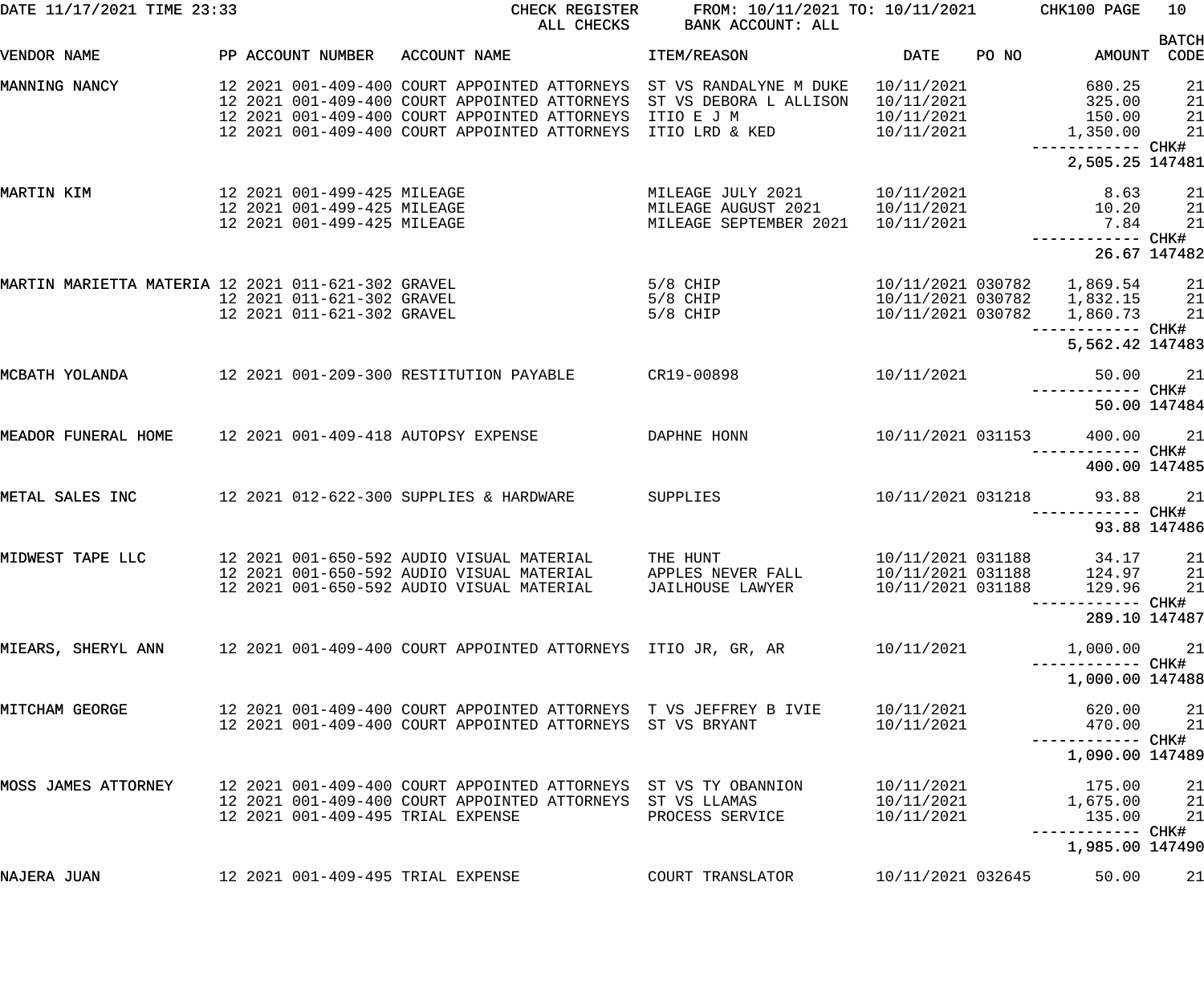| DATE 11/17/2021 TIME 23:33                         |                                                              | CHECK REGISTER<br>ALL CHECKS                                                                                                                                                | FROM: 10/11/2021 TO: 10/11/2021 CHK100 PAGE<br>BANK ACCOUNT: ALL |                                        |       |                                                                 | 11           |
|----------------------------------------------------|--------------------------------------------------------------|-----------------------------------------------------------------------------------------------------------------------------------------------------------------------------|------------------------------------------------------------------|----------------------------------------|-------|-----------------------------------------------------------------|--------------|
| VENDOR NAME                                        |                                                              | PP ACCOUNT NUMBER ACCOUNT NAME                                                                                                                                              | ITEM/REASON                                                      | <b>DATE</b>                            | PO NO | AMOUNT CODE                                                     | <b>BATCH</b> |
|                                                    | 12 2021 001-409-495 TRIAL EXPENSE                            |                                                                                                                                                                             | TRANSLATOR                                                       | 10/11/2021 032657                      |       | 50.00                                                           | 21           |
|                                                    |                                                              |                                                                                                                                                                             |                                                                  |                                        |       | 100.00 147491                                                   |              |
| NET DATA CORP                                      |                                                              |                                                                                                                                                                             |                                                                  | 10/11/2021 031158<br>10/11/2021 031158 |       | 202.00 21<br>44.00                                              | 21           |
|                                                    |                                                              |                                                                                                                                                                             |                                                                  |                                        |       |                                                                 |              |
|                                                    |                                                              |                                                                                                                                                                             |                                                                  |                                        |       | 246.00 147492                                                   |              |
| NEU OLIVIA                                         | 12  2021  001-476-427  CONFERENCE EXPENSE                    |                                                                                                                                                                             | TDCAA CONFERENCE 10/11/2021                                      |                                        |       | 150.00 21                                                       |              |
|                                                    |                                                              |                                                                                                                                                                             |                                                                  |                                        |       | 150.00 147493                                                   |              |
| NORTH TEXAS CRUSHED STO 12 2021 011-621-302 GRAVEL | 12 2021 014-624-302 GRAVEL                                   |                                                                                                                                                                             | GRADE 2 BASE<br>GRADE 2 BASE                                     |                                        |       | 10/11/2021 030778   1,621.86                                    | 21<br>21     |
|                                                    | 12 2021 014-624-302 GRAVEL                                   |                                                                                                                                                                             | GRADE 2 BASE                                                     |                                        |       | 10/11/2021 030924     2,576.09<br>10/11/2021 030924   11,357.92 | 21           |
|                                                    |                                                              |                                                                                                                                                                             |                                                                  |                                        |       | 15,555.87 147494                                                |              |
|                                                    |                                                              | NORTH TEXAS TOLLWAY AUT 12 2021 011-621-499 MISCELLANEOUS TOLLS 8/31/21 & 9/3/21 10/11/2021 030803                                                                          |                                                                  |                                        |       | 24.16                                                           | 21           |
|                                                    |                                                              |                                                                                                                                                                             |                                                                  |                                        |       | 24.16 147495                                                    |              |
|                                                    |                                                              | NOTIFICATION SYSTEMS OF 12 2021 001-561-457 MACHINERY & EQUIP-NON CAPI INSTALLATION $10/11/2021$ 032641                                                                     |                                                                  |                                        |       | 350.00                                                          | 21           |
|                                                    |                                                              | 12 2021 001-561-457 MACHINERY & EQUIP-NON CAPI WALL MOUNT HARDWARE 10/11/2021 032641<br>12 2021 001-561-457 MACHINERY & EQUIP-NON CAPI OUTDOOR 180 CAMERA 10/11/2021 032641 |                                                                  |                                        |       | 117.65<br>3,752.94                                              | 21<br>21     |
|                                                    |                                                              | 12  2021  001-503-306  CONTRACT SERVICES                                                                                                                                    | JAIL CONTROL INTERCOM MA 10/11/2021 031315                       |                                        |       | 890.00                                                          | 21           |
|                                                    |                                                              | 12 2021 001-503-306 CONTRACT SERVICES<br>12 2021 001-510-450 BUILDING MAINTENANCE FIRE ALARM INSPECTION - 10/11/2021 031315                                                 |                                                                  |                                        |       | 319.40<br>1,278.40                                              | 21<br>21     |
|                                                    |                                                              |                                                                                                                                                                             |                                                                  |                                        |       |                                                                 |              |
|                                                    |                                                              |                                                                                                                                                                             |                                                                  |                                        |       | 6,708.39 147496                                                 |              |
|                                                    |                                                              | NTMC HEALTH COMPLETE CA 12 2021 001-209-300 RESTITUTION PAYABLE      CR19-00820<br>12 2021 001-561-391 PRISONER MEDICAL CARE                                                | PARKER, P NT254853                                               | 10/11/2021<br>10/11/2021 032655        |       | 498.00 21<br>86.40                                              | 21           |
|                                                    |                                                              | 12 2021 001-561-391 PRISONER MEDICAL CARE                                                                                                                                   | KRAPF, M NT254807                                                | 10/11/2021 032655                      |       | 328.65                                                          | 21           |
|                                                    |                                                              | 12 2021 001-561-391 PRISONER MEDICAL CARE                                                                                                                                   | NT254507<br>KRAPF, M                                             | 10/11/2021 032655                      |       | 1,000.84                                                        | 21           |
|                                                    |                                                              | 12 2021 001-561-391 PRISONER MEDICAL CARE                                                                                                                                   | HICKEY, G NT254781                                               | 10/11/2021 032655                      |       | 372.00                                                          | 21           |
|                                                    |                                                              | 12 2021 001-561-391 PRISONER MEDICAL CARE<br>12 2021 001-561-391 PRISONER MEDICAL CARE                                                                                      | BRACE, J NT253706<br>BAKER, S<br>NT254809                        | 10/11/2021 032655<br>10/11/2021 032655 |       | 860.00<br>1,741.68                                              | 21<br>21     |
|                                                    |                                                              |                                                                                                                                                                             |                                                                  |                                        |       | ------------ CHK#<br>4,887.57 147497                            |              |
| O'DELL JOE                                         |                                                              | 12 2021 001-209-300 RESTITUTION PAYABLE                                                                                                                                     | CR20-00302                                                       | 10/11/2021                             |       | 10,000.00                                                       | 21           |
|                                                    |                                                              |                                                                                                                                                                             |                                                                  |                                        |       | 10,000.00 147498                                                |              |
| OFFICE DEPOT                                       | 12 2021 001-561-310 OFFICE SUPPLIES                          |                                                                                                                                                                             | DESK                                                             | 10/11/2021 031860                      |       | 969.99                                                          | 21           |
|                                                    | 12 2021 001-560-310 OFFICE SUPPLIES                          |                                                                                                                                                                             | STAMP                                                            | 10/11/2021 032549                      |       | 30.99                                                           | 21           |
|                                                    | 12 2021 001-581-300 SUPPLIES<br>12 2021 001-581-300 SUPPLIES |                                                                                                                                                                             | BATTERIES<br>CALENDARS                                           | 10/11/2021 032549<br>10/11/2021 032549 |       | 27.58<br>14.37                                                  | 21<br>21     |
|                                                    | 12 2021 001-581-300 SUPPLIES                                 |                                                                                                                                                                             | REFILLS                                                          | 10/11/2021 032549                      |       | 4.98                                                            | 21           |
|                                                    | 12 2021 001-581-300 SUPPLIES                                 |                                                                                                                                                                             | PENS                                                             | 10/11/2021 032549                      |       | 20.76                                                           | 21           |
|                                                    | 12 2021 001-560-310 OFFICE SUPPLIES                          |                                                                                                                                                                             | SIGNATURE STAMP                                                  | 10/11/2021 032549                      |       | 28.99                                                           | 21           |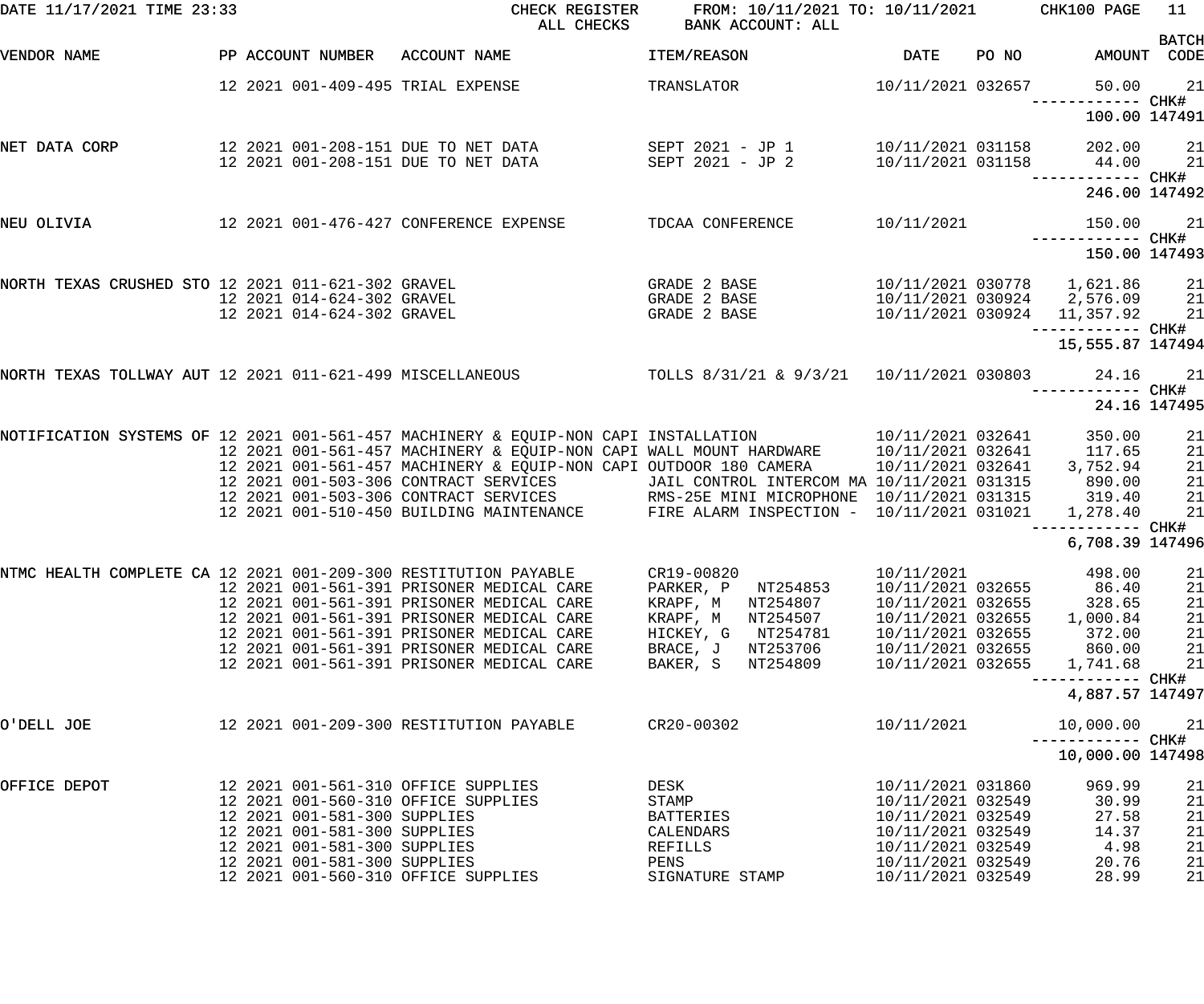DATE 11/17/2021 TIME 23:33 CHECK REGISTER FROM: 10/11/2021 TO: 10/11/2021 CHK100 PAGE 12 BANK ACCOUNT: ALL

|                                                                               |  |                                       | סעהמהר חחש                                                       | DANA ACCOUNT . AUU                                                                                                                                                                                                                      |                   |       |                                     | <b>BATCH</b> |
|-------------------------------------------------------------------------------|--|---------------------------------------|------------------------------------------------------------------|-----------------------------------------------------------------------------------------------------------------------------------------------------------------------------------------------------------------------------------------|-------------------|-------|-------------------------------------|--------------|
| VENDOR NAME                                                                   |  |                                       | PP ACCOUNT NUMBER ACCOUNT NAME                                   | <b>ITEM/REASON</b>                                                                                                                                                                                                                      | DATE              | PO NO | AMOUNT CODE                         |              |
|                                                                               |  |                                       |                                                                  | PP ACCOUNT NUMBER ACCOUNT NAMES ITEM(FREE)<br>19 2021 001-650-310 OFFICE SUPPLIES<br>19 2021 001-650-310 OFFICE SUPPLIES<br>19 2021 001-650-310 OFFICE SUPPLIES<br>19 2021 001-450-310 OFFICE SUPPLIES<br>19 2021 001-450-310 OFFICE SU |                   |       | 19.99                               | 21           |
|                                                                               |  |                                       |                                                                  |                                                                                                                                                                                                                                         |                   |       | 14.09                               | 21           |
|                                                                               |  |                                       |                                                                  |                                                                                                                                                                                                                                         |                   |       | 17.54                               | 21           |
|                                                                               |  |                                       |                                                                  |                                                                                                                                                                                                                                         |                   |       | 20.78                               | 21           |
|                                                                               |  |                                       |                                                                  |                                                                                                                                                                                                                                         |                   |       | 491.24                              | 21           |
|                                                                               |  |                                       |                                                                  |                                                                                                                                                                                                                                         |                   |       | 20.30                               | 21           |
|                                                                               |  |                                       |                                                                  |                                                                                                                                                                                                                                         |                   |       | 3.29                                | 21           |
|                                                                               |  |                                       |                                                                  |                                                                                                                                                                                                                                         |                   |       | 11.68                               | 21           |
|                                                                               |  |                                       |                                                                  |                                                                                                                                                                                                                                         |                   |       | 22.87                               | 21           |
|                                                                               |  |                                       |                                                                  |                                                                                                                                                                                                                                         |                   |       | 28.99                               | 21           |
|                                                                               |  |                                       |                                                                  |                                                                                                                                                                                                                                         |                   |       | 67.99                               | 21           |
|                                                                               |  |                                       |                                                                  |                                                                                                                                                                                                                                         |                   |       | 78.86                               | 21           |
|                                                                               |  |                                       |                                                                  |                                                                                                                                                                                                                                         |                   |       | 449.25                              | 21           |
|                                                                               |  |                                       |                                                                  |                                                                                                                                                                                                                                         |                   |       | 25.39                               |              |
|                                                                               |  |                                       |                                                                  |                                                                                                                                                                                                                                         |                   |       |                                     | 21           |
|                                                                               |  |                                       |                                                                  |                                                                                                                                                                                                                                         |                   |       | 9.66                                | 21           |
|                                                                               |  |                                       |                                                                  |                                                                                                                                                                                                                                         |                   |       | 8.24                                | 21           |
|                                                                               |  |                                       |                                                                  |                                                                                                                                                                                                                                         |                   |       | 17.99-                              | 21           |
|                                                                               |  |                                       |                                                                  |                                                                                                                                                                                                                                         |                   |       | 121.74                              | 21           |
|                                                                               |  |                                       |                                                                  |                                                                                                                                                                                                                                         |                   |       | 13.58                               | 21           |
|                                                                               |  |                                       |                                                                  |                                                                                                                                                                                                                                         |                   |       | 2,588.00                            | 21           |
|                                                                               |  |                                       |                                                                  |                                                                                                                                                                                                                                         |                   |       | 10.68                               | 21           |
|                                                                               |  |                                       |                                                                  |                                                                                                                                                                                                                                         |                   |       | 26.51                               | 21           |
|                                                                               |  |                                       |                                                                  |                                                                                                                                                                                                                                         |                   |       | 24.75                               | 21           |
|                                                                               |  |                                       |                                                                  |                                                                                                                                                                                                                                         |                   |       | 86.99                               | 21           |
|                                                                               |  |                                       |                                                                  |                                                                                                                                                                                                                                         |                   |       | 50.19                               | 21           |
|                                                                               |  |                                       |                                                                  |                                                                                                                                                                                                                                         |                   |       | 85.76                               | 21           |
|                                                                               |  |                                       |                                                                  |                                                                                                                                                                                                                                         |                   |       | 23.37                               | 21           |
|                                                                               |  |                                       |                                                                  |                                                                                                                                                                                                                                         |                   |       | 35.99                               | 21           |
|                                                                               |  |                                       |                                                                  | 12 2021 001-499-310 OFFICE SUPPLIES<br>12 2021 001-503-457 MACHINERY&EQUIP-NON CAPITA BLACK HP INK<br>12 2021 001-503-457 MACHINERY&EQUIP-NON CAPITA TRI-COLOR HP INK<br>12 2021 001-503-457 MACHINERY&EQUIP-NON CAPITA TRI-COLOR HP    |                   |       | 10.89                               | 21           |
|                                                                               |  |                                       |                                                                  |                                                                                                                                                                                                                                         |                   |       | 16.06                               | 21           |
|                                                                               |  |                                       |                                                                  |                                                                                                                                                                                                                                         |                   |       | 20.31                               |              |
|                                                                               |  |                                       |                                                                  |                                                                                                                                                                                                                                         |                   |       |                                     | 21           |
|                                                                               |  |                                       |                                                                  |                                                                                                                                                                                                                                         |                   |       | 329.99                              | 21           |
|                                                                               |  |                                       |                                                                  |                                                                                                                                                                                                                                         |                   |       | 787.38                              | 21           |
|                                                                               |  |                                       |                                                                  |                                                                                                                                                                                                                                         |                   |       | 7.74                                | 21           |
|                                                                               |  |                                       |                                                                  |                                                                                                                                                                                                                                         |                   |       | 499.95                              | 21           |
|                                                                               |  | 12 2021 001-650-310 OFFICE SUPPLIES   |                                                                  | BOARD, CHALK                                                                                                                                                                                                                            | 10/11/2021 031184 |       | 15.99                               | 21           |
|                                                                               |  |                                       |                                                                  |                                                                                                                                                                                                                                         |                   |       | ----------- CHK#<br>7,125.70 147499 |              |
|                                                                               |  |                                       |                                                                  |                                                                                                                                                                                                                                         |                   |       |                                     |              |
| ONEY JEROMIE ATTORNEY 12 2021 001-409-414 JUVENILE CT APPOINTED ATT ST VS RJB |  |                                       |                                                                  |                                                                                                                                                                                                                                         | 10/11/2021        |       | 300.00                              | 21           |
|                                                                               |  |                                       |                                                                  | 12 2021 001-409-400 COURT APPOINTED ATTORNEYS ST VS JEROD R BURKHARDT 10/11/2021                                                                                                                                                        |                   |       | 325.00                              | 21           |
|                                                                               |  |                                       | 12 2021 001-409-400 COURT APPOINTED ATTORNEYS ST VS AMY E FRANCO |                                                                                                                                                                                                                                         | 10/11/2021        |       | 375.00<br>----------- CHK#          | 21           |
|                                                                               |  |                                       |                                                                  |                                                                                                                                                                                                                                         |                   |       | 1,000.00 147500                     |              |
| OREILLY AUTOMOTIVE ENTE 12 2021 012-622-354 MACHINERY REPAIRS                 |  |                                       |                                                                  | JULY FIRST CALL CREDIT                                                                                                                                                                                                                  | 10/11/2021        |       | $7.32-$                             | 21           |
|                                                                               |  | 12 2021 012-622-354 MACHINERY REPAIRS |                                                                  | PARTS                                                                                                                                                                                                                                   | 10/11/2021 031418 |       | 18.71                               | 21           |
|                                                                               |  | 12 2021 012-622-354 MACHINERY REPAIRS |                                                                  | PARTS                                                                                                                                                                                                                                   | 10/11/2021 031418 |       | 83.94                               | 21           |
|                                                                               |  | 12 2021 012-622-354 MACHINERY REPAIRS |                                                                  | PARTS                                                                                                                                                                                                                                   | 10/11/2021 031418 |       | 21.37                               | 21           |
|                                                                               |  | 12 2021 012-622-354 MACHINERY REPAIRS |                                                                  | PARTS                                                                                                                                                                                                                                   | 10/11/2021 031418 |       | 14.39                               | 21           |
|                                                                               |  | 12 2021 012-622-354 MACHINERY REPAIRS |                                                                  | PARTS                                                                                                                                                                                                                                   | 10/11/2021 031418 |       | 47.76                               | 21           |
|                                                                               |  | 12 2021 012-622-354 MACHINERY REPAIRS |                                                                  | BATTERY                                                                                                                                                                                                                                 | 10/11/2021 031418 |       | 98.01                               | 21           |
|                                                                               |  | 12 2021 012-622-354 MACHINERY REPAIRS |                                                                  | POWER COIL                                                                                                                                                                                                                              | 10/11/2021 031418 |       | 160.43                              | 21           |
|                                                                               |  |                                       |                                                                  |                                                                                                                                                                                                                                         |                   |       |                                     |              |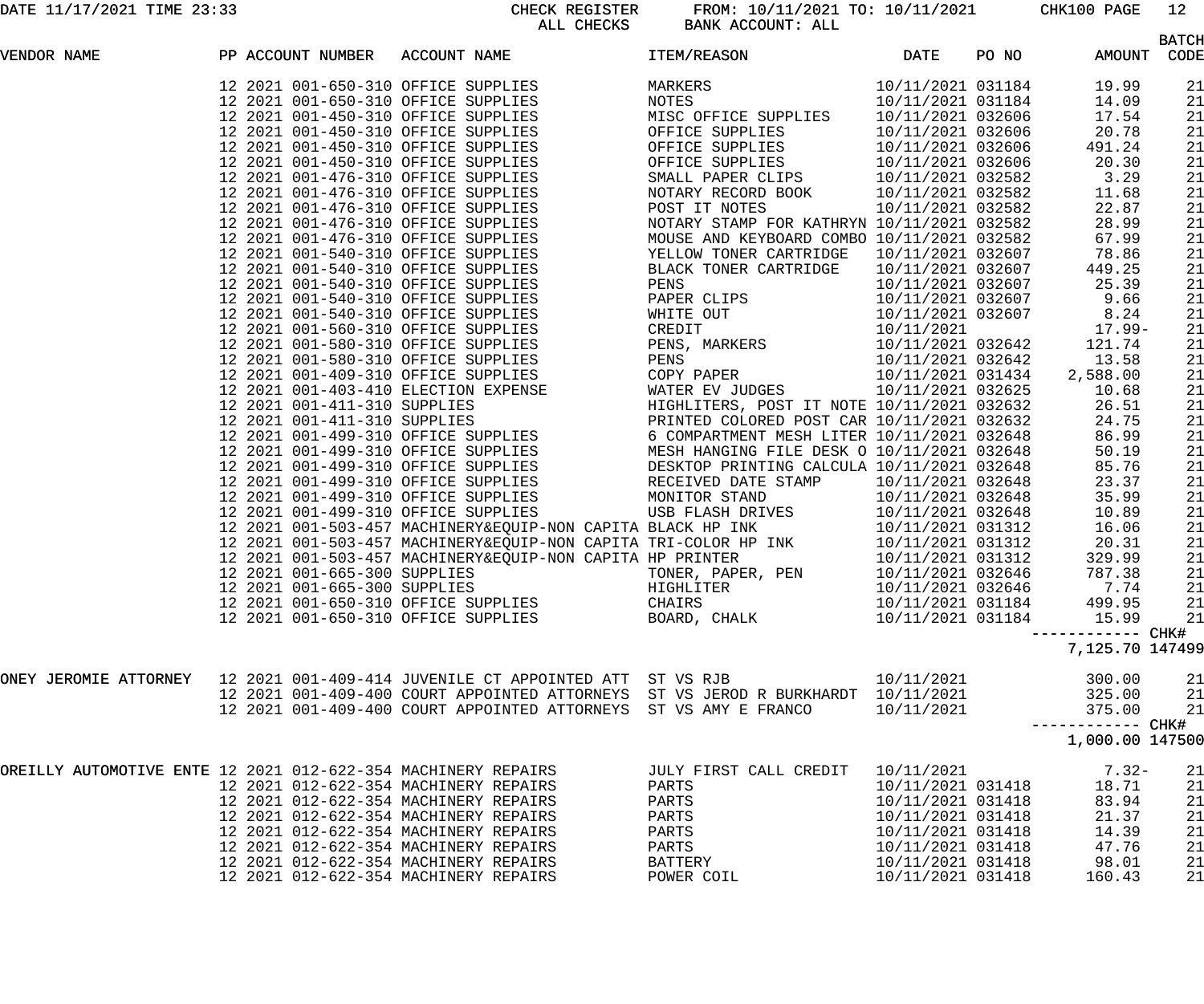| DATE 11/17/2021 TIME 23:33                                        |                              | CHECK REGISTER<br>ALL CHECKS                                                         | FROM: 10/11/2021 TO: 10/11/2021 CHK100 PAGE<br>BANK ACCOUNT: ALL |                   |       |                                                     | 13                   |
|-------------------------------------------------------------------|------------------------------|--------------------------------------------------------------------------------------|------------------------------------------------------------------|-------------------|-------|-----------------------------------------------------|----------------------|
| VENDOR NAME                                                       |                              | PP ACCOUNT NUMBER ACCOUNT NAME                                                       | ITEM/REASON                                                      | DATE              | PO NO | AMOUNT                                              | <b>BATCH</b><br>CODE |
|                                                                   |                              |                                                                                      |                                                                  |                   |       |                                                     |                      |
|                                                                   |                              | 12 2021 012-622-354 MACHINERY REPAIRS                                                | BARREL PUMP                                                      |                   |       | 10/11/2021 031418 39.99<br>10/11/2021 031418 129.99 | 21                   |
|                                                                   |                              | 12 2021 012-622-354 MACHINERY REPAIRS                                                | WIPER FLUID                                                      |                   |       |                                                     | 21                   |
|                                                                   |                              | 12 2021 012-622-354 MACHINERY REPAIRS                                                | BATTERY                                                          | 10/11/2021 031418 |       | 133.88                                              | 21                   |
|                                                                   |                              | 12 2021 012-622-354 MACHINERY REPAIRS                                                |                                                                  |                   |       | 59.10                                               | 21                   |
|                                                                   |                              |                                                                                      |                                                                  |                   |       | ------------ CHK#<br>800.25 147501                  |                      |
| OTIS ELEVATOR                                                     |                              | 12 2021 001-510-451 ELEVATOR MAINTENANCE INSPECTION                                  |                                                                  | 10/11/2021 030990 |       | 550.00                                              | 21                   |
|                                                                   |                              |                                                                                      |                                                                  |                   |       | ------------ CHK#<br>550.00 147502                  |                      |
| OVERDRIVE INC                                                     | 12 2021 001-650-590 BOOKS    |                                                                                      | EBOOKS                                                           | 10/11/2021 031321 |       | 328.03                                              | 21                   |
|                                                                   |                              | 12 2021 001-650-592 AUDIO VISUAL MATERIAL                                            | EAUDIO BOOKS                                                     | 10/11/2021 031320 |       | 507.26                                              | 21                   |
|                                                                   | 12 2021 001-650-590 BOOKS    |                                                                                      | <b>EBOOKS</b>                                                    | 10/11/2021 031321 |       | 566.83                                              | 21                   |
|                                                                   |                              | 12 2021 001-650-592 AUDIO VISUAL MATERIAL                                            | EBOOKS                                                           | 10/11/2021 031320 |       | 233.23                                              | 21                   |
|                                                                   |                              | 12 2021 001-650-592 AUDIO VISUAL MATERIAL                                            | EBOOKS                                                           | 10/11/2021 031320 |       | 33.25                                               | 21                   |
|                                                                   | 12 2021 001-650-590 BOOKS    |                                                                                      | EBOOKS                                                           | 10/11/2021 031321 |       |                                                     | 21                   |
|                                                                   | 12 2021 001-650-590 BOOKS    |                                                                                      | EBOOKS                                                           | 10/11/2021 031321 |       | 55.00<br>343.27                                     | 21                   |
|                                                                   |                              |                                                                                      |                                                                  |                   |       | ------------ CHK#                                   |                      |
|                                                                   |                              |                                                                                      |                                                                  |                   |       | 2,066.87 147503                                     |                      |
| OVERLAND MAT & MFG INC 12 2021 011-621-309 ASPHALT                |                              | $S464-22$                                                                            |                                                                  |                   |       | 10/11/2021 030775 4,451.08 21                       |                      |
|                                                                   |                              |                                                                                      |                                                                  |                   |       | ------------ CHK#<br>4,451.08 147504                |                      |
| PACK N MAIL                                                       |                              | 12 2021 001-407-310 SUPPLIES UPS SHIPPING                                            |                                                                  |                   |       | 10/11/2021 031209 14.38 21                          |                      |
|                                                                   |                              |                                                                                      |                                                                  |                   |       |                                                     | 14.38 147505         |
| PAXTON CALLIE                                                     |                              | 12 2021 001-475-427 CONFERENCE EXPENSE TDCAA CONFERENCE                              |                                                                  | 10/11/2021        |       | 607.08                                              | 21                   |
|                                                                   |                              |                                                                                      |                                                                  |                   |       | ------------ CHK#                                   |                      |
|                                                                   |                              |                                                                                      |                                                                  |                   |       | 607.08 147506                                       |                      |
| PERDUE, BRANDON, FIELDER, 12 2021 001-209-000 COLLECTIONS PAYABLE |                              |                                                                                      | SEPT 2021 - JP 2                                                 | 10/11/2021 031160 |       | 666.65                                              | 21                   |
|                                                                   |                              | 12 2021 001-209-000 COLLECTIONS PAYABLE                                              | SEPT 2021 - JP 1                                                 |                   |       | 10/11/2021 031160 2,474.17                          | 21                   |
|                                                                   |                              | 12 2021 001-209-000 COLLECTIONS PAYABLE                                              | SEPT 2021 - DISTRICT CLE 10/11/2021 031160                       |                   |       | 1,467.13                                            | 21                   |
|                                                                   |                              | 12 2021 001-209-000 COLLECTIONS PAYABLE                                              | SEPT 2021 - COUNTY CLERK 10/11/2021 031160                       |                   |       | 240.20                                              | 21                   |
|                                                                   |                              |                                                                                      |                                                                  |                   |       |                                                     |                      |
|                                                                   |                              |                                                                                      |                                                                  |                   |       | 4,848.15 147507                                     |                      |
| PINNACLE HEALTH TECHNOL 12 2021 001-560-492 PHYSICAL              |                              |                                                                                      | C HARDY, M CADE                                                  | 10/11/2021 030952 |       | 430.00                                              | 21                   |
|                                                                   | 12 2021 001-560-492 PHYSICAL |                                                                                      | E HART                                                           | 10/11/2021 030952 |       | 215.00                                              | 21                   |
|                                                                   |                              | 12 2021 001-498-490 PRE-EMPLOYMENT PHYSICALS                                         | REGALE STIKLEY, TIM HAMM 10/11/2021 030952                       |                   |       | 430.00                                              | 21                   |
|                                                                   |                              |                                                                                      |                                                                  |                   |       | 1,075.00 147508                                     |                      |
|                                                                   |                              | PITNEY BOWES GLOBAL FIN 12 2021 001-409-312 POSTAGE MACHINE RENTAL & AUG & SEPT 2021 |                                                                  | 10/11/2021 031159 |       | 891.74                                              | 21                   |
|                                                                   |                              |                                                                                      |                                                                  |                   |       |                                                     |                      |
|                                                                   |                              |                                                                                      |                                                                  |                   |       | 891.74 147509                                       |                      |
| PREMIER TRUCK GROUP                                               |                              |                                                                                      | CORE RETURN                                                      | 10/11/2021        |       | $66.50 -$                                           | 21                   |
|                                                                   |                              | 12 2021 014-624-354 MACHINERY REPAIRS                                                | CORE RETURN                                                      | 10/11/2021        |       | $266.00 -$                                          | 21                   |
|                                                                   |                              | 12 2021 014-624-354 MACHINERY REPAIRS                                                | DEF PUMP                                                         | 10/11/2021 030965 |       | 804.05                                              | 21                   |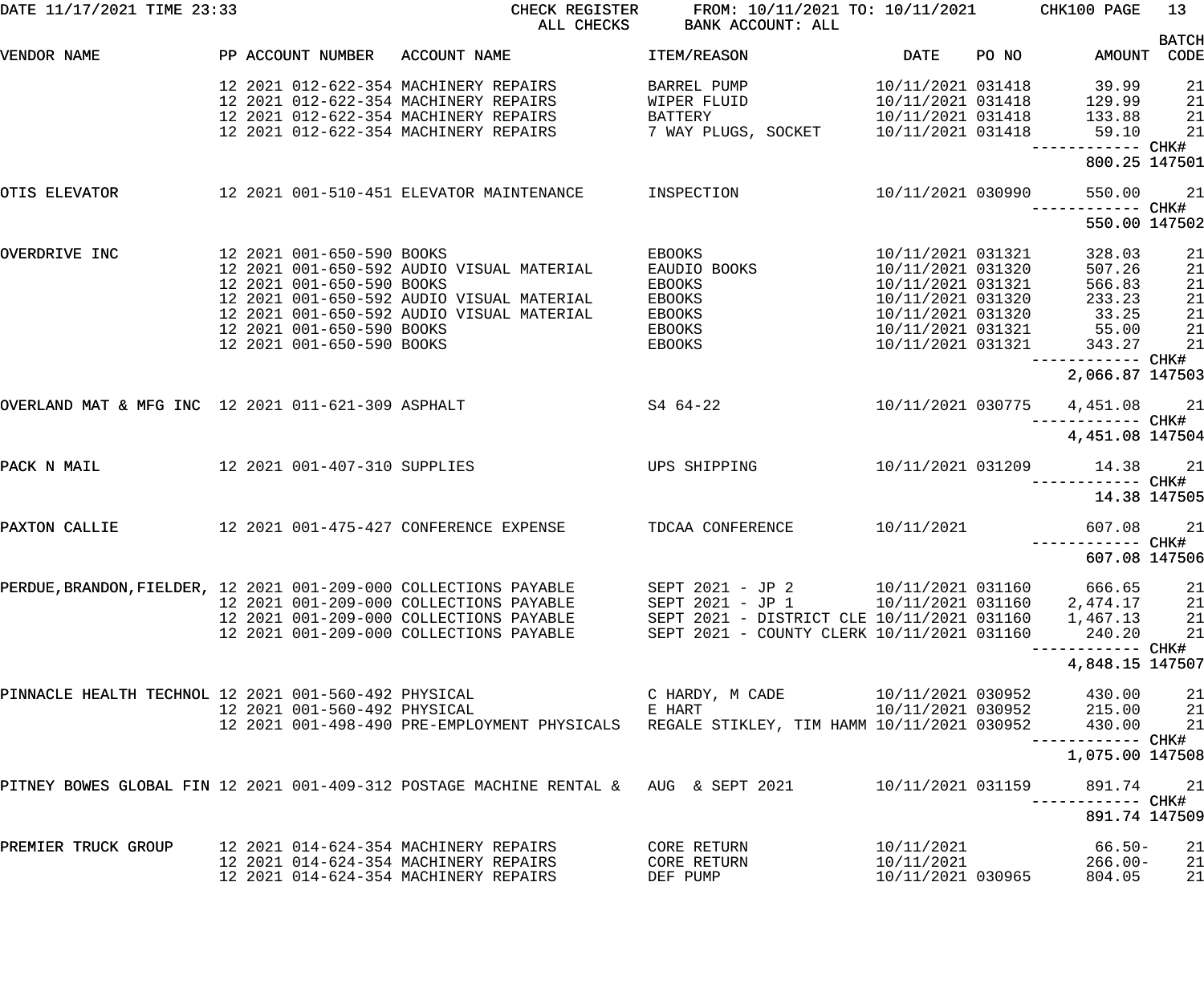| DATE 11/17/2021 TIME 23:33                                   |                                                                                                                                                                                                 | CHECK REGISTER<br>ALL CHECKS                                                                                | FROM: 10/11/2021 TO: 10/11/2021<br>BANK ACCOUNT: ALL                                                                                  |                                                                                                                                                               |       | CHK100 PAGE                                                                    | 14                                           |
|--------------------------------------------------------------|-------------------------------------------------------------------------------------------------------------------------------------------------------------------------------------------------|-------------------------------------------------------------------------------------------------------------|---------------------------------------------------------------------------------------------------------------------------------------|---------------------------------------------------------------------------------------------------------------------------------------------------------------|-------|--------------------------------------------------------------------------------|----------------------------------------------|
| VENDOR NAME                                                  | PP ACCOUNT NUMBER                                                                                                                                                                               | ACCOUNT NAME                                                                                                | ITEM/REASON                                                                                                                           | <b>DATE</b>                                                                                                                                                   | PO NO | AMOUNT                                                                         | <b>BATCH</b><br>CODE                         |
|                                                              |                                                                                                                                                                                                 | 12 2021 014-624-354 MACHINERY REPAIRS<br>12 2021 014-624-354 MACHINERY REPAIRS                              | VALVE<br>PARTS                                                                                                                        | 10/11/2021 030965<br>10/11/2021 030965                                                                                                                        |       | 180.23<br>150.79<br>------------ CHK#                                          | 21<br>21                                     |
|                                                              |                                                                                                                                                                                                 |                                                                                                             |                                                                                                                                       |                                                                                                                                                               |       | 802.57 147510                                                                  |                                              |
| PWW MEDIA INC                                                | 12 2021 001-540-432 TRAINING                                                                                                                                                                    |                                                                                                             | WEBINAR 9/29/21                                                                                                                       | 10/11/2021 032636                                                                                                                                             |       | 129.00                                                                         | 21                                           |
|                                                              |                                                                                                                                                                                                 |                                                                                                             |                                                                                                                                       |                                                                                                                                                               |       | 129.00 147511                                                                  |                                              |
| RED RIVER FARM CO-OP IN 12 2021 001-476-330 FUEL             | 12 2021 001-510-330 FUEL<br>12 2021 001-475-330 FUEL<br>12 2021 001-552-330 FUEL<br>12 2021 001-407-330 FUEL<br>12 2021 001-503-330 FUEL<br>12 2021 001-540-330 FUEL<br>12 2021 011-621-441 GAS |                                                                                                             | FUEL SEPT 2021<br>FUEL SEPT 2021<br>FUEL SEPT 2021<br>FUEL SEPT 2021<br>FUEL SEPT 2021<br>FUEL SEPT 2021<br>FUEL SEPT 2021<br>PROPANE | 10/11/2021 031095<br>10/11/2021 031026<br>10/11/2021 031414<br>10/11/2021 031407<br>10/11/2021 031204<br>10/11/2021 031313<br>10/11/2021 031221<br>10/11/2021 |       | 256.84<br>1,248.48<br>67.31<br>121.79<br>172.11<br>60.23<br>6,433.56<br>546.98 | 21<br>21<br>21<br>21<br>21<br>21<br>21<br>21 |
|                                                              |                                                                                                                                                                                                 |                                                                                                             |                                                                                                                                       |                                                                                                                                                               |       | 8,907.30 147512                                                                |                                              |
| REITER KIMBERLY                                              | 12 2021 001-650-425 MILEAGE                                                                                                                                                                     |                                                                                                             | MILEAGE                                                                                                                               | 10/11/2021                                                                                                                                                    |       | 39.20<br>------------ CHK#                                                     | 21                                           |
|                                                              |                                                                                                                                                                                                 |                                                                                                             |                                                                                                                                       |                                                                                                                                                               |       | 39.20 147513                                                                   |                                              |
| ROGERS SAND & GRAVEL 12 2021 001-209-300 RESTITUTION PAYABLE |                                                                                                                                                                                                 |                                                                                                             | CR18-00543                                                                                                                            | 10/11/2021                                                                                                                                                    |       | 49.80                                                                          | 21                                           |
|                                                              |                                                                                                                                                                                                 |                                                                                                             |                                                                                                                                       |                                                                                                                                                               |       | 49.80 147514                                                                   |                                              |
| ROOKER ASPHALT CORP                                          | 12 2021 014-624-312 ROAD OIL<br>12 2021 011-621-312 ROAD OIL                                                                                                                                    |                                                                                                             | MC-800<br>MC-800                                                                                                                      |                                                                                                                                                               |       | 10/11/2021 030961  16,109.50<br>10/11/2021 030769 16,095.75                    | 21<br>21                                     |
|                                                              |                                                                                                                                                                                                 |                                                                                                             |                                                                                                                                       |                                                                                                                                                               |       | 32, 205. 25 147515                                                             |                                              |
| SAFEWAY                                                      |                                                                                                                                                                                                 | 12 2021 001-561-391 PRISONER MEDICAL CARE<br>12 2021 001-409-499 MISCELLANEOUS                              | WATER FOR CPS COURT                                                                                                                   | 10/11/2021 032647                                                                                                                                             |       | 148.66<br>10.47                                                                | 21<br>21                                     |
|                                                              |                                                                                                                                                                                                 |                                                                                                             |                                                                                                                                       |                                                                                                                                                               |       | 159.13 147516                                                                  |                                              |
| SANCHEZ SUE                                                  | 12 2021 001-499-425 MILEAGE<br>12 2021 001-499-425 MILEAGE<br>12 2021 001-499-425 MILEAGE                                                                                                       |                                                                                                             | MILEAGE JULY 2021<br>MILEAGE AUG 2021 10/11/2021<br>MILEAGE SEPTEMBER 2021 10/11/2021                                                 | 10/11/2021                                                                                                                                                    |       | 7.06<br>3.92<br>4.71                                                           | 21<br>21<br>21                               |
|                                                              |                                                                                                                                                                                                 |                                                                                                             |                                                                                                                                       |                                                                                                                                                               |       | 15.69 147517                                                                   |                                              |
| SCHAD & PULTE WELDING S 12 2021 001-540-347 OXYGEN           |                                                                                                                                                                                                 | 12 2021 013-623-300 SUPPLIES & HARDWARE<br>12 2021 014-624-300 SUPPLIES & HARDWARE                          | SEPT 21 OXYGEN<br>SEPT 21 CYLINDERS<br>SEPT 21 CYLINDERS                                                                              | 10/11/2021 031230<br>10/11/2021 030879<br>10/11/2021 030960                                                                                                   |       | 6.00<br>60.00<br>48.00                                                         | 21<br>21<br>21                               |
|                                                              |                                                                                                                                                                                                 |                                                                                                             |                                                                                                                                       |                                                                                                                                                               |       | 114.00 147518                                                                  |                                              |
|                                                              |                                                                                                                                                                                                 | SCHILLING TIRE & LUBE L 12 2021 013-623-303 TIRES & TIRE REPAIRS REPAIR LT/P 17" OR SMALL 10/11/2021 030878 |                                                                                                                                       |                                                                                                                                                               |       | 15.00                                                                          | 21                                           |
|                                                              |                                                                                                                                                                                                 |                                                                                                             |                                                                                                                                       |                                                                                                                                                               |       | 15.00 147519                                                                   |                                              |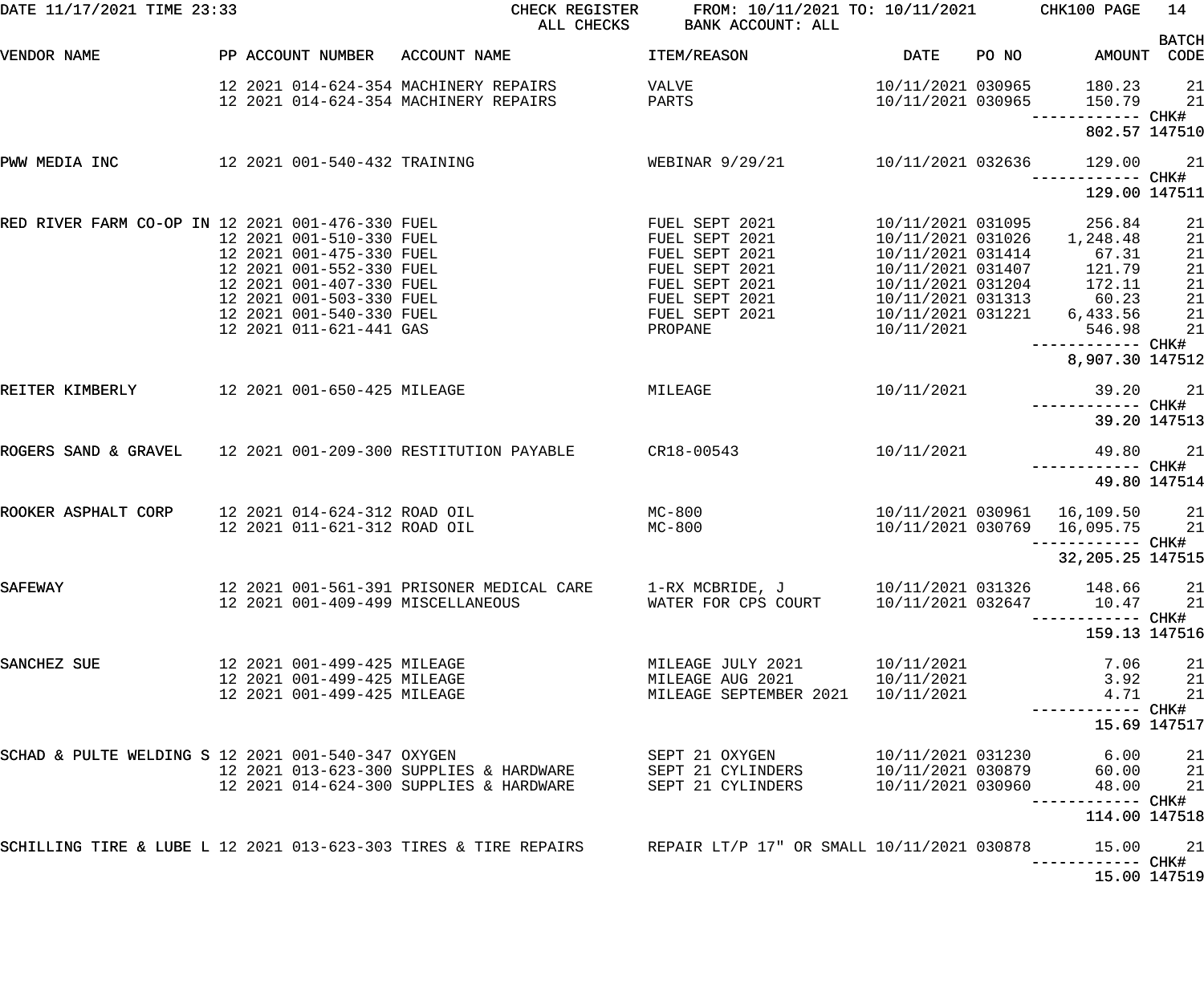| DATE 11/17/2021 TIME 23:33                                        |  |                   | CHECK REGISTER<br>ALL CHECKS                                                                                                                                                                                                                                                                                                                                         | FROM: 10/11/2021 TO: 10/11/2021<br>BANK ACCOUNT: ALL                                                                                                                                                                                                                                                                                                                                                                       |                          |       | CHK100 PAGE                                                                                 | 15                                                 |
|-------------------------------------------------------------------|--|-------------------|----------------------------------------------------------------------------------------------------------------------------------------------------------------------------------------------------------------------------------------------------------------------------------------------------------------------------------------------------------------------|----------------------------------------------------------------------------------------------------------------------------------------------------------------------------------------------------------------------------------------------------------------------------------------------------------------------------------------------------------------------------------------------------------------------------|--------------------------|-------|---------------------------------------------------------------------------------------------|----------------------------------------------------|
| VENDOR NAME                                                       |  | PP ACCOUNT NUMBER | ACCOUNT NAME                                                                                                                                                                                                                                                                                                                                                         | ITEM/REASON                                                                                                                                                                                                                                                                                                                                                                                                                | DATE                     | PO NO | AMOUNT CODE                                                                                 | <b>BATCH</b>                                       |
| SCHINDLER ELEVATOR 12 2021 001-510-451 ELEVATOR MAINTENANCE       |  |                   |                                                                                                                                                                                                                                                                                                                                                                      | SERVICE ELEVATOR - STUCK 10/11/2021 031946 1,176.79 21                                                                                                                                                                                                                                                                                                                                                                     |                          |       | —————————— CHK#                                                                             |                                                    |
|                                                                   |  |                   |                                                                                                                                                                                                                                                                                                                                                                      |                                                                                                                                                                                                                                                                                                                                                                                                                            |                          |       | 1,176.79 147520                                                                             |                                                    |
| SCHOLS-BOSCO SUZANNE 12 2021 001-209-300 RESTITUTION PAYABLE      |  |                   |                                                                                                                                                                                                                                                                                                                                                                      | $CR20 - 00302$                                                                                                                                                                                                                                                                                                                                                                                                             | 10/11/2021               |       | 16,500.00 21<br>——————————— CHK#                                                            |                                                    |
|                                                                   |  |                   |                                                                                                                                                                                                                                                                                                                                                                      |                                                                                                                                                                                                                                                                                                                                                                                                                            |                          |       | 16,500.00 147521                                                                            |                                                    |
|                                                                   |  |                   | SECOND COURT OF APPEALS 12 2021 001-208-150 DUE TO 2ND COURT OF APPEAL APPELLATE FEE<br>12 2021 001-208-150 DUE TO 2ND COURT OF APPEAL APPELLATE                                                                                                                                                                                                                     |                                                                                                                                                                                                                                                                                                                                                                                                                            | 10/11/2021<br>10/11/2021 |       | 210.00<br>250.00                                                                            | 21<br>21                                           |
|                                                                   |  |                   |                                                                                                                                                                                                                                                                                                                                                                      |                                                                                                                                                                                                                                                                                                                                                                                                                            |                          |       | 460.00 147522                                                                               |                                                    |
| SELF RADIO INC                                                    |  |                   | 12 2021 001-540-422 RADIO & COMMUNICATIONS REPAIR RADIOS AND PAGERS 10/11/2021 031222                                                                                                                                                                                                                                                                                |                                                                                                                                                                                                                                                                                                                                                                                                                            |                          |       | 329.00                                                                                      | 21                                                 |
|                                                                   |  |                   |                                                                                                                                                                                                                                                                                                                                                                      |                                                                                                                                                                                                                                                                                                                                                                                                                            |                          |       | 329.00 147523                                                                               |                                                    |
| SIMMONS SHAWN                                                     |  |                   | 12 2021 001-409-400 COURT APPOINTED ATTORNEYS ST VS HAYES                                                                                                                                                                                                                                                                                                            |                                                                                                                                                                                                                                                                                                                                                                                                                            | 10/11/2021               |       | 600.00<br>------------ CHK#                                                                 | 21                                                 |
|                                                                   |  |                   |                                                                                                                                                                                                                                                                                                                                                                      |                                                                                                                                                                                                                                                                                                                                                                                                                            |                          |       | 600.00 147524                                                                               |                                                    |
| SIRCHIE FINGER PRINT LA 12 2021 001-560-493 INVESTIGATION EXPENSE |  |                   | 12 2021 001-560-493 INVESTIGATION EXPENSE                                                                                                                                                                                                                                                                                                                            | EVIDENCE TUBING BAG<br>FARADAY BAGS LARGE                                                                                                                                                                                                                                                                                                                                                                                  | 10/11/2021 032624        |       | 10/11/2021 032624 645.65 21<br>2,658.01<br>----------- CHK#                                 | 21                                                 |
|                                                                   |  |                   |                                                                                                                                                                                                                                                                                                                                                                      |                                                                                                                                                                                                                                                                                                                                                                                                                            |                          |       | 3,303.66 147525                                                                             |                                                    |
| SOUTHERN COMPUTER WAREH 12 2021 001-503-455 COMPUTER MAINTENANCE  |  |                   |                                                                                                                                                                                                                                                                                                                                                                      | STANDALONE MS OFFICE LIC 10/11/2021 032087                                                                                                                                                                                                                                                                                                                                                                                 |                          |       | 3,491.00 21<br>—————————— CHK#                                                              |                                                    |
|                                                                   |  |                   |                                                                                                                                                                                                                                                                                                                                                                      |                                                                                                                                                                                                                                                                                                                                                                                                                            |                          |       | 3,491.00 147526                                                                             |                                                    |
| SWITZER LYNN ATTORNEY                                             |  |                   | 12 2021 001-409-400 COURT APPOINTED ATTORNEYS ITIO GILBERT AND DUDLEY 10/11/2021<br>12 2021 001-409-495 TRIAL EXPENSE                                                                                                                                                                                                                                                | IOIT PRG IRD                                                                                                                                                                                                                                                                                                                                                                                                               | 10/11/2021               |       | 8,500.00<br>115.00                                                                          | 21<br>21                                           |
|                                                                   |  |                   |                                                                                                                                                                                                                                                                                                                                                                      |                                                                                                                                                                                                                                                                                                                                                                                                                            |                          |       | ------ CHK#<br>8,615.00 147527                                                              |                                                    |
| TAC HEBP                                                          |  |                   | 12 2021 001-409-205 HEALTH INSURANCE<br>12 2021 001-435-205 HEALTH INSURANCE<br>12 2021 001-450-205 HEALTH INSURANCE<br>12 2021 001-455-205 HEALTH INSURANCE<br>12 2021 001-456-205 HEALTH INSURANCE<br>12 2021 001-475-205 HEALTH INSURANCE<br>12 2021 001-476-205 HEALTH INSURANCE<br>12 2021 001-495-205 HEALTH INSURANCE<br>12 2021 001-497-205 HEALTH INSURANCE | AUGUST 2021 HEALTH INS D 10/11/2021 031560<br>AUGUST 2021 HEALTH INS D 10/11/2021 031560<br>AUGUST 2021 HEALTH INS D 10/11/2021 031560<br>AUGUST 2021 HEALTH INS D 10/11/2021 031560<br>AUGUST 2021 HEALTH INS D 10/11/2021 031560<br>AUGUST 2021 HEALTH INS D 10/11/2021 031560<br>AUGUST 2021 HEALTH INS D 10/11/2021 031560<br>AUGUST 2021 HEALTH INS D 10/11/2021 031560<br>AUGUST 2021 HEALTH INS D 10/11/2021 031560 |                          |       | 376.29<br>141.61<br>811.68<br>100.04<br>1,253.82<br>902.67<br>189.41<br>881.79<br>468.94    | 21<br>21<br>21<br>21<br>21<br>21<br>21<br>21<br>21 |
|                                                                   |  |                   | 12 2021 001-498-205 HEALTH INSURANCE<br>12 2021 001-499-205 HEALTH INSURANCE<br>12 2021 001-503-205 HEALTH INSURANCE<br>12 2021 001-510-205 HEALTH INSURANCE<br>12 2021 001-540-205 HEALTH INSURANCE<br>12 2021 001-560-205 HEALTH INSURANCE<br>12 2021 001-561-205 HEALTH INSURANCE<br>12 2021 001-581-205 HEALTH INSURANCE<br>12 2021 001-582-205 HEALTH INSURANCE | AUGUST 2021 HEALTH INS D 10/11/2021 031560<br>AUGUST 2021 HEALTH INS D 10/11/2021 031560<br>AUGUST 2021 HEALTH INS D 10/11/2021 031560<br>AUGUST 2021 HEALTH INS D 10/11/2021 031560<br>AUGUST 2021 HEALTH INS D 10/11/2021 031560<br>AUGUST 2021 HEALTH INS D 10/11/2021 031560<br>AUGUST 2021 HEALTH INS D 10/11/2021 031560<br>AUGUST 2021 HEALTH INS D 10/11/2021 031560<br>AUGUST 2021 HEALTH INS D 10/11/2021 031560 |                          |       | 79.84<br>584.95<br>353.43<br>498.99<br>5,051.66<br>3,121.95<br>2,599.37<br>123.52<br>155.16 | 21<br>21<br>21<br>21<br>21<br>21<br>21<br>21<br>21 |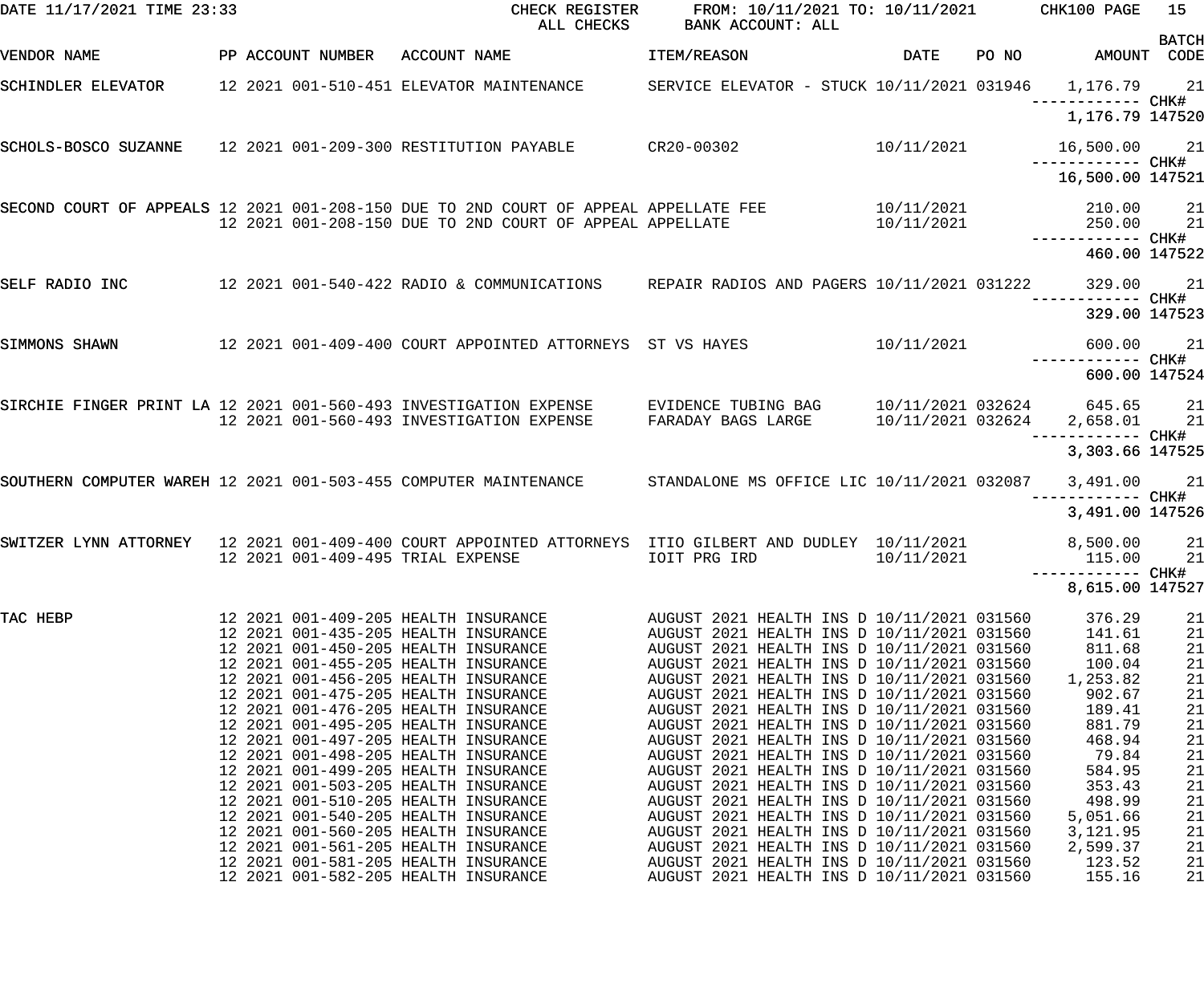| DATE 11/17/2021 TIME 23:33                                       |  |                   | CHECK REGISTER<br>ALL CHECKS                                                                                                                                                                                                                                                                                                                         | FROM: 10/11/2021 TO: 10/11/2021 CHK100 PAGE<br>BANK ACCOUNT: ALL                                                                                                                                                                                                                              |                                                                                                                            |       |                                                                                 | 16                                                 |
|------------------------------------------------------------------|--|-------------------|------------------------------------------------------------------------------------------------------------------------------------------------------------------------------------------------------------------------------------------------------------------------------------------------------------------------------------------------------|-----------------------------------------------------------------------------------------------------------------------------------------------------------------------------------------------------------------------------------------------------------------------------------------------|----------------------------------------------------------------------------------------------------------------------------|-------|---------------------------------------------------------------------------------|----------------------------------------------------|
| VENDOR NAME                                                      |  | PP ACCOUNT NUMBER | ACCOUNT NAME                                                                                                                                                                                                                                                                                                                                         | ITEM/REASON                                                                                                                                                                                                                                                                                   | DATE                                                                                                                       | PO NO | AMOUNT                                                                          | <b>BATCH</b><br>CODE                               |
|                                                                  |  |                   | 12 2021 001-650-205 HEALTH INSURANCE<br>12 2021 011-621-205 HEALTH INSURANCE<br>12 2021 012-622-205 HEALTH INSURANCE<br>12 2021 014-624-205 HEALTH INSURANCE<br>12 2021 056-476-205 HEALTH INSURANCE                                                                                                                                                 | AUGUST 2021 HEALTH INS D 10/11/2021 031560<br>AUGUST 2021 HEALTH INS D 10/11/2021 031560<br>AUGUST 2021 HEALTH INS D 10/11/2021 031560<br>AUGUST 2021 HEALTH INS D 10/11/2021 031560<br>AUGUST 2021 HEALTH INS D 10/11/2021 031560                                                            |                                                                                                                            |       | $62.96-$<br>353.05<br>3,317.41<br>344.13<br>81.43<br>----------- CHK#           | 21<br>21<br>21<br>21<br>21                         |
|                                                                  |  |                   |                                                                                                                                                                                                                                                                                                                                                      |                                                                                                                                                                                                                                                                                               |                                                                                                                            |       | 21,728.18 147528                                                                |                                                    |
| TAC UNEMPLOYMENT FUND 12 2021 001-409-204 UNEMPLOYMENT INSURANCE |  |                   | 12 2021 011-621-204 UNEMPLOYMENT INSURANCE<br>12 2021 012-622-204 UNEMPLOYMENT INSURANCE<br>12 2021 013-623-204 UNEMPLOYMENT INSURANCE<br>12 2021 014-624-204 UNEMPLOYMENT INSURANCE<br>12 2021 032-450-204 UNEMPLOYMENT<br>12 2021 046-499-204 UNEMPLOYMENT<br>12  2021  048-412-204  UNEMPLOYMENT                                                  | QTR END 9/30/21 GEN UNE 10/11/2021<br>QTR END 9/30/21 R&B#1<br>QTR END 9/30/21 R&B#2<br>QTR END 9/30/21 R&B#3<br>QTR END 9/30/21 R&B#4<br>QTR END 9/30/21 DC REC 10/11/2021<br>QTR END 9/30/21 CHAP 19 10/11/2021<br>QTR END 9/30/21 REC MGM 10/11/2021<br>OTR END 9/30/21 DA SEIZ 10/11/2021 | $10/11/2021$<br>$10/11/2021$<br>$10/11/2021$<br>10/11/2021                                                                 |       | 1,350.32<br>56.10<br>57.66<br>50.05<br>61.28<br>$2.04$<br>0.55<br>4.42<br>3.96  | 21<br>21<br>21<br>21<br>21<br>21<br>21<br>21<br>21 |
|                                                                  |  |                   |                                                                                                                                                                                                                                                                                                                                                      |                                                                                                                                                                                                                                                                                               |                                                                                                                            |       | ------------ CHK#<br>1,586.38 147529                                            |                                                    |
| TATUM FREDDA                                                     |  |                   | 12 2021 001-209-300 RESTITUTION PAYABLE CR18-00496                                                                                                                                                                                                                                                                                                   |                                                                                                                                                                                                                                                                                               | 10/11/2021                                                                                                                 |       | 62.61                                                                           | 21                                                 |
|                                                                  |  |                   |                                                                                                                                                                                                                                                                                                                                                      |                                                                                                                                                                                                                                                                                               |                                                                                                                            |       | 62.61 147530                                                                    |                                                    |
| TELEFLEX LLC                                                     |  |                   | 12 2021 001-540-391 MEDICAL SUPPLIES<br>NEEDLES                                                                                                                                                                                                                                                                                                      |                                                                                                                                                                                                                                                                                               |                                                                                                                            |       | 10/11/2021 031223 1,665.50<br>------------ CHK#                                 | 21                                                 |
|                                                                  |  |                   |                                                                                                                                                                                                                                                                                                                                                      |                                                                                                                                                                                                                                                                                               |                                                                                                                            |       | 1,665.50 147531                                                                 |                                                    |
| TEX-AIR FILTERS/AIR REL 12 2021 001-510-450 BUILDING MAINTENANCE |  |                   |                                                                                                                                                                                                                                                                                                                                                      | FILTERS                                                                                                                                                                                                                                                                                       |                                                                                                                            |       | 10/11/2021 031011  1,495.20  21<br>------------ CHK#                            |                                                    |
|                                                                  |  |                   |                                                                                                                                                                                                                                                                                                                                                      |                                                                                                                                                                                                                                                                                               |                                                                                                                            |       | 1,495.20 147532                                                                 |                                                    |
| TEXAS ASSOCIATION OF CO 12 2021 001-409-412 LEGAL EXPENSES       |  |                   |                                                                                                                                                                                                                                                                                                                                                      | LIVINGSTON VS SO                                                                                                                                                                                                                                                                              |                                                                                                                            |       | 10/11/2021 032077 1,404.06 21                                                   |                                                    |
|                                                                  |  |                   |                                                                                                                                                                                                                                                                                                                                                      |                                                                                                                                                                                                                                                                                               |                                                                                                                            |       | 1,404.06 147533                                                                 |                                                    |
| TEXAS ASSOCIATION OF CO 12 2021 013-623-427 CONFERENCE EXPENSE   |  |                   |                                                                                                                                                                                                                                                                                                                                                      | 2021 LEGISLATIVE CONFERE 10/11/2021                                                                                                                                                                                                                                                           |                                                                                                                            |       | 250.00<br>------------ CHK#                                                     | 21                                                 |
|                                                                  |  |                   |                                                                                                                                                                                                                                                                                                                                                      |                                                                                                                                                                                                                                                                                               |                                                                                                                            |       | 250.00 147534                                                                   |                                                    |
| TEXAS DEPT OF HEALTH-BV 12 2021 001-340-700 DISTRICT CLERK       |  |                   |                                                                                                                                                                                                                                                                                                                                                      | ITIO A CHILD                                                                                                                                                                                                                                                                                  | 10/11/2021                                                                                                                 |       | 15.00                                                                           | 21                                                 |
|                                                                  |  |                   |                                                                                                                                                                                                                                                                                                                                                      |                                                                                                                                                                                                                                                                                               |                                                                                                                            |       | 15.00 147535                                                                    |                                                    |
| TEXAS DEPT OF PUBLIC SA 12 2021 001-209-300 RESTITUTION PAYABLE  |  |                   | 12 2021 001-209-300 RESTITUTION PAYABLE<br>12 2021 001-209-300 RESTITUTION PAYABLE<br>12 2021 001-209-300 RESTITUTION PAYABLE<br>12 2021 001-209-300 RESTITUTION PAYABLE<br>12 2021 001-209-300 RESTITUTION PAYABLE<br>12 2021 001-209-300 RESTITUTION PAYABLE<br>12 2021 001-209-300 RESTITUTION PAYABLE<br>12 2021 001-209-300 RESTITUTION PAYABLE | CR20-65544<br>CR20-66183<br>CR60-65857<br>CR60-65767<br>CR20-66049<br>CR21-66228<br>CR18-00550<br>CR19-00345<br>$CR06 - 234$                                                                                                                                                                  | 10/11/2021<br>10/11/2021<br>10/11/2021<br>10/11/2021<br>10/11/2021<br>10/11/2021<br>10/11/2021<br>10/11/2021<br>10/11/2021 |       | 60.00<br>60.00<br>60.00<br>80.00<br>60.00<br>60.00<br>180.00<br>47.00<br>140.00 | 21<br>21<br>21<br>21<br>21<br>21<br>21<br>21<br>21 |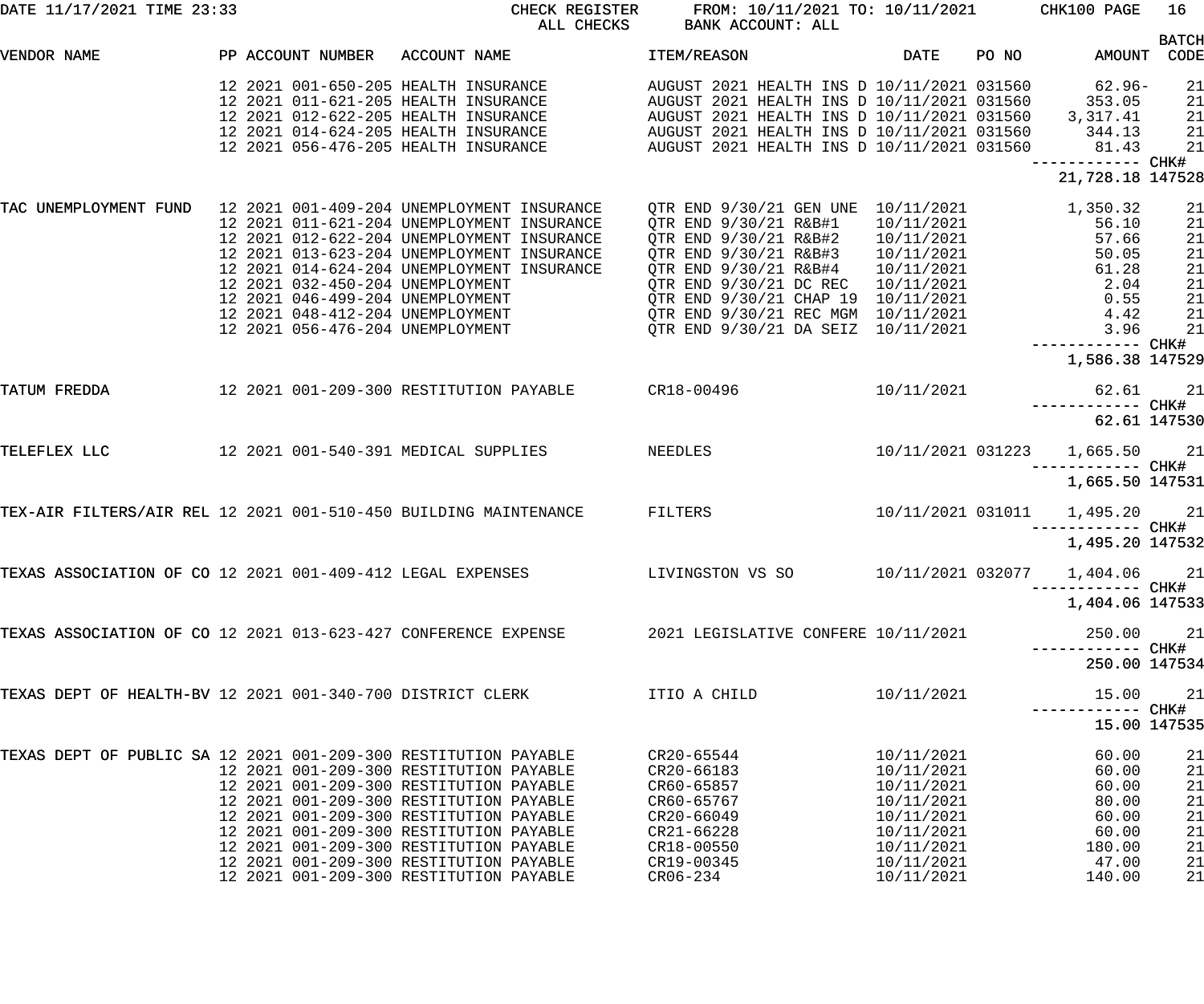| DATE 11/17/2021 TIME 23:33                                      |                                                                                                                                                                                                                                                                                                                                                                                                    | CHECK REGISTER<br>ALL CHECKS                                                                                                                                                                                                                                                                              | FROM: 10/11/2021 TO: 10/11/2021<br>BANK ACCOUNT: ALL                                                                                                                                                                                                                                     |                                                                                                                                                                                                                                                                                               | CHK100 PAGE                                                                                                                                      | 17                                                                         |
|-----------------------------------------------------------------|----------------------------------------------------------------------------------------------------------------------------------------------------------------------------------------------------------------------------------------------------------------------------------------------------------------------------------------------------------------------------------------------------|-----------------------------------------------------------------------------------------------------------------------------------------------------------------------------------------------------------------------------------------------------------------------------------------------------------|------------------------------------------------------------------------------------------------------------------------------------------------------------------------------------------------------------------------------------------------------------------------------------------|-----------------------------------------------------------------------------------------------------------------------------------------------------------------------------------------------------------------------------------------------------------------------------------------------|--------------------------------------------------------------------------------------------------------------------------------------------------|----------------------------------------------------------------------------|
| VENDOR NAME                                                     | PP ACCOUNT NUMBER                                                                                                                                                                                                                                                                                                                                                                                  | ACCOUNT NAME                                                                                                                                                                                                                                                                                              | ITEM/REASON                                                                                                                                                                                                                                                                              | <b>DATE</b><br>PO NO                                                                                                                                                                                                                                                                          | AMOUNT                                                                                                                                           | <b>BATCH</b><br>CODE                                                       |
|                                                                 |                                                                                                                                                                                                                                                                                                                                                                                                    | 12 2021 001-209-300 RESTITUTION PAYABLE<br>12 2021 001-209-300 RESTITUTION PAYABLE<br>12 2021 001-209-300 RESTITUTION PAYABLE<br>12 2021 001-209-300 RESTITUTION PAYABLE<br>12 2021 001-209-300 RESTITUTION PAYABLE<br>12 2021 001-209-300 RESTITUTION PAYABLE<br>12 2021 001-209-300 RESTITUTION PAYABLE | CR17-00358<br>CR19-00383<br>CR06-134<br>CR20-00229<br>CR16-00204<br>CR06-447<br>CR19-00251                                                                                                                                                                                               | 10/11/2021<br>10/11/2021<br>10/11/2021<br>10/11/2021<br>10/11/2021<br>10/11/2021<br>10/11/2021                                                                                                                                                                                                | 60.00<br>180.00<br>11.29<br>180.00<br>130.00<br>140.00<br>44.00<br>------------ CHK#                                                             | 21<br>21<br>21<br>21<br>21<br>21<br>21                                     |
|                                                                 |                                                                                                                                                                                                                                                                                                                                                                                                    |                                                                                                                                                                                                                                                                                                           |                                                                                                                                                                                                                                                                                          |                                                                                                                                                                                                                                                                                               | 1,492.29 147536                                                                                                                                  |                                                                            |
| TEXAS HEALTH & HUMAN SE 12 2021 001-209-300 RESTITUTION PAYABLE |                                                                                                                                                                                                                                                                                                                                                                                                    | 12 2021 001-209-300 RESTITUTION PAYABLE                                                                                                                                                                                                                                                                   | CR19-00321<br>CR10-00027                                                                                                                                                                                                                                                                 | 10/11/2021<br>10/11/2021                                                                                                                                                                                                                                                                      | 272.00<br>23.00<br>------------ CHK#                                                                                                             | 21<br>21                                                                   |
|                                                                 |                                                                                                                                                                                                                                                                                                                                                                                                    |                                                                                                                                                                                                                                                                                                           |                                                                                                                                                                                                                                                                                          |                                                                                                                                                                                                                                                                                               | 295.00 147537                                                                                                                                    |                                                                            |
| TEXAS STAR EMBROIDERY                                           | 12 2021 001-540-392 UNIFORMS<br>12 2021 001-540-392 UNIFORMS                                                                                                                                                                                                                                                                                                                                       | 12 2021 001-561-392 UNIFORMS - EMPLOYEES                                                                                                                                                                                                                                                                  | SHIRTS<br>HELICONIA - ENDICOTT<br>12 2021 001-560-392 UNIFORMS -EMPLOYEES & PRI SEWING/REMOVING PATCHES 10/11/2021 031077<br>UNIFORMS                                                                                                                                                    | 10/11/2021 031224<br>10/11/2021 031224<br>10/11/2021 032056<br>VOID DATE:10/22/2021                                                                                                                                                                                                           | 205.50<br>30.00<br>56.00<br>146.00                                                                                                               | 21<br>21<br>21<br>21                                                       |
|                                                                 |                                                                                                                                                                                                                                                                                                                                                                                                    |                                                                                                                                                                                                                                                                                                           |                                                                                                                                                                                                                                                                                          |                                                                                                                                                                                                                                                                                               | 437.50 147538                                                                                                                                    |                                                                            |
| THOMPSON J R INC                                                | 12 2021 012-622-302 GRAVEL<br>12 2021 012-622-302 GRAVEL<br>12 2021 012-622-302 GRAVEL<br>12 2021 012-622-302 GRAVEL<br>12 2021 012-622-302 GRAVEL<br>12 2021 012-622-302 GRAVEL<br>12 2021 011-621-302 GRAVEL<br>12 2021 011-621-302 GRAVEL<br>12 2021 011-621-302 GRAVEL<br>12 2021 011-621-302 GRAVEL<br>12 2021 011-621-302 GRAVEL<br>12 2021 011-621-302 GRAVEL<br>12 2021 011-621-302 GRAVEL |                                                                                                                                                                                                                                                                                                           | $1\;1/2"$ CRUSHER<br>$1\ 1/2"$ CRUSHER<br>$1\ 1/2$ " CRUSHER<br>$1\ 1/2$ " CRUSHER<br>$1\ 1/2$ " CRUSHER<br>$1\ 1/2$ " CRUSHER<br>$1\ 1/2$ " CRUSHER<br>$1\ 1/2$ " CRUSHER<br>$1\frac{1}{2}$ CRUSHER<br>1 1/2" CRUSHER<br>$1\ 1/2$ " CRUSHER<br>$1\ 1/2$ " CRUSHER<br>$1\ 1/2$ " CRUSHER | 10/11/2021 030735<br>10/11/2021 030735<br>10/11/2021 030735<br>10/11/2021 030735<br>10/11/2021 030735<br>10/11/2021 030735<br>10/11/2021 030743<br>10/11/2021 030743<br>10/11/2021 030743<br>10/11/2021 030743<br>10/11/2021 030743 696.76<br>10/11/2021 030743 2,612.08<br>10/11/2021 030743 | 2,522.36<br>3,387.29<br>3,786.06<br>3,747.88<br>1,407.47<br>1,991.14<br>2,751.80<br>531.91<br>1,758.86<br>724.51<br>2,635.68<br>28,553.80 147539 | 21<br>21<br>21<br>21<br>21<br>21<br>21<br>21<br>21<br>21<br>21<br>21<br>21 |
| TRACTOR SUPPLY PLAN 12 2021 011-621-300 SUPPLIES & HARDWARE     |                                                                                                                                                                                                                                                                                                                                                                                                    |                                                                                                                                                                                                                                                                                                           | VEGITATION KILLER                                                                                                                                                                                                                                                                        | 10/11/2021 030788                                                                                                                                                                                                                                                                             | 119.99<br>119.99 147540                                                                                                                          | 21                                                                         |
| TRADE CREDIT SERVICES 12 2021 001-561-336 MEDICAL SUPPLIES      | 12 2021 001-561-336 MEDICAL SUPPLIES<br>12 2021 001-409-499 MISCELLANEOUS                                                                                                                                                                                                                                                                                                                          |                                                                                                                                                                                                                                                                                                           | MEDICAL SUPPLIES<br>MEDICAL SUPPLIES<br>REFUND FINANCE CHARGE                                                                                                                                                                                                                            | 10/11/2021 032147<br>10/11/2021 032147<br>10/11/2021                                                                                                                                                                                                                                          | 37.74<br>114.81<br>$0.29-$<br>152.26 147541                                                                                                      | 21<br>21<br>21                                                             |
| TRANSUNION RISK AND ALT 12 2021 001-411-390 SUBSCRIPTIONS       | 12 2021 001-475-495 TRIAL EXPENSE<br>12 2021 001-476-495 TRIAL EXPENSE                                                                                                                                                                                                                                                                                                                             |                                                                                                                                                                                                                                                                                                           | SEPT 2021 SHANNON ING<br>SEPT 2021 CA<br>SEPT 2021 DA                                                                                                                                                                                                                                    | 10/11/2021 031096<br>10/11/2021 031096<br>10/11/2021 031096                                                                                                                                                                                                                                   | 80.70<br>13.50<br>26.70<br>------- CHK#                                                                                                          | 21<br>21<br>21                                                             |
|                                                                 |                                                                                                                                                                                                                                                                                                                                                                                                    |                                                                                                                                                                                                                                                                                                           |                                                                                                                                                                                                                                                                                          |                                                                                                                                                                                                                                                                                               | 120.90 147542                                                                                                                                    |                                                                            |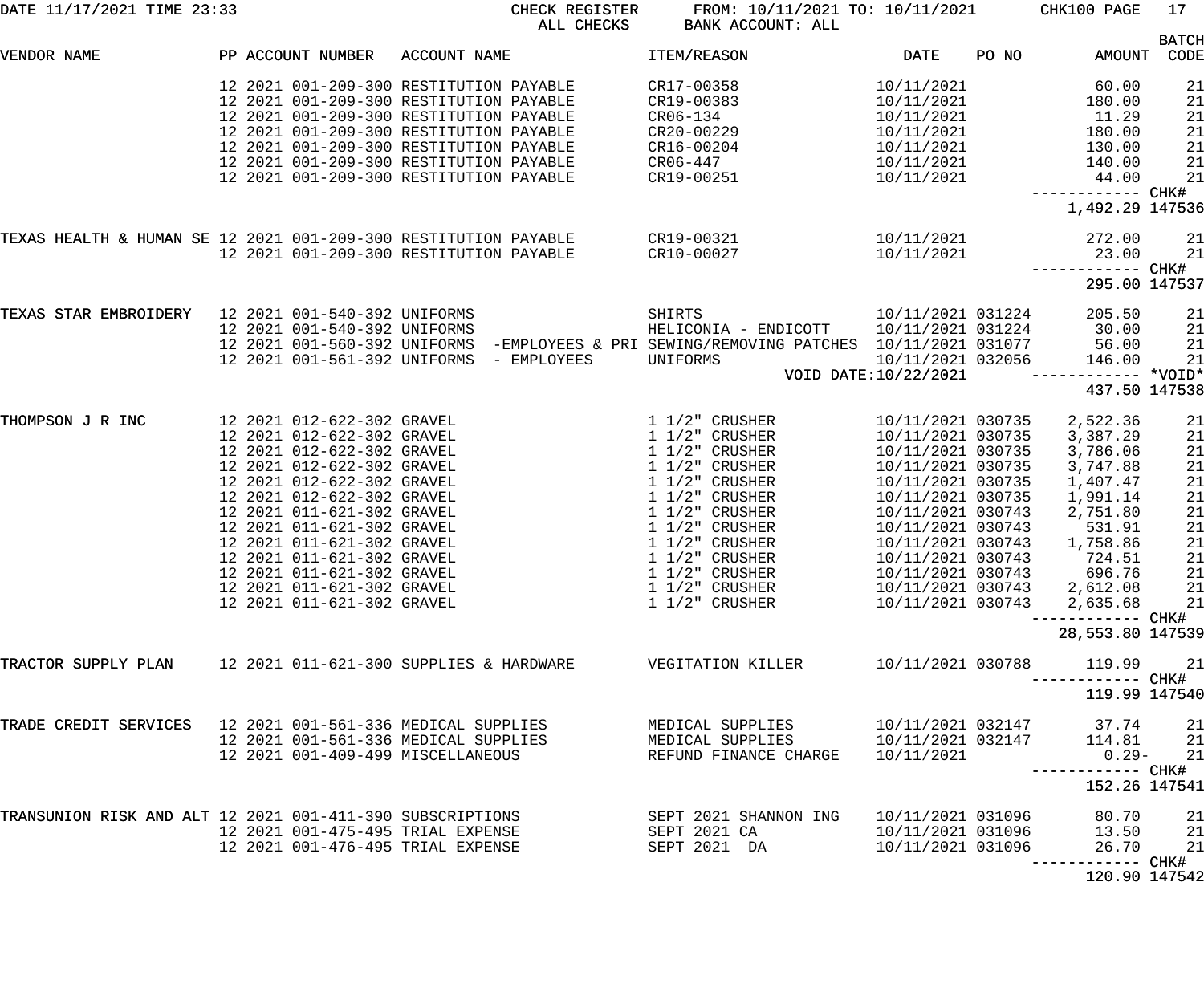| DATE 11/17/2021 TIME 23:33                                       |                            | CHECK REGISTER<br>ALL CHECKS                                                           | FROM: 10/11/2021 TO: 10/11/2021<br>BANK ACCOUNT: ALL |                          | CHK100 PAGE                                                  | 18           |
|------------------------------------------------------------------|----------------------------|----------------------------------------------------------------------------------------|------------------------------------------------------|--------------------------|--------------------------------------------------------------|--------------|
| VENDOR NAME                                                      |                            | PP ACCOUNT NUMBER ACCOUNT NAME                                                         | ITEM/REASON                                          | DATE                     | PO NO AMOUNT CODE                                            | <b>BATCH</b> |
| TRI STATE UNLIMITED                                              |                            | 12 2021 001-510-450 BUILDING MAINTENANCE                                               | CLEAN VENT-A-HOOD                                    | 10/11/2021 032653        | 300.00<br>------------ CHK#                                  | 21           |
|                                                                  |                            |                                                                                        |                                                      |                          | 300.00 147543                                                |              |
| TRICOUNTY MATERIALS AND 12 2021 014-624-302 GRAVEL               | 12 2021 014-624-302 GRAVEL | $1/2$ " FLEX BASE                                                                      | $1\ 1/2$ " FLEX BASE                                 |                          | 10/11/2021 030973 1,575.02 21<br>10/11/2021 030973 282.90 21 |              |
|                                                                  |                            |                                                                                        |                                                      |                          | ------------ CHK#<br>1,857.92 147544                         |              |
| TURTLE HILL GOLF COURSE 12 2021 001-209-300 RESTITUTION PAYABLE  |                            |                                                                                        | CR17-00553                                           | 10/11/2021               | 38.00                                                        | 21           |
|                                                                  |                            |                                                                                        |                                                      |                          | ------------ CHK#<br>38.00 147545                            |              |
| UIL REGION 2                                                     |                            | 12 2021 001-209-300 RESTITUTION PAYABLE                                                | CR17-00400                                           | 10/11/2021               | 3.00                                                         | 21           |
|                                                                  |                            |                                                                                        |                                                      |                          |                                                              | 3.00 147546  |
| USA PATHOLOGY PLLC                                               |                            | 12 2021 001-561-391 PRISONER MEDICAL CARE<br>12 2021 001-561-391 PRISONER MEDICAL CARE | RIOS, JOSE 1054887<br>NGUMBI, J 1024931              | 10/11/2021 032654        | 42.30<br>10/11/2021 032654 5.70                              | 21<br>21     |
|                                                                  |                            |                                                                                        |                                                      |                          | ------------ CHK#                                            | 48.00 147547 |
| VELASQUEZ STEPHANIE                                              |                            | 12 2021 001-476-427 CONFERENCE EXPENSE                                                 | TDCAA CONFERENCE                                     | 10/11/2021               | 150.00<br>------------ CHK#                                  | 21           |
|                                                                  |                            |                                                                                        |                                                      |                          | 150.00 147548                                                |              |
| WAGNER SUPPLY COMPANY I 12 2021 001-510-300 SUPPLIES             |                            | 12 2021 001-540-310 OFFICE SUPPLIES                                                    | CRT FOAM, VAC BAGS, MAT 10/11/2021 031024<br>WATER   | 10/11/2021 031228        | 589.56<br>298.42<br>------------ CHK#                        | 21<br>21     |
|                                                                  |                            |                                                                                        |                                                      |                          | 887.98 147549                                                |              |
| WAL-MART RESTITUTION RE 12 2021 001-209-300 RESTITUTION PAYABLE  |                            |                                                                                        | CR12-00091                                           | 10/11/2021               | 98.00                                                        | 21           |
|                                                                  |                            |                                                                                        |                                                      |                          | 98.00 147550                                                 |              |
| WALTERSCHEID LLOYD 12 2021 001-209-300 RESTITUTION PAYABLE       |                            |                                                                                        | CR16-00044                                           | 10/11/2021               | 897.00<br>------------ CHK#                                  | 21           |
|                                                                  |                            |                                                                                        |                                                      |                          | 897.00 147551                                                |              |
| WILLBROS T & D SERVICES 12 2021 001-209-300 RESTITUTION PAYABLE  |                            | 12 2021 001-209-300 RESTITUTION PAYABLE                                                | CR11-00233<br>CR11-00237                             | 10/11/2021<br>10/11/2021 | 243.00<br>158.00 21                                          | 21           |
|                                                                  |                            |                                                                                        |                                                      |                          | 401.00 147552                                                |              |
| WILLIAMS PAYTON LANE 12 2021 001-209-300 RESTITUTION PAYABLE     |                            |                                                                                        | CR20-65531                                           | 10/11/2021               | 250.00                                                       | 21           |
|                                                                  |                            |                                                                                        |                                                      |                          | 250.00 147553                                                |              |
| WINWHOLESALE COMMERCIAL 12 2021 001-510-450 BUILDING MAINTENANCE |                            |                                                                                        | BOWL, TANK, SEAT                                     | 10/11/2021 031043        | 263.95                                                       | 21           |
|                                                                  |                            |                                                                                        |                                                      |                          | 263.95 147554                                                |              |
| WYATT JOSEPH                                                     |                            | 12 2021 001-209-300 RESTITUTION PAYABLE                                                | CR21-00160                                           | 10/11/2021               | 60.00                                                        | 21           |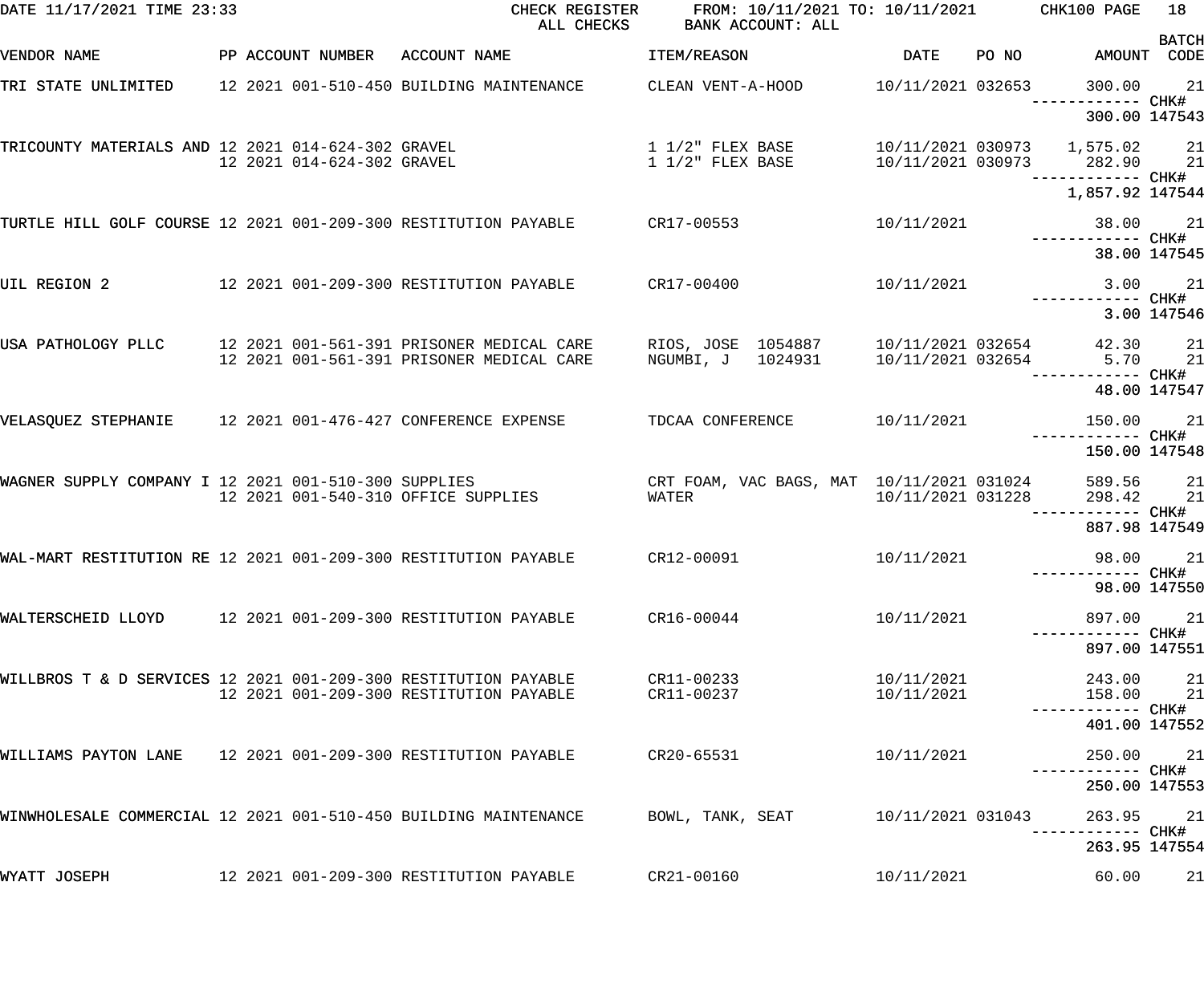| DATE 11/17/2021 TIME 23:33                                   |                                                                                    | ALL CHECKS | CHECK REGISTER FROM: 10/11/2021 TO: 10/11/2021 CHK100 PAGE<br>BANK ACCOUNT: ALL             |                                        |       |                                 | 19           |
|--------------------------------------------------------------|------------------------------------------------------------------------------------|------------|---------------------------------------------------------------------------------------------|----------------------------------------|-------|---------------------------------|--------------|
|                                                              |                                                                                    |            | ITEM/REASON                                                                                 | DATE                                   | PO NO | AMOUNT CODE                     | <b>BATCH</b> |
|                                                              |                                                                                    |            |                                                                                             |                                        |       |                                 |              |
|                                                              |                                                                                    |            |                                                                                             |                                        |       | 60.00 147555                    |              |
| XEROX CORPORATION                                            |                                                                                    |            | JULY 2021 CREDIT FOR MET 10/11/2021 031171 93.02-                                           |                                        |       |                                 | 21           |
|                                                              | 12 2021 001-409-463 COPY MACHINE RENTAL                                            |            | JULY 2021 CORRECTED METE 10/11/2021 031171                                                  |                                        |       | 114.05                          | 21           |
|                                                              | 12 2021 001-409-463 COPY MACHINE RENTAL                                            |            | AUG 2021                                                                                    | 10/11/2021 031171                      |       | 146.35                          | 21           |
|                                                              | 12 2021 001-409-463 COPY MACHINE RENTAL                                            |            | AUG 2021 COLOR PRINTS                                                                       | 10/11/2021 031171                      |       | 87.46                           | 21           |
|                                                              | 12 2021 001-409-463 COPY MACHINE RENTAL                                            |            | COPIES SEPT 21                                                                              | 10/11/2021 031168                      |       | 16.80                           | 21           |
|                                                              | 12 2021 001-409-463 COPY MACHINE RENTAL                                            |            | SEPT 2021                                                                                   | 10/11/2021 031168                      |       | 58.61                           | 21           |
|                                                              | 12 2021 001-409-463 COPY MACHINE RENTAL<br>12 2021 001-409-463 COPY MACHINE RENTAL |            | COPIES SEPT 21<br>SEPT 2021                                                                 | 10/11/2021 031172<br>10/11/2021 031172 |       | 5.11<br>146.81                  | 21<br>21     |
|                                                              | 12 2021 001-409-463 COPY MACHINE RENTAL                                            |            | COPIES SEPT 21                                                                              | 10/11/2021 031174                      |       | 38.32                           | 21           |
|                                                              | 12 2021 001-409-463 COPY MACHINE RENTAL                                            |            | SEPT 2021                                                                                   | 10/11/2021 031174                      |       | 64.96                           | 21           |
|                                                              | 12 2021 001-409-463 COPY MACHINE RENTAL                                            |            | COPIES SEPT 21                                                                              | 10/11/2021 031173                      |       | 63.45                           | 21           |
|                                                              | 12 2021 001-409-463 COPY MACHINE RENTAL                                            |            | SEPT 2021                                                                                   | 10/11/2021 031173                      |       | 129.03                          | 21           |
|                                                              | 12 2021 041-650-463 COPY MACHINE RENTAL                                            |            | SEPT 2021                                                                                   | 10/11/2021 031176                      |       | 164.78                          | 21           |
|                                                              | 12 2021 001-409-463 COPY MACHINE RENTAL                                            |            | COPIES SEPT 21                                                                              | 10/11/2021 031175                      |       | 6.73                            | 21           |
|                                                              | 12 2021 001-409-463 COPY MACHINE RENTAL                                            |            | SEPT 2021                                                                                   | 10/11/2021 031175                      |       | 138.55                          | 21           |
|                                                              | 12 2021 001-409-463 COPY MACHINE RENTAL                                            |            | COPIES SEPT 21                                                                              | 10/11/2021 031177                      |       | 8.66                            | 21           |
|                                                              | 12 2021 001-409-463 COPY MACHINE RENTAL                                            |            | SEPT 2021                                                                                   | 10/11/2021 031177                      |       | 145.05                          | 21           |
|                                                              | 12 2021 001-409-463 COPY MACHINE RENTAL                                            |            | COPIES SEPT 21                                                                              | 10/11/2021 031178                      |       | 51.56                           | 21           |
|                                                              | 12 2021 001-409-463 COPY MACHINE RENTAL                                            |            | SEPT 2021                                                                                   | 10/11/2021 031178                      |       | 159.53                          | 21           |
|                                                              | 12 2021 001-409-463 COPY MACHINE RENTAL                                            |            | SEPT 2021                                                                                   | 10/11/2021 031179                      |       | 55.93                           | 21           |
|                                                              | 12 2021 001-409-463 COPY MACHINE RENTAL<br>12 2021 001-409-463 COPY MACHINE RENTAL |            | COPIES SEPT 21<br>SEPT 2021                                                                 | 10/11/2021 031167<br>10/11/2021 031167 |       | 14.57                           | 21<br>21     |
|                                                              | 12 2021 001-409-463 COPY MACHINE RENTAL                                            |            | COPIES SEPT 21                                                                              | 10/11/2021 031166                      |       | 146.38<br>24.84                 | 21           |
|                                                              | 12 2021 001-409-463 COPY MACHINE RENTAL                                            |            | SEPT 2021                                                                                   | 10/11/2021 031166                      |       | 146.81                          | 21           |
|                                                              | 12 2021 001-409-463 COPY MACHINE RENTAL                                            |            | COPIES SEPT 21                                                                              | 10/11/2021 031180                      |       | 54.55                           | 21           |
|                                                              | 12 2021 001-409-463 COPY MACHINE RENTAL                                            |            | SEPT 2021                                                                                   | 10/11/2021 031180                      |       | 142.93                          | 21           |
|                                                              | 12 2021 041-650-463 COPY MACHINE RENTAL                                            |            | COPIES SEPT 21                                                                              | 10/11/2021 031176                      |       | 153.12                          | 21           |
|                                                              |                                                                                    |            |                                                                                             |                                        |       | ------------ CHK#               |              |
|                                                              |                                                                                    |            |                                                                                             |                                        |       | 2,191.92 147556                 |              |
|                                                              |                                                                                    |            | ZIMMERER KUBOTA & EQUIP 12 2021 011-621-354 MACHINERY REPAIRS             BLADE 5FT UP LIFT | 10/11/2021 030786                      |       | 94.34 21                        |              |
|                                                              |                                                                                    |            |                                                                                             |                                        |       | 94.34 147557                    |              |
| ZOLL MEDICAL CORPORATIO 12 2021 001-540-391 MEDICAL SUPPLIES |                                                                                    |            | CIRCUIT VENT                                                                                |                                        |       |                                 |              |
|                                                              |                                                                                    |            |                                                                                             |                                        |       | 10/11/2021 031234  1,431.47  21 |              |
|                                                              |                                                                                    |            |                                                                                             |                                        |       | 1,431.47 147558                 |              |
| AT&T                                                         | 01 2022 001-409-420 TELEPHONE                                                      |            | PHONES                                                                                      | 10/11/2021                             |       | 103.97 PO                       |              |
|                                                              |                                                                                    |            |                                                                                             |                                        |       | 103.97 147559                   |              |
| AT&T MOBILITY                                                | 01 2022 014-624-420 TELEPHONE                                                      |            | PCT 4 BARN HOT SPOT 10/11/2021                                                              |                                        |       | 37.99 PO                        |              |
|                                                              |                                                                                    |            |                                                                                             |                                        |       | 37.99 147560                    |              |
|                                                              |                                                                                    |            |                                                                                             |                                        |       |                                 |              |
| WASTE CONNECTIONS OF TE 01 2022 011-621-301 TRASH DISPOSAL   |                                                                                    |            | PCT 1 BARN TRASH                                                                            | 10/11/2021                             |       | 274.44 PO<br>----- CHK#         |              |
|                                                              |                                                                                    |            |                                                                                             |                                        |       | 274.44 147561                   |              |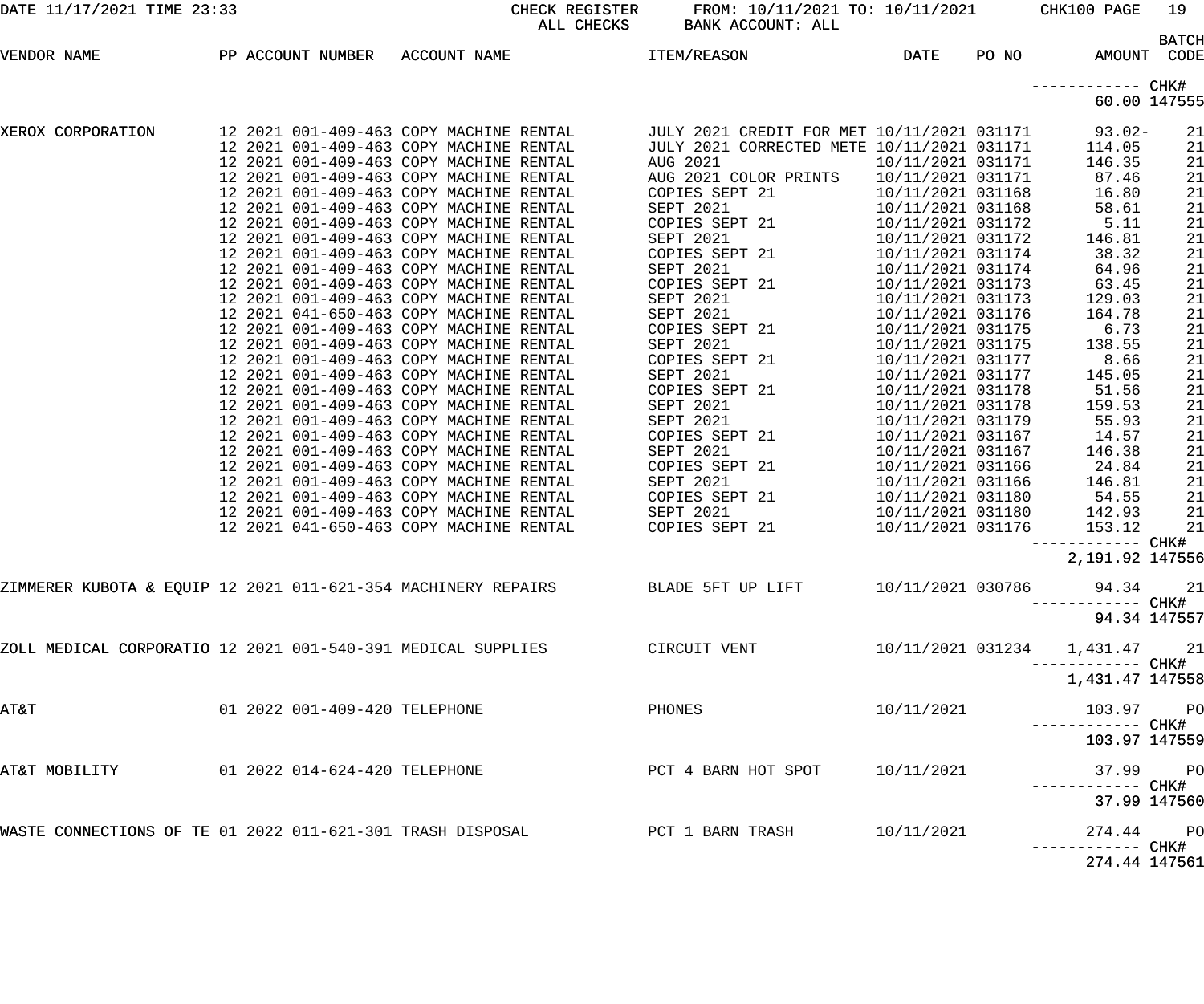| DATE 11/17/2021 TIME 23:33                                    |  |                                                                | CHECK REGISTER<br>ALL CHECKS                                                                                  | FROM: 10/11/2021 TO: 10/11/2021<br>BANK ACCOUNT: ALL |                                        |       | CHK100 PAGE                                                                    | 20 <sub>o</sub> |
|---------------------------------------------------------------|--|----------------------------------------------------------------|---------------------------------------------------------------------------------------------------------------|------------------------------------------------------|----------------------------------------|-------|--------------------------------------------------------------------------------|-----------------|
| VENDOR NAME                                                   |  | PP ACCOUNT NUMBER                                              | ACCOUNT NAME                                                                                                  | ITEM/REASON                                          | DATE                                   | PO NO | AMOUNT CODE                                                                    | <b>BATCH</b>    |
| ABIGAIL'S ARMS                                                |  |                                                                | 01 2022 001-645-416 VICTIM WITNESS SERVICES<br>01 2022 001-645-483 CHILD ADVOCACY                             | 1ST QTR FY 22<br>1ST QTR FY 22                       | 10/11/2021 032963                      |       | 6,250.00<br>10/11/2021 032963 3,750.00 PO                                      | <b>PO</b>       |
|                                                               |  |                                                                |                                                                                                               |                                                      |                                        |       | ------------ CHK#<br>10,000.00 147562                                          |                 |
| AT&T                                                          |  | 01 2022 001-409-420 TELEPHONE                                  |                                                                                                               | PHONES                                               | 10/11/2021                             |       | 7,768.91 PO<br>------------ CHK#                                               |                 |
|                                                               |  |                                                                |                                                                                                               |                                                      |                                        |       | 7,768.91 147563                                                                |                 |
| AT&T MOBILITY                                                 |  | 01 2022 001-650-420 TELEPHONE<br>01 2022 041-650-420 TELEPHONE |                                                                                                               | LIBRARY HOT SPOTS<br>LIBRARY HOT SPOTS               | 10/11/2021<br>10/11/2021               |       | 37.99 PO<br>189.95                                                             | <b>PO</b>       |
|                                                               |  |                                                                |                                                                                                               |                                                      |                                        |       | ------------ CHK#<br>227.94 147564                                             |                 |
| ATWOOD DISTRIBUTING LP 01 2022 001-540-499 MISCELLANEOUS      |  |                                                                | CAR WASH                                                                                                      |                                                      | 10/11/2021 032953                      |       | 69.95 PO                                                                       |                 |
|                                                               |  |                                                                |                                                                                                               |                                                      |                                        |       | 69.95 147565                                                                   |                 |
| BIDDLE CONSULTING GROUP 01 2022 001-498-390 SUBSCRIPTIONS     |  |                                                                |                                                                                                               | ANNUAL MAINTENANCE FEE                               | 10/11/2021 033084                      |       | 719.00                                                                         | <b>PO</b>       |
|                                                               |  |                                                                |                                                                                                               |                                                      |                                        |       | ----- CHK#<br>719.00 147566                                                    |                 |
| <b>BORDEN DAIRY</b>                                           |  |                                                                | 01 2022 001-561-333 FOOD FOR JAIL<br>01 2022 001-561-333 FOOD FOR JAIL                                        | MILK<br>MILK                                         | 10/11/2021 032958<br>10/11/2021 032958 |       | 161.10 PO<br>201.38                                                            | P <sub>O</sub>  |
|                                                               |  |                                                                |                                                                                                               |                                                      |                                        |       | ----- CHK#<br>362.48 147567                                                    |                 |
| CALLISBURG ISD                                                |  |                                                                | 01 2022 001-209-300 RESTITUTION PAYABLE                                                                       | RESTITUTION                                          | 10/11/2021                             |       | 20.00                                                                          | PO <sub>1</sub> |
|                                                               |  |                                                                |                                                                                                               |                                                      |                                        |       | ------------ CHK#<br>20.00 147568                                              |                 |
| CAPTURE TECHNOLOGIES IN 01 2022 001-560-390 SUBSCRIPTIONS     |  |                                                                |                                                                                                               | YEARLY RENEWAL                                       | 10/11/2021 032988                      |       | 818.00 PO                                                                      |                 |
|                                                               |  |                                                                |                                                                                                               |                                                      |                                        |       | 818.00 147569                                                                  |                 |
| CENGAGE LEARNING INC  01 2022 001-650-590 BOOKS               |  |                                                                |                                                                                                               |                                                      |                                        |       | ----------- CHK#                                                               |                 |
|                                                               |  |                                                                |                                                                                                               |                                                      |                                        |       | 28.79 147570                                                                   |                 |
|                                                               |  |                                                                | CORRECTIONAL MANAGEMENT 01 2022 001-570-427 CONFERENCE AND TRAINING CONFERENCE REGISTRATION 10/11/2021 032854 |                                                      |                                        |       | 260.00 PO                                                                      |                 |
|                                                               |  |                                                                |                                                                                                               |                                                      |                                        |       | 260.00 147571                                                                  |                 |
| CORRECTIONS SOFTWARE SO 02 2022 028-571-452 COMPUTER EXPENSE  |  |                                                                |                                                                                                               | NOV 2021                                             | 10/11/2021 032567                      |       | 930.00 PO<br>----------- CHK#                                                  |                 |
|                                                               |  |                                                                |                                                                                                               |                                                      |                                        |       | 930.00 147572                                                                  |                 |
| DKBINNOVATIVE LLC 01 2022 001-503-390 SUBSCRIPTIONS           |  |                                                                |                                                                                                               | OCT 2021                                             |                                        |       | 10/11/2021 033073  1,350.38  PO<br>-----------         CHK#<br>1,350.38 147573 |                 |
| DUSTIN OFFICE MACHINES 02 2022 028-571-463 COPIER MAINTENANCE |  |                                                                |                                                                                                               | COPIES SEPT                                          |                                        |       | 10/11/2021 032569 22.30 PO                                                     |                 |
|                                                               |  |                                                                |                                                                                                               |                                                      |                                        |       | -----------         CHK#<br>22.30 147574                                       |                 |
|                                                               |  |                                                                |                                                                                                               |                                                      |                                        |       |                                                                                |                 |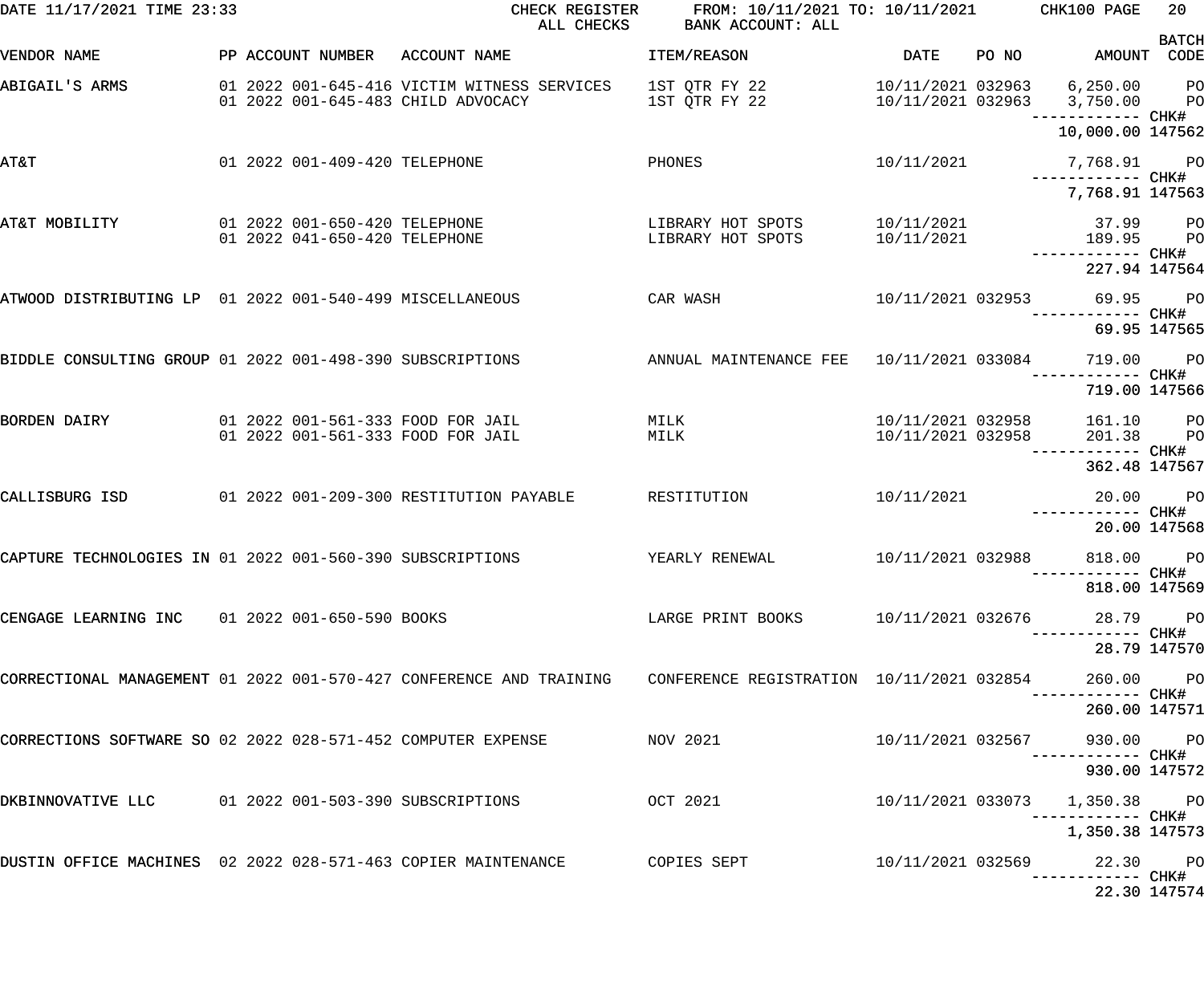| DATE 11/17/2021 TIME 23:33                                        |  |                                                                                                                                                             | CHECK REGISTER FROM: 10/11/2021 TO: 10/11/2021 CHK100 PAGE<br>ALL CHECKS BANK ACCOUNT: ALL                                                                   |                   |                                              | 21                               |
|-------------------------------------------------------------------|--|-------------------------------------------------------------------------------------------------------------------------------------------------------------|--------------------------------------------------------------------------------------------------------------------------------------------------------------|-------------------|----------------------------------------------|----------------------------------|
| VENDOR NAME                                                       |  | PP ACCOUNT NUMBER ACCOUNT NAME                                                                                                                              | <b>ITEM/REASON</b>                                                                                                                                           |                   | DATE PO NO AMOUNT CODE                       | <b>BATCH</b>                     |
|                                                                   |  | GAINESVILLE DAILY REGIS 01 2022 001-409-430 LEGAL NOTICES AUCTION 10/12/2021 10/11/2021 032994 41.80 PO                                                     |                                                                                                                                                              |                   |                                              |                                  |
|                                                                   |  |                                                                                                                                                             |                                                                                                                                                              |                   | 41.80 147575                                 |                                  |
|                                                                   |  | GEO J CARROLL & SON FUN 01 2022 001-409-418 AUTOPSY EXPENSE                 DANNY FORESTER           10/11/2021 033126      400.00     PO                   |                                                                                                                                                              |                   |                                              |                                  |
|                                                                   |  |                                                                                                                                                             |                                                                                                                                                              |                   | 400.00 147576                                |                                  |
|                                                                   |  | HARRIS COMPUTERS-GLOBAL 01 2022 001-560-454 CAD MAINTENANCE FY 22 - YEARLY CAD MAINT 10/11/2021 032995 46,401.00 PO                                         |                                                                                                                                                              |                   |                                              |                                  |
|                                                                   |  |                                                                                                                                                             |                                                                                                                                                              |                   | 46,401.00 147577                             |                                  |
|                                                                   |  | HENNIGAN AUTO PARTS, IN 01 2022 013-623-354 MACHINERY REPAIRS AIR FILTER, FUEL FILTER, 10/11/2021 032821 289.14 PO<br>01 2022 013-623-354 MACHINERY REPAIRS | FILTER, CAP, DOT BRASS  10/11/2021  032821  49.49  PO                                                                                                        |                   | ------------ CHK#                            |                                  |
|                                                                   |  |                                                                                                                                                             |                                                                                                                                                              |                   | 338.63 147578                                |                                  |
| HOWELL CHRIS                                                      |  |                                                                                                                                                             |                                                                                                                                                              |                   |                                              |                                  |
|                                                                   |  |                                                                                                                                                             |                                                                                                                                                              |                   | 447.30 147579                                |                                  |
| JOBMATCH LLC                                                      |  | 01 2022 001-498-390 SUBSCRIPTIONS           APPLICANT PRO ANNUAL FEE 10/11/2021 033085     2,739.00     PO                                                  |                                                                                                                                                              |                   |                                              |                                  |
|                                                                   |  |                                                                                                                                                             |                                                                                                                                                              |                   | 2,739.00 147580                              |                                  |
|                                                                   |  | JOHNSON-SPENCE JENNIFER 01 2022 001-650-427 CONFERENCE EXPENSE AIRPLANE TICKET 10/11/2021 565.74 565.74 PO                                                  |                                                                                                                                                              |                   |                                              |                                  |
|                                                                   |  |                                                                                                                                                             |                                                                                                                                                              |                   | 565.74 147581                                |                                  |
|                                                                   |  | KODAK ALARIS INC     01 2022 001-650-495 MICROFILM EXPENSE      SERVICE AGREEMENT 10/1/2 10/11/2021 032680   2,472.00   PO                                  |                                                                                                                                                              |                   |                                              |                                  |
|                                                                   |  |                                                                                                                                                             |                                                                                                                                                              |                   | 2,472.00 147582                              |                                  |
| KYOCERA DOCUMENT SOLUTI 01 2022 001-409-463 COPY MACHINE RENTAL   |  | 01 2022 038-456-463 COPY MACHINE RENTAL<br>01 2022 001-409-463 COPY MACHINE RENTAL<br>01 2022 001-409-463 COPY MACHINE RENTAL                               | OCT 2021 - TREASURE 10/11/2021 032996<br>OCT 2021 - JP 2 10/11/2021 033000<br>COPIES OCT 2021 10/11/2021 032997<br>OCT 2021 - TAX ASSESSOR 10/11/2021 032997 |                   | 147.08<br>134.45<br>37.51<br>129.99          | PO<br>PO<br>PO<br>P <sub>O</sub> |
|                                                                   |  |                                                                                                                                                             |                                                                                                                                                              |                   | 449.03 147583                                |                                  |
| LABATT FOOD SERVICE LLC 01 2022 001-561-333 FOOD FOR JAIL         |  | 01 2022 001-561-333 FOOD FOR JAIL                                                                                                                           | JAIL FOOD DEALL<br>JAIL FOOD DAIL                                                                                                                            | 10/11/2021 032959 | 10/11/2021 032959 3,389.31 PO<br>4,228.95 PO |                                  |
|                                                                   |  |                                                                                                                                                             |                                                                                                                                                              |                   | ----------- CHK#<br>7,618.26 147584          |                                  |
| LAKE KIOWA MEDICAL CLIN 01 2022 001-561-391 PRISONER MEDICAL CARE |  |                                                                                                                                                             | OCTOBER 2021                                                                                                                                                 | 10/11/2021 032955 | 4,000.00 PO                                  |                                  |
|                                                                   |  |                                                                                                                                                             |                                                                                                                                                              |                   | 4,000.00 147585                              |                                  |
| LEADSONLINE LLC                                                   |  |                                                                                                                                                             | FY22 LEADS ON LINE                                                                                                                                           | 10/11/2021 033041 | 2,258.00 PO                                  |                                  |
|                                                                   |  |                                                                                                                                                             |                                                                                                                                                              |                   | 2,258.00 147586                              |                                  |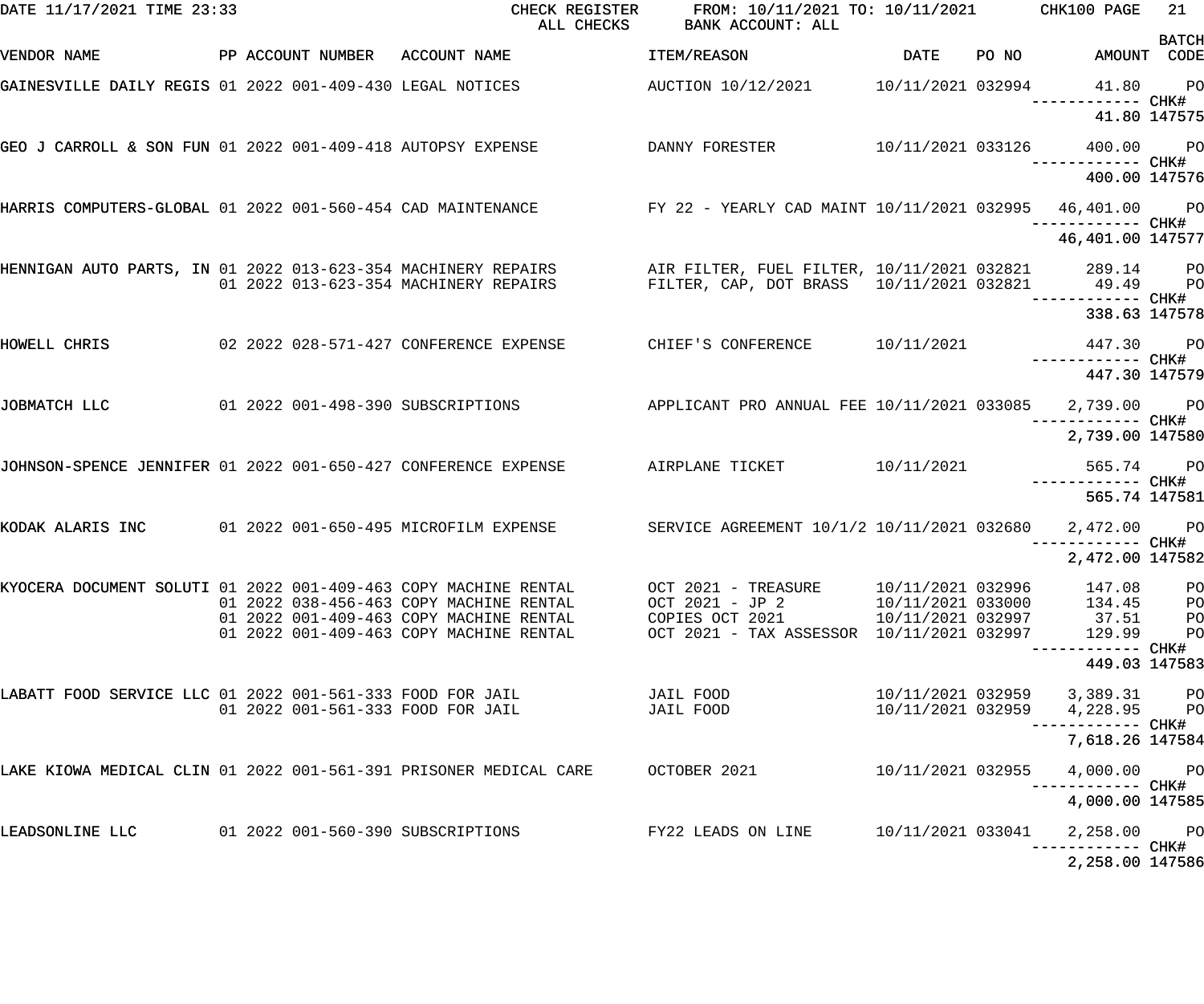| DATE 11/17/2021 TIME 23:33                            |                                                                | CHECK REGISTER<br>ALL CHECKS                                                           | FROM: 10/11/2021 TO: 10/11/2021<br>BANK ACCOUNT: ALL                                     |                                        |       | CHK100 PAGE                            | 22                               |
|-------------------------------------------------------|----------------------------------------------------------------|----------------------------------------------------------------------------------------|------------------------------------------------------------------------------------------|----------------------------------------|-------|----------------------------------------|----------------------------------|
| VENDOR NAME                                           | PP ACCOUNT NUMBER                                              | ACCOUNT NAME                                                                           | ITEM/REASON                                                                              | <b>DATE</b>                            | PO NO | AMOUNT                                 | <b>BATCH</b><br>CODE             |
| LEWIS DOUGLAS T MD                                    |                                                                | 01 2022 001-409-491 COUNTY HEALTH DOCTOR<br>01 2022 001-540-491 EMS MEDICAL DIRECTOR   | OCT 2021<br>OCT 2021                                                                     | 10/11/2021 033001<br>10/11/2021 033002 |       | 50.00<br>2,188.08<br>------------ CHK# | P <sub>O</sub><br>PO             |
|                                                       |                                                                |                                                                                        |                                                                                          |                                        |       | 2,238.08 147587                        |                                  |
| LEXISNEXIS                                            | 01  2022  001-476-390  SUBSCRIPTIONS                           |                                                                                        | OCTOBER 2021                                                                             | 10/11/2021 033066                      |       | 394.00                                 | PO <sub>1</sub>                  |
|                                                       |                                                                |                                                                                        |                                                                                          |                                        |       | 394.00 147588                          |                                  |
| LIBRARY IDEAS LLC                                     |                                                                | 01 2022 001-650-592 AUDIO VISUAL MATERIAL                                              | FREEGAL RENEWAL 2020-21 10/11/2021 032690                                                |                                        |       | 2,228.10<br>--------- CHK#             | <b>PO</b>                        |
|                                                       |                                                                |                                                                                        |                                                                                          |                                        |       | 2,228.10 147589                        |                                  |
| MIDWEST TAPE LLC                                      |                                                                | 01 2022 001-650-592 AUDIO VISUAL MATERIAL<br>01 2022 001-650-592 AUDIO VISUAL MATERIAL | BETTER<br>ESCAPE ROOM                                                                    | 10/11/2021 032675<br>10/11/2021 032675 |       | 19.89<br>75.42                         | P <sub>O</sub><br>PO             |
|                                                       |                                                                |                                                                                        |                                                                                          |                                        |       | ------ CHK#<br>95.31 147590            |                                  |
| NEAFCS ANNUAL SESSION 01 2022 001-665-429 CONF. H.E.  |                                                                |                                                                                        | ANGEL NEU-2021NEAFCS VIR 10/11/2021 033080                                               |                                        |       | 200.00                                 | P <sub>O</sub>                   |
|                                                       |                                                                |                                                                                        |                                                                                          |                                        |       | --------- CHK#<br>200.00 147591        |                                  |
| NET DATA CORP                                         |                                                                | 01 2022 001-503-455 COMPUTER MAINTENANCE<br>01 2022 001-503-455 COMPUTER MAINTENANCE   | FY 22 SOFTWARE MAINTENAN 10/11/2021 033025<br>FY 22 - ANNUAL IT SUPPOR 10/11/2021 033025 |                                        |       | 97,020.00<br>6,000.00                  | P <sub>O</sub><br>P <sub>O</sub> |
|                                                       |                                                                | 01 2022 001-503-455 COMPUTER MAINTENANCE                                               | FY 22 - SOFTWARE MAINTEN 10/11/2021 033025                                               |                                        |       | 3,500.00                               | PO                               |
|                                                       |                                                                |                                                                                        |                                                                                          |                                        |       | 106,520.00 147592                      |                                  |
| NORTEX COMMUNICATIONS P 01 2022 013-623-420 TELEPHONE | 01 2022 014-624-420 TELEPHONE                                  |                                                                                        | PCT 3 BARN PHONE & INTER 10/11/2021<br>PCT 4 BARN PHONE & INT 10/11/2021                 |                                        |       | 128.78<br>131.96                       | PO<br>PO                         |
|                                                       | 01 2022 001-409-420 TELEPHONE                                  |                                                                                        | CCDPS PHONE SYSTEM                                                                       | 10/11/2021                             |       | 60.00                                  | PO                               |
|                                                       | 01 2022 001-409-420 TELEPHONE<br>01 2022 001-409-420 TELEPHONE |                                                                                        | ANNEX PHONES<br>EMS STAT 5 PHONE, INT, T 10/11/2021                                      | 10/11/2021                             |       | 101.34<br>229.59                       | PO<br>P <sub>O</sub>             |
|                                                       | 01 2022 001-409-420 TELEPHONE                                  |                                                                                        | EMS STAT 4 PHONE INT TV 10/11/2021                                                       |                                        |       | 231.59                                 | PO                               |
|                                                       | 01 2022 001-409-420 TELEPHONE                                  |                                                                                        | JUSTICE CENTER PHONE & I 10/11/2021                                                      |                                        |       | 1,394.95                               | PO                               |
|                                                       | 01 2022 001-409-420 TELEPHONE                                  |                                                                                        | PHONES                                                                                   | 10/11/2021                             |       | 1,385.19                               | PO                               |
|                                                       | 01 2022 001-409-460 RENT                                       |                                                                                        | OCT 2021 - INTERNET                                                                      | 10/11/2021 033023                      |       | 350.00                                 | PO                               |
|                                                       | 01 2022 001-409-460 RENT                                       | 01 2022 001-503-455 COMPUTER MAINTENANCE                                               | OCT 2021 - INTERNET<br>DOWNTOWN WIFI YEARLY MAI 10/11/2021 033144                        | 10/11/2021 033022                      |       | 2,000.00<br>1,800.00                   | PO<br>PO                         |
|                                                       |                                                                | 01 2022 001-503-455 COMPUTER MAINTENANCE                                               | JAIL WIFI YEARLY MAINT                                                                   | 10/11/2021 033144                      |       | 150.00                                 | PO                               |
|                                                       |                                                                |                                                                                        |                                                                                          |                                        |       | 7,963.40 147593                        |                                  |
| OVERDRIVE INC                                         | 01 2022 001-650-590 BOOKS                                      |                                                                                        | EBOOK                                                                                    | 10/11/2021 032683                      |       | 9.99                                   | PO                               |
|                                                       | 01 2022 001-650-590 BOOKS                                      |                                                                                        | BOOKS                                                                                    | 10/11/2021 032685                      |       | 2,000.00                               | PO                               |
|                                                       | 01 2022 001-650-390 SUBSCRIPTIONS                              |                                                                                        | SUBSCIPTIONS                                                                             | 10/11/2021 032689                      |       | 2,000.00                               | PO                               |
|                                                       |                                                                | 01 2022 001-650-592 AUDIO VISUAL MATERIAL                                              | AUDIO VISUAL MATERIAL                                                                    | 10/11/2021 032686                      |       | 2,000.00<br>--------- CHK#             | PO                               |
|                                                       |                                                                |                                                                                        |                                                                                          |                                        |       | 6,009.99 147594                        |                                  |
| PINNACLE TOWERS LLC                                   | 01 2022 001-407-423 RADIO TOWER RENTAL                         |                                                                                        | OCT 2021                                                                                 | 10/11/2021 032967                      |       | 631.74<br>--------- CHK#               | P <sub>O</sub>                   |
|                                                       |                                                                |                                                                                        |                                                                                          |                                        |       | 631.74 147595                          |                                  |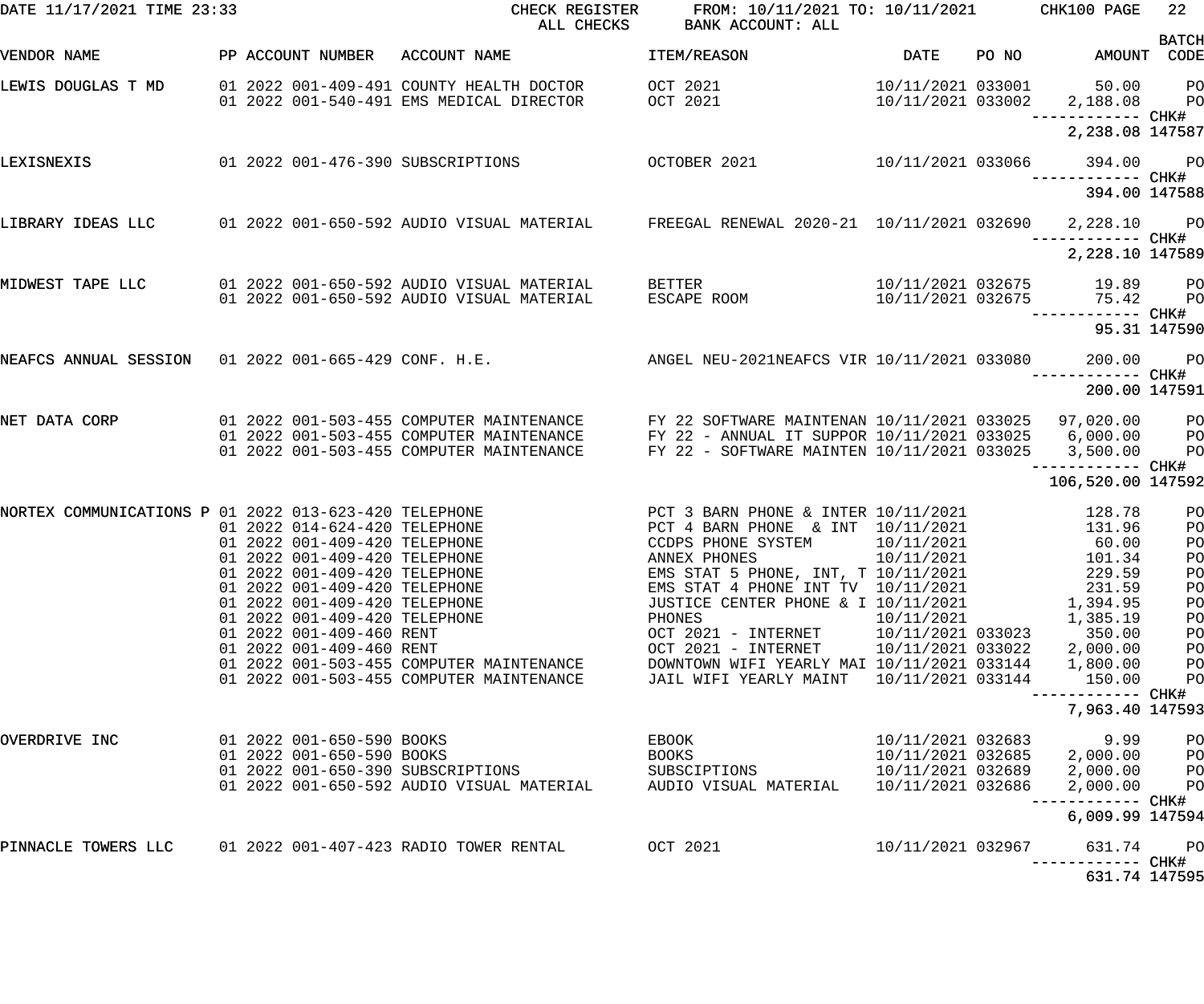| DATE 11/17/2021 TIME 23:33                                   |  |                                                                                                                                                                                                                                                  | CHECK REGISTER FROM: 10/11/2021 TO: 10/11/2021 CHK100 PAGE<br>ALL CHECKS BANK ACCOUNT: ALL |                          |                                           | 23           |
|--------------------------------------------------------------|--|--------------------------------------------------------------------------------------------------------------------------------------------------------------------------------------------------------------------------------------------------|--------------------------------------------------------------------------------------------|--------------------------|-------------------------------------------|--------------|
| VENDOR NAME                                                  |  | PP ACCOUNT NUMBER ACCOUNT NAME                                                                                                                                                                                                                   | <b>ITEM/REASON</b>                                                                         | DATE                     | PO NO AMOUNT CODE                         | <b>BATCH</b> |
|                                                              |  | PITNEY BOWES GLOBAL FIN 01 2022 001-409-312 POSTAGE MACHINE RENTAL & OCT 2021                                                                                                                                                                    |                                                                                            | 10/11/2021 033078        | 445.87 PO                                 |              |
|                                                              |  |                                                                                                                                                                                                                                                  |                                                                                            |                          | 445.87 147596                             |              |
| PROTECTION ONE ALARM MO 01 2022 001-409-460 RENT             |  |                                                                                                                                                                                                                                                  | OCT 2021 2021                                                                              |                          | 10/11/2021 032964 81.68 PO                |              |
|                                                              |  |                                                                                                                                                                                                                                                  |                                                                                            |                          | 81.68 147597                              |              |
| RED RIVER FARM CO-OP IN 02 2022 028-571-330 FUEL             |  |                                                                                                                                                                                                                                                  | FUEL SEPT 2021 10/11/2021 032555 49.00 PO                                                  |                          | ------------ CHK#                         |              |
|                                                              |  |                                                                                                                                                                                                                                                  |                                                                                            |                          | 49.00 147598                              |              |
| TAC HEBP                                                     |  | 02 2022 020-570-205 HEALTH INSURANCE         AUGUST 2021 HEALTH INS D 10/11/2021 032687                                                                                                                                                          |                                                                                            |                          | 352.84                                    | <b>PO</b>    |
|                                                              |  |                                                                                                                                                                                                                                                  |                                                                                            |                          | 352.84 147599                             |              |
|                                                              |  | TAC UNEMPLOYMENT FUND 01 2022 020-570-204 UNEMPLOYMENT INSURANCE QTR END 9/30/21 JUV UNE 10/11/2021 24.21 24.21<br>01 2022 028-571-204 UNEMPLOYMENT INSURANCE QTR END 9/30/21 AP UNE 10/11/2021 28.92 PO<br>01 2022 029-571-204 UNEMPLOYMENT INS | QTR END 9/30/21 CCP UNE 10/11/2021 ----------- CHK#                                        |                          |                                           |              |
|                                                              |  |                                                                                                                                                                                                                                                  |                                                                                            |                          | 71.04 147600                              |              |
|                                                              |  | TDCAA NOW TRUST FUND 01 2022 001-475-481 ASSN DUES KWARTINEZ 6 MARTINEZ 10/11/2021 032665 50.00 PO<br>01 2022 001-475-427 CONFERENCE EXPENSE                                                                                                     | ED ZIELINSKI                                                                               |                          | 10/11/2021 032664 350.00 PO               |              |
|                                                              |  |                                                                                                                                                                                                                                                  |                                                                                            |                          | 400.00 147601                             |              |
|                                                              |  | TEXAS ASSOCIATION OF CO 01 2022 001-560-207 EMPLOYEES LIABILITY FY 22 LAW ENFORCEMENT LI 10/11/2021 032926                                                                                                                                       |                                                                                            |                          | 35,166.00 PO                              |              |
|                                                              |  |                                                                                                                                                                                                                                                  |                                                                                            |                          | 35,166.00 147602                          |              |
|                                                              |  | TEXAS STATE LIBRARY & A 01 2022 001-650-390 SUBSCRIPTIONS                                                                                                                                                                                        | 2022 TEXSHARE SUBSCRIPTI 10/11/2021 032682 731.00                                          |                          |                                           | <b>PO</b>    |
|                                                              |  |                                                                                                                                                                                                                                                  |                                                                                            |                          | 731.00 147603                             |              |
| USA TODAY                                                    |  | 01  2022  001-650-591  PERIODICALS                                                                                                                                                                                                               | USA TODAY RENEWAL                                                                          | 10/11/2021 032681        | 340.15 PO<br>----------- CHK#             |              |
|                                                              |  |                                                                                                                                                                                                                                                  |                                                                                            |                          | 340.15 147604                             |              |
| WASTE CONNECTIONS OF TE 01 2022 013-623-301 TRASH DISPOSAL   |  | 01 2022 014-624-301 TRASH DISPOSAL                                                                                                                                                                                                               | PCT 3 TRASH<br>PCT 4 TRASH                                                                 | 10/11/2021<br>10/11/2021 | 236.90 PO<br>230.90 PO                    |              |
|                                                              |  |                                                                                                                                                                                                                                                  |                                                                                            |                          | -----------         CHK#<br>467.80 147605 |              |
| WELL CULTURE COUNSELING 02 2022 028-571-306 CONTRACT SERVICE |  |                                                                                                                                                                                                                                                  | TT, BO, JP                                                                                 | 10/11/2021 032578        | 165.00 PO                                 |              |
|                                                              |  |                                                                                                                                                                                                                                                  |                                                                                            |                          | 165.00 147606                             |              |